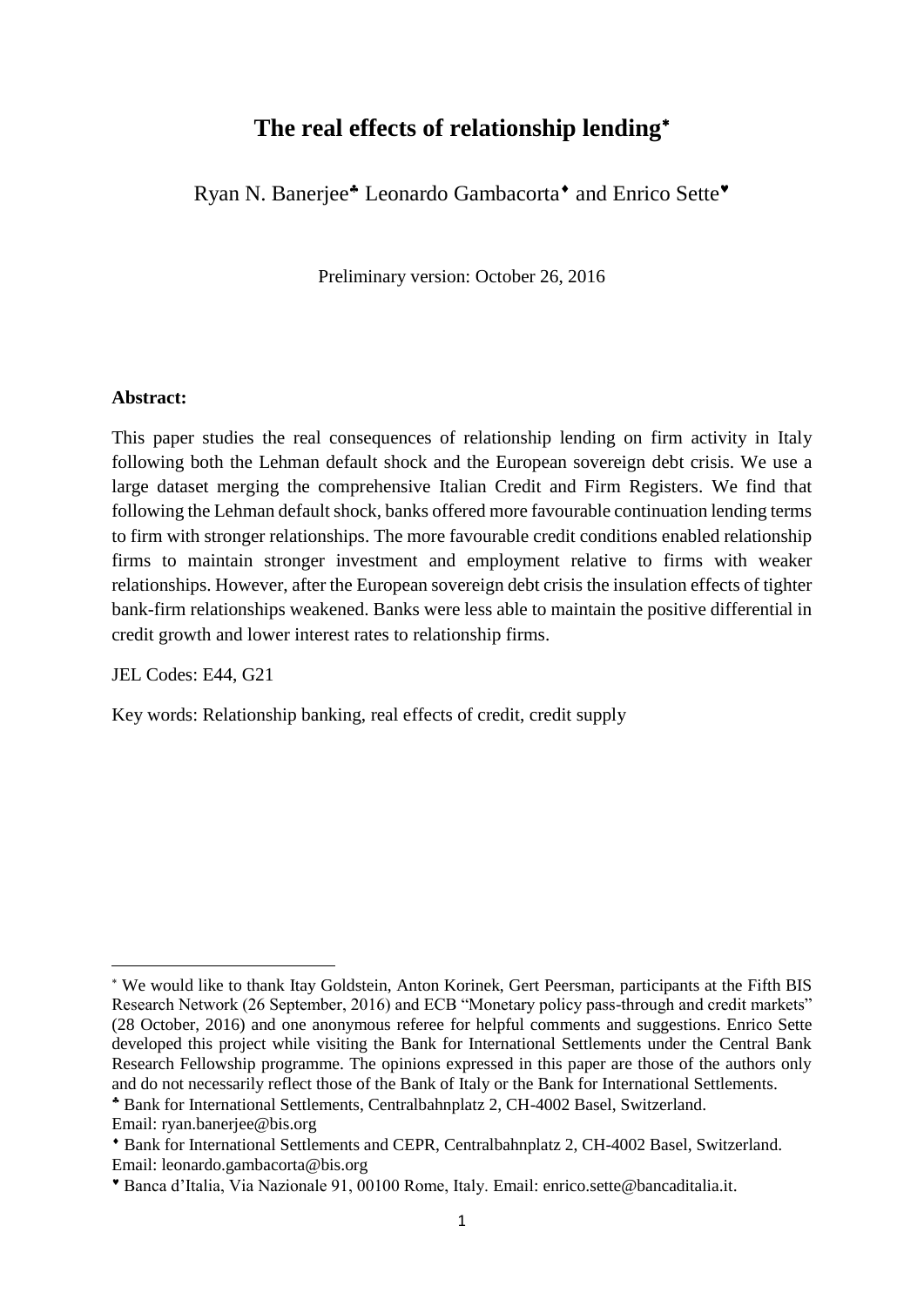### **1. INTRODUCTION**

The consequences of credit restrictions on the real economy can be severe. Financially-driven recessions have been shown to be longer and deeper, as investment and employment drop more strongly following a credit crunch, than during recessions in which the banking system is not impaired (Jordà et al. 2013). Among the ways firms try to overcome the consequences of credit restrictions, relationship lending stands out as one of the most prominent. The effectiveness of relationship lending in smoothing fluctuations in credit and in providing liquidity insurance to firms, even during crises, is now well established. By contrast, the extent to which relationship lending has real effects, by allowing relationship borrowers to maintain higher investment and employment utilization rates than other firms during crises, is still an important open question.

In this paper we study whether firms with tighter banking relationships had stronger investment and greater labour utilization rates than other firms during the crisis, thus providing first evidence on the real effects of relationship lending. After establishing that banks provide more credit to relationship borrowers in a crisis, we show the way this support operates. In particular, we study whether relationship lending affects to a greater extent working capital, relative to fixed capital loans. Next we test whether and how this translates into higher investment and employment by relationship borrowers.

An additional important question we also explore is whether the support provided by relationship banks is different when the banking system faces an external relative to a systemic (existential) shock. We study this by comparing the effects of relationship lending following the Lehman default shock, when the Italian banking system was only partly affected and after the European sovereign debt crisis, which represented a systemic shock to both the Italian economy and the banking system. *A priori,* it is not clear how a systemic shock to the banking system would affect relationship lending. On the one hand, when the probability of bank default increases, the future value of relationship capital will be more heavily discounted as the bank may not be around to reap the benefits. This would cause and erosion of the insulation effects of relationship banking. On the other hand, in a period of heighted macroeconomic uncertainty, the private information derived from banking relationships maybe especially valuable when assessing the quality of loans.

Our results show that following the Lehman default shock, firms that had longer banking relationships used the insulation to maintain stronger investment and employment. However, the insulation provided by relationship banks weakened after the European sovereign debt crisis, especially for those intermediaries with higher leverage. As a result, firms reacted mainly by reducing investment, while we do not find a similar reduction in employment growth. Taken together with the evidence that banks were less able to maintain the favourable interest rates on term-loans following the European sovereign debt crisis, our results suggest that firms substituted capital with labour as the cost of longer-term loans became relatively more expensive.

Our data include all Italian banks and a random sample of 10% of firms reporting in the Italian Credit Register between 2003 and 2014 for which we have actual credit granted, a measure of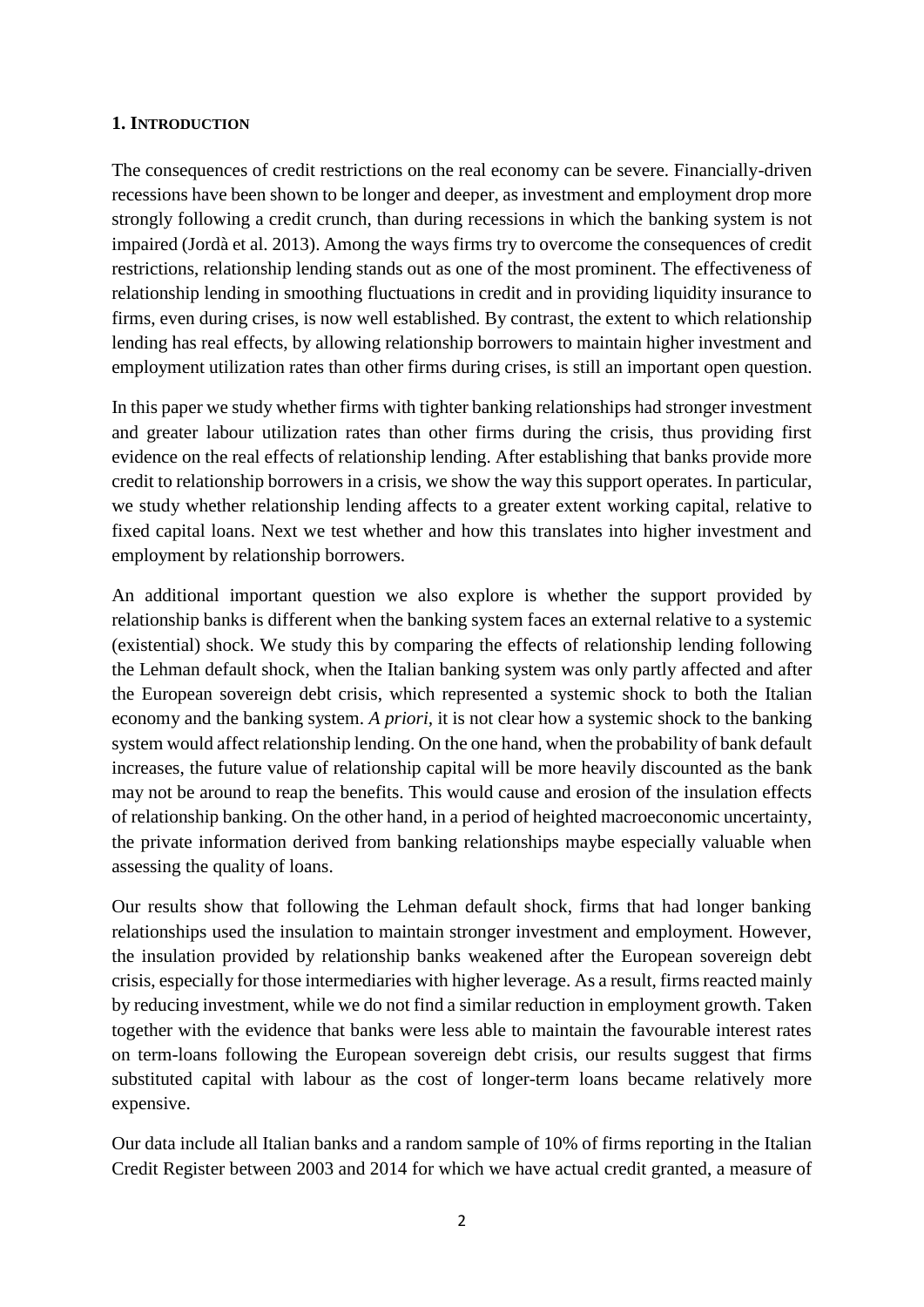the interest rate charged, and the history and structure of individual bank-firm relationships. This information allows us to improve on the identification of the effects of relationship lending following the Lehman default shock and European sovereign debt crisis. Banks may be willing to be a relationship lender only if the borrower is sound. In turn, sound borrowers may obtain more credit during a financial crisis because their probability of default is lower, or they have a stronger demand for credit. This may induce a spurious correlation between relationship lending and credit supply. We address these key identification issues on the quantity and price of credit from banks to firms by focusing on firms borrowing from at least two banks and including firm fixed effects in all regressions (Khwaja and Mian, 2008), effectively comparing the change in credit granted and in the interest rate charges to the same firm by relationship and transactional banks. Observing individual bank-firm relationships over time allows us to include also bank\*time fixed effects. This is important because by controlling for bank-level time varying unobservables we can take care of the possibility that banks that rely more on relationship lending may have been differentially exposed to the financial crisis.

To estimate the real effects of relationship lending, we compare credit, investment and employment in firms that differ by the average length of their credit relationships, weighted by the shares of credit from each bank. To address endogeneity concerns, between the propensity of firms to engage in relationship lending and firm characteristics, we perform a number of checks. First, we test for sorting, to examine whether firms with significant existing relationships with banks have systematically different characteristics. We find little evidence of such a systematic relationship.

Even in the absence of systematic relationships between observable firm characteristics, there exists the possibility of unobserved correlation. We therefore also conduct instrumental variables estimation. In Italy there was a wave of mergers and acquisitions between 2004 and 2006, as the fragmented banking industry underwent a period of consolidation. When banks merge or are subject to takeovers, existing relationship capital between banks and firms can be lost as branches are closed and existing managers transferred to exploit economies of scale. As this wave of consolidations took place to boost profitability in the Italian banking sector, the breaking of existing relationship from this M&A activity are likely to be independent of the characteristics of individual firms. We use these exogenous breaks in bank-firm relationships and instrument the average length of relationships with its change due to the M&A activity.

Our findings contribute to the large literature on the effect of relationship lending on credit supply (Degryse et al 2009). In this respect, our paper is most closely related to Sette and Gobbi (2015) and Bolton et al. (2016) who estimate the insulating effect of bank-firm relationships on both the quantity and cost of bank credit following the Lehman default shock. Our paper is also closely related to Beck et al. (2015) who study the effect of relationship lending over the business cycle, using survey data of bank CEOs and firms. They infer bank-firm relationships by the propensity of a firm to be located close to branches of banks that specialise in relationship lending, finding that relationship lending alleviates credit constraints during a cyclical downturn but not during a boom period. They find that following the Lehman default shock, the lower propensity to report credit constraints in firms located nearer to relationship banks is associated with stronger asset growth, sales and employment.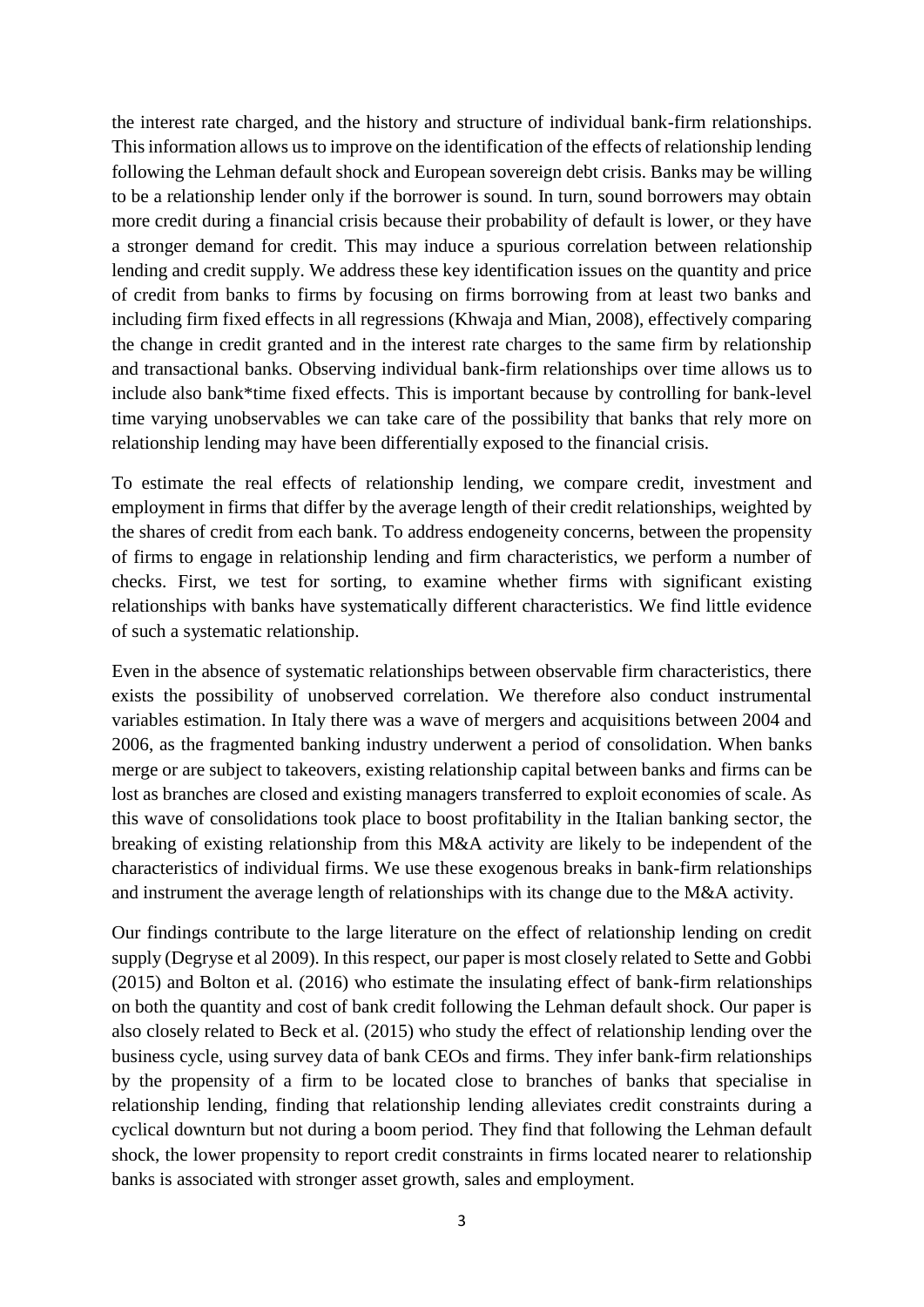The main novelty of our paper is that we examine the extent to which relationship lending attenuates the real effects of a crisis, by allowing relationship borrowers to maintain higher investment and employment utilization rates than other firms. Moreover, we study how the terms by which relationship lenders cushion financial shocks, may influence the margin of firm adjustment. For example, if banks insulate firms from financial shocks with greater short-term lending but do not insulate long-term funding, firms may choose to maintain more flexible factors of production such as employment, but reduce long-term investment in fixed assets. In contrast to Beck et al. (2015) our credit registry data allows us to directly observe lending relationships, loan volume, type and costs. To the best of our knowledge, our work is the first to study how banks adjust the different types of loans during a shock.

Shocks to the balance sheets of banks can have effects at the firm level via credit supply (Bernanke (1983), Holmstrong and Tirole (1997), Diamond and Rajan (2006), Adrian and Shin (2011), Stein (1998 and 2011). The empirical evidence is large (Kashyap and Stein 2000, Gambacorta and Mistrulli 2004, Peydrò et al. 2012, Peydrò et al. 2013, Iyer et al. 2014, Amiti and Weinstein (2013)). A further contribution of the paper is to test whether relationship banking can continue to soften the financial shock to firms when the banking sector itself is facing a systemic shock. We do this by examining the performance of relationship banking in Italy following the European sovereign debt crisis, arguably more systemic in nature compared to the external funding shock following the Lehman default (Panetta et al., 2009).

Finally, our paper is related to research on the transmission of financial shocks to the real economy. Many studies identify financial shocks by exploiting the importance of banking relationships and the cost to borrowers to switch lenders. Some studies determine bank-firm relationships through syndicated loans. Chodorow-Reich (2014) shows that firms which had syndicated loan relationships with banks that experienced a greater deterioration in their health following the Lehman default shock had a lower likelihood of obtaining a loan, paid a higher interest rates and reduced employment by more than firms with relationships to healthier lenders. Acharya, Eisert, Eufinger and Hirsch (2015) find that firms which had syndicated loan relationships to banks with higher exposure to euro area sovereign debt, experienced a greater contraction in lending which depressed investment, job creation, and sales growth following the European sovereign debt crisis.

Other studies, follow a similar identification strategy but use credit register data. Cingano, Manaresi and Sette (2013) identify a credit shock by exploiting firm relationships with banks that had greater exposure to interbank market funding around the Lehman default, finding a negative effect on investment, employment and value added in Italian firms. Bentolila et al (2016) find that firms with relationships to the weakest banks in Spain, experienced reduced credit supply and weaker employment between 2006 and 2010. Bofondi, Carpinelli and Sette (2013) measure the impact on credit supply of the shock to the Italian sovereign debt around the European sovereign debt crisis by exploiting heterogeneity in the location of banks' headquarters and Bottero, Lenzu and Mezzanotti (2016) extend the results to consider the real effects, finding weaker investment and employment in firms with greater exposure to Italian sovereign debt, in line with Acharya et al. (2015).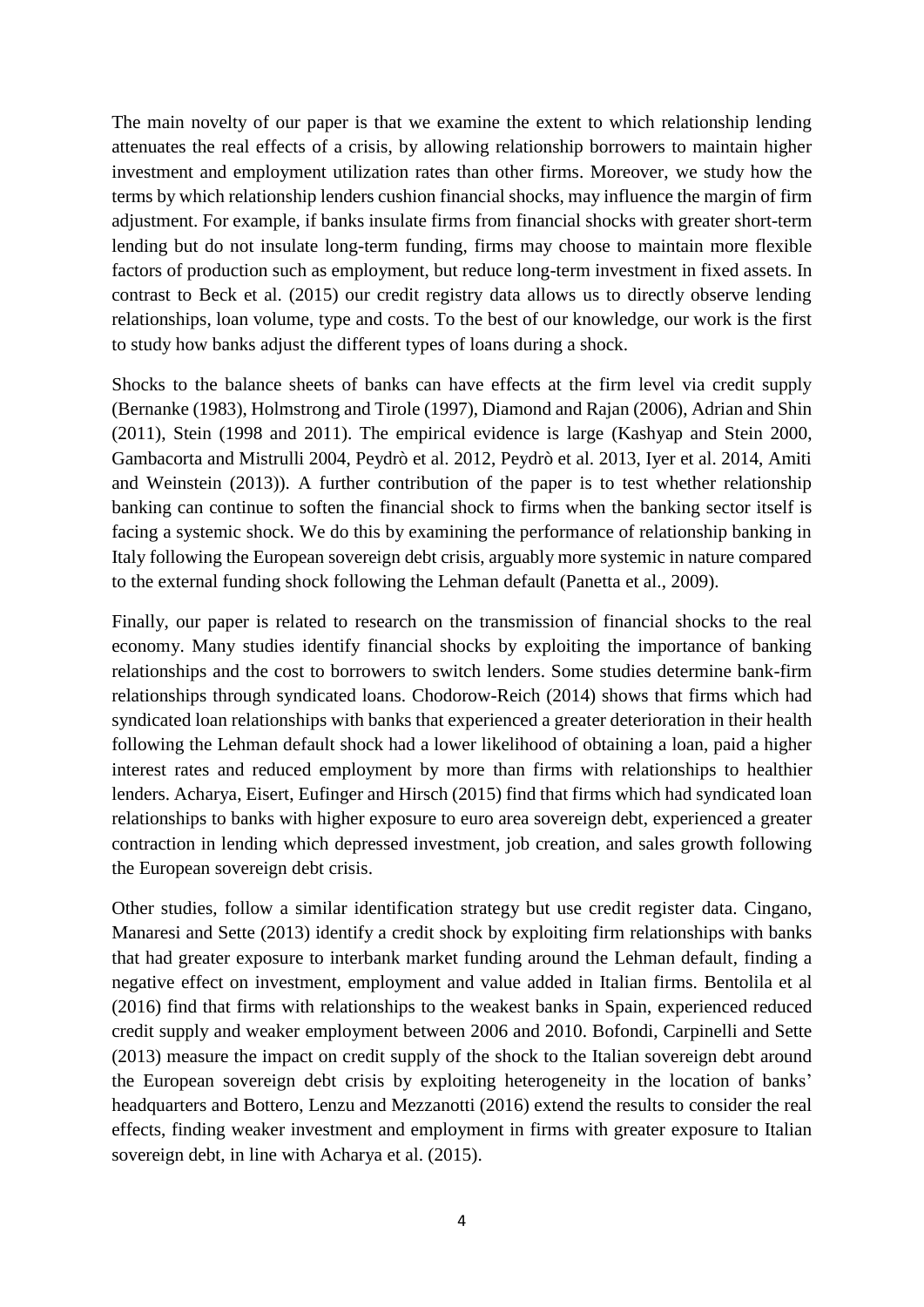Differently from this literature, our paper tests whether heterogeneity in the duration of existing relationships can have real effects in a crisis, rather than differences in relationships with lenders with heterogeneous exposure to financial stress.

The paper is structured as follows: Section 2 discusses the empirical strategy and how we tackle the main identification challenges to identify relationship lending and loan supply shifts. Section 3 describes the dataset, Section 4 shows the main results of the effects of relationship banking on credit supply and the cost of firms' financing. Section 5 shows the main results on the real effects of relationship banking on firm activity: investment and employment. Section 6 verify the robustness of the results and examines heterogeneity of relationship banking across firm types. The last section summarises the main conclusions.

## **2. EMPIRICAL STRATEGY**

## **2.1 Measures of Relationship Lending**

Banking relationships reduce the information asymmetries between borrowers and lenders and thus ameliorate credit rationing that can occur due to these frictions. To run our tests, we adopt a proxy for the amount of information about the borrower accumulated by the bank: the duration of the relationship between the bank and the firm. The longer the relationship, the greater the ability of the lender to accumulate information capital about the borrower (Boot, 2000). Longer relationships may also signal a long-term implicit contract between the bank and the borrower, in which the banks provide liquidity insurance (Elsas and Krahnen, 1998). This measure has been commonly used in the literature to capture how relationships affect credit supply (Degryse, Kim and Ongena, 2009; Sette and Gobbi, 2015).

The empirical evidence on the effects of the length of credit relationships is rich. Longer relationships seem to improve firms' access to credit not only in normal times (Petersen and Rajan, 1994; Angelini, Di Salvo and Ferri, 1998; Harhoff and Körting, 1998) but also during a crisis period (Sette and Gobbi, 2015). However, their effects on the cost of credit are mixed. Berger and Udell (1995), Brick and Palia (2007), Bharath et al (2011) find that relationship banks charge a lower interest rate than transactional banks, while Degryse and Ongena (2005) and Ioannidou and Ongena (2010) show that interest rates increase with the duration of the relationship. Sette and Gobbi (2015) focus on crisis times and find that borrowers with longer relationships pay lower interest rates after the Lehman shock.

## **2.2 Measures of Credit Supply**

We measure credit supply using the annual growth rate of, and the change in interest rates on, total credit granted by a bank to a firm. This helps us to control also for possible forms of crosssubsidization, i.e. banks could increase the supply of credit on a specific contract, while at the same time reduce the overall amount of supplied lending, or vice versa.

To further examine how relationship banks insulate firms we also separately examine how relationship banking affects the composition of bank credit in terms of revolving credit lines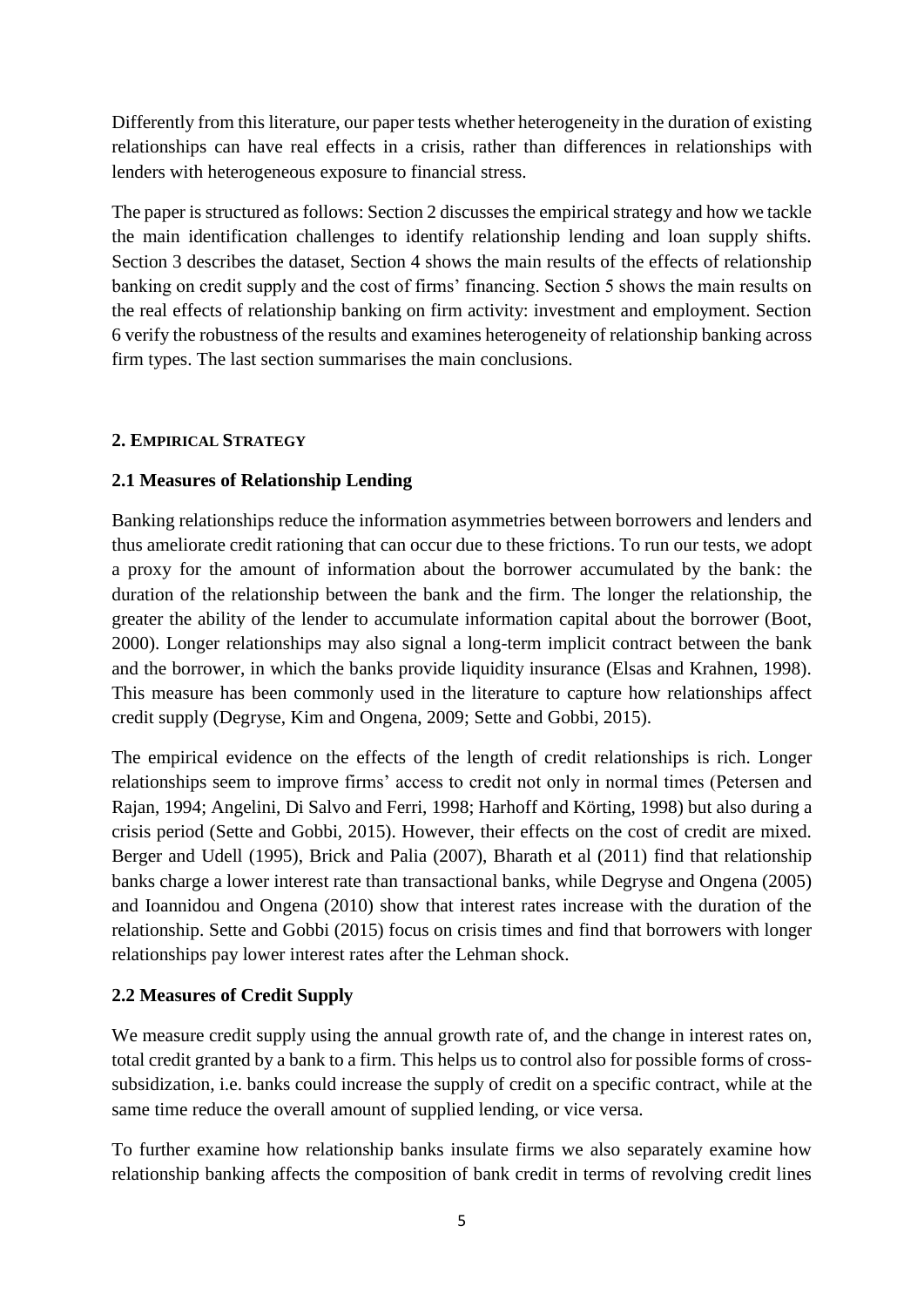and term-loans. Revolving credit lines are a crucial source of financing for firms, especially in times of crisis (Acharya et al 2014) and Berger and Udell (1995) argue that lines of credit are most suited to studying the effects of relationship lending, as they represent a formalisation of the bank-firm relationship.

However, in periods of financial crisis that persist over many months, firms may be better insulated by the certainty offered by term-loans. These long-term sources of funding may be better matched with longer-term investments in fixed assets that can take many month or years before the firm can realise the benefits. Therefore, it is also important to understand how relationship banking shields the mix of credit to firms to understand the real effects of relationship banking.

## **2.3 Identification challenges:**

## *2.3.1 Relationship lending on credit supply*

Identifying the causal effect of relationship lending on credit supply poses severe challenges. First, borrowers' unobservable characteristics may be correlated with the measures of relationship lending. This is especially likely to occur during a financial crisis. For example, banks may be more willing to continue lending to better borrowers, so that longer relationships are observed only if borrowers are of high quality. In turn, better borrowers may obtain more credit during a financial crisis, inducing a spurious positive correlation between the length of a credit relationship and credit supply. Second, borrowers' demand for credit is likely to be correlated with their quality, e.g. better firms may experience a lower reduction in output, and thus a stronger demand for credit, during a financial crisis, especially when followed by a significant downturn in economic activity. Finally, bank's characteristics, and the impact of the financial crisis on banks (such as the increase in the cost of funding) are likely to be correlated with banks' lending policies before the financial crisis, and thus with the characteristics of lending relationships. We address these identification challenges by estimating all models on the sample of firms that have multiple bank relationships and including both firm\*time and bank\*time fixed effects, thus controlling for observable and unobservable supply and demand factors. We are therefore able to more precisely uncover the effects of bank-firm relationship characteristics on lending. The firm\*time fixed effects control for all firm observed and unobserved heterogeneity (quality, demand for credit, riskiness, etc.) in each period. This amounts to comparing credit supply from banks with different relationships, in terms of duration, and share of credit, with the same firm.

The bank\*time fixed effects control for all bank observed and unobserved heterogeneity in each period. This is particularly important after the financial crisis due to its heterogeneous impact on banks, on the strategies followed by banks in building relationships with customers, and lending policies during the crisis.

As in Khwaja and Mian (2005) a key identifying assumption is that firms do not have a bankspecific demand for credit that is related to the strength of the lending relationship. We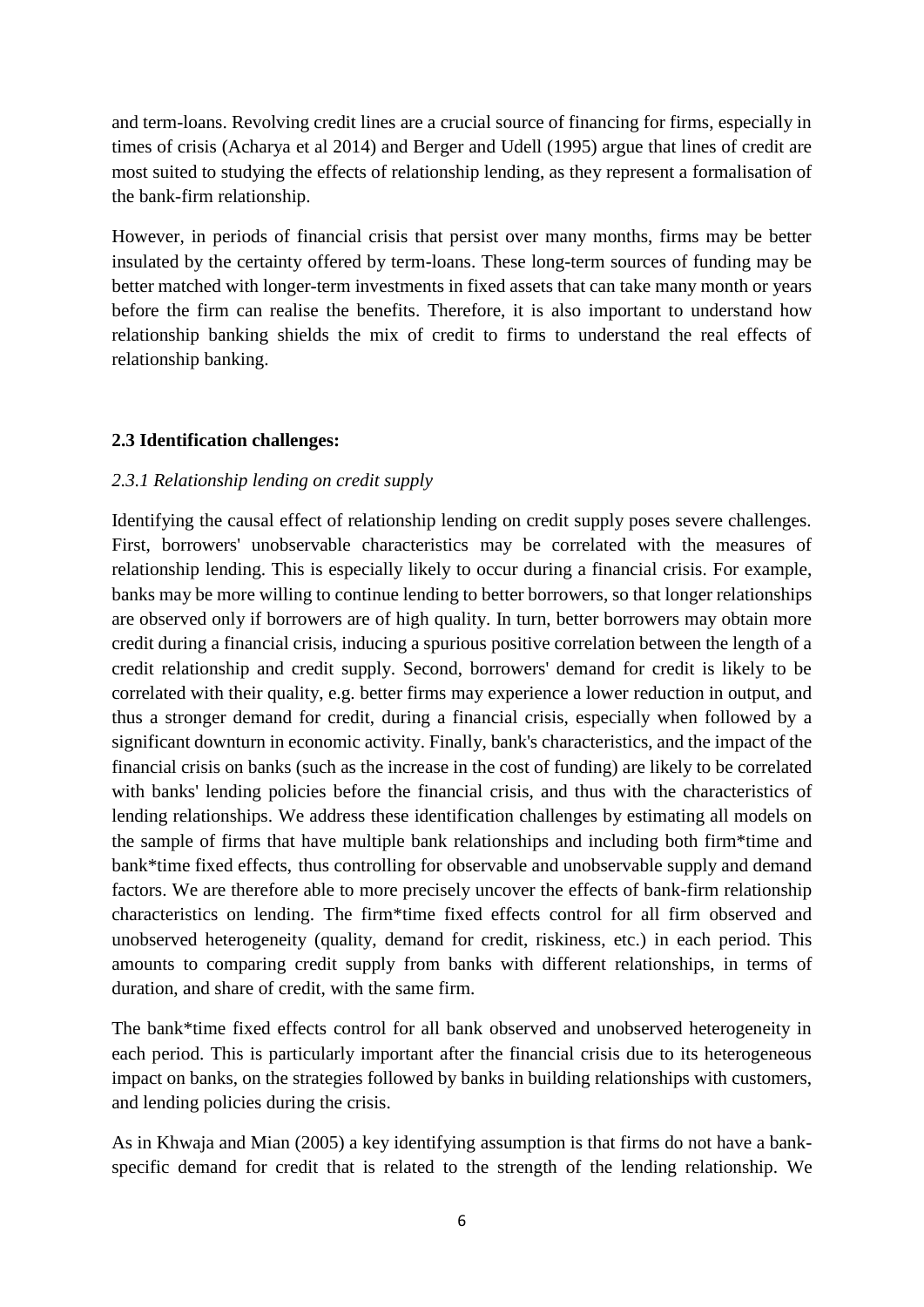therefore, include additional controls that capture characteristics about individual bank-firm relationships to attenuate concerns about the violation of this assumption. In particular, we include the amount of credit granted, the amount drawn and share of credit granted as revolving facilities to control for the overall importance of particular relationships and the differing nature of demands from different credit facilities.

A further condition for identifying the causal effect of relationship lending on credit supply is that banks and firms did not adjust the structure of their relationships in anticipation of the shock. For the Lehman default shock, this is a reasonable assumption in the case of Italy, as the financial crisis originated in the US financial sector and the default of Lehman was largely unanticipated. However, for the European sovereign debt crisis, banks and firms may have already adjusted the structure of their relationships. To account for this possibility we fix our measure of relationships to those that existed in 2006, before the effects of the financial crisis may have caused banks and firms to adjust the structure of relationships. Hence, both the Lehman default shock and the European sovereign debt crisis financial crisis may be considered as an exogenous shock with respect to the structure of the relationships between banks and firms in Italy before the financial crisis.

## *2.3.2 Relationship lending on firm investment and employment*

Identifying the causal effect of relationship lending on firm activity poses even greater challenges than identifying its causal effect on credit supply. To estimate the causal effect of relationship lending on firm investment and employment it is not possible to exploit the multiple bank-firm credit relationships to control for heterogeneous firm demand or bank specific shocks. We tackle this problem by first testing for sorting, to examine whether firms with longer existing relationships with banks have systematically different observable characteristics than those with shorter relationship (Imbens and Wooldridge 2009). We find little evidence of such a systematic relationship.

Even in the absence of a systematic relationship between observable firm characteristics, there exists the possibility of unobserved correlation between firm characteristics and relationship duration, especially in the period between the Lehman default and the European sovereign debt crisis.

As a first step, in our baseline estimates we use information on bank relationships as of 2006. In particular, we measure relationship lending intensity as the credit-weighted average duration of credit relationships as of 2006. We use this measure to evaluate the effect of relationship lending on firm credit, investment and employment in all subsequent years. This measure is less affected by the endogenous selection of relationships during the crisis.<sup>1</sup> We interact this measure with a dummy crisis and include firm fixed effects. The latter help controlling for systematic differences in (time-invariant) unobservable firm characteristics.

<sup>1</sup> <sup>1</sup> However, it may be considered a noisy measure of relationship lending since it mechanically gives short durations to firms that started their activity in the first half of the 2000s. We therefore, also consider a time varying measure of relationship intensity.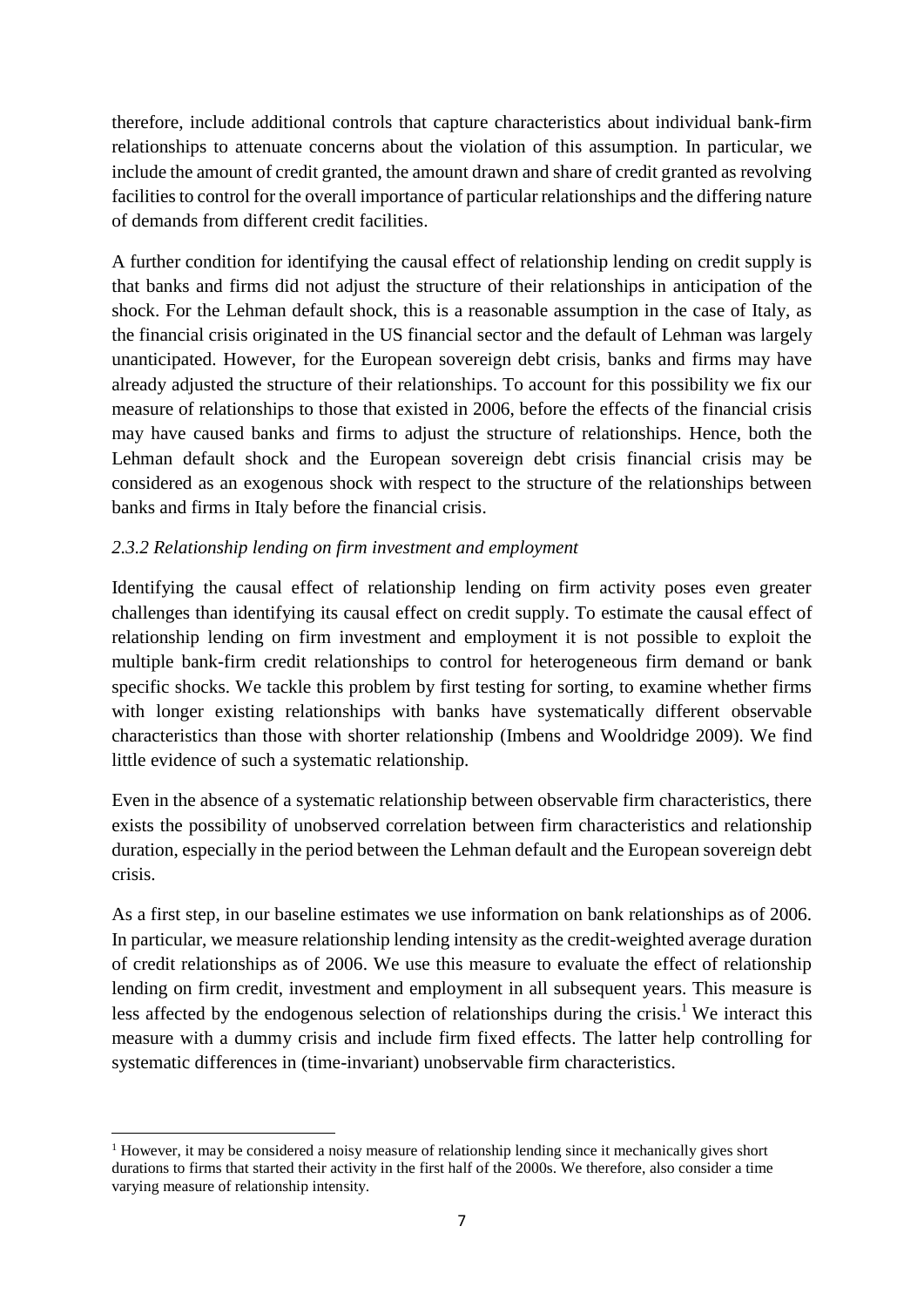As a second step we also conduct instrumental variable estimation to further address potential endogeneity concerns. Between 2004 and 2006, the Italian banking system underwent a wave of mergers and acquisitions, as the fragmented industry underwent a period of consolidation. When a bank is merged or acquired, the existing relationships between banks and firms are likely to be damaged as branches are closed and existing managers transferred to exploit economies of scale. A number of studies have documented that bank mergers increase the probability of relationship termination, especially for customers of target banks: Sapienza (2002) and Bonaccorsi di Patti and Gobbi (2007) for Italy, Erel (2011) for the United States and Degryse, Masschelein, and Mitchell (2011) for Belgium.

Because there is a higher probability of relationship termination for firms that had relationships with banks that merged, the credit weighted duration of relationships should also be shorter on average for firms more exposed to merged banks, all else equal. Thus, we instrument the credit weighted duration of relationships in 2006, with the change in credit weighted relationships due to mergers and acquisition activity between 2004-2006.

In our identification, for the instrument relevance condition to the satisfied, we need the relatively mild condition that the strength of bank-firm relationships were weakened by acquisitions. For instrument exogeneity, the bank merger and acquisition decision must be uncorrelated with activity of the firms in the merged banks. As this wave of consolidations mainly involved the largest banks and took place to create Italian banking groups of sufficient size to compete with those from other European countries, the mergers are likely to be independent of the characteristics of relationships these banks had with firms.<sup>2</sup> While it is still possible that the decision to terminate existing relationships in merged banks may be correlated with firm quality, we consider this to be less of a concern as the motivation for the mergers was not related to repairing bank balance sheets.

### **2.4 The model: relationship lending on credit supply**

1

To perform our tests of relationship lending on credit supply, we run the following bank-firm relationship-level regressions:

$$
\Delta Y_{ijt} = \beta_1 \, relationship \, duration_{ijt-1}
$$
\n
$$
+\beta_2 \, relationship \, duration_{ijt-1} * D(post \, 2008)
$$
\n
$$
+\beta_3 \, relationship \, duration_{ijt-1} * D(post \, 2011)
$$
\n
$$
+\gamma X_{ijt-1} + \alpha_{it} + \delta_{jt} + \varepsilon_{ijt}
$$
\n(1)

where the dependent variable  $\Delta Y_{ijt}$  is either the change in log volume of total credit, revolving credit lines or term-loans for regressions on the quantity of credit granted. For regressions on the interest rate on loans,  $\Delta Y_{i}$  is either the change in the annual percentage rates on revolving

<sup>&</sup>lt;sup>2</sup> The wave of M&As in the Italian market in the mid-2000s was not due to the need of consolidating the system to rescue weak banks. It was rather the reaction of banks to the need to create larger players to compete in the progressively more integrated European market (IMF, 2006).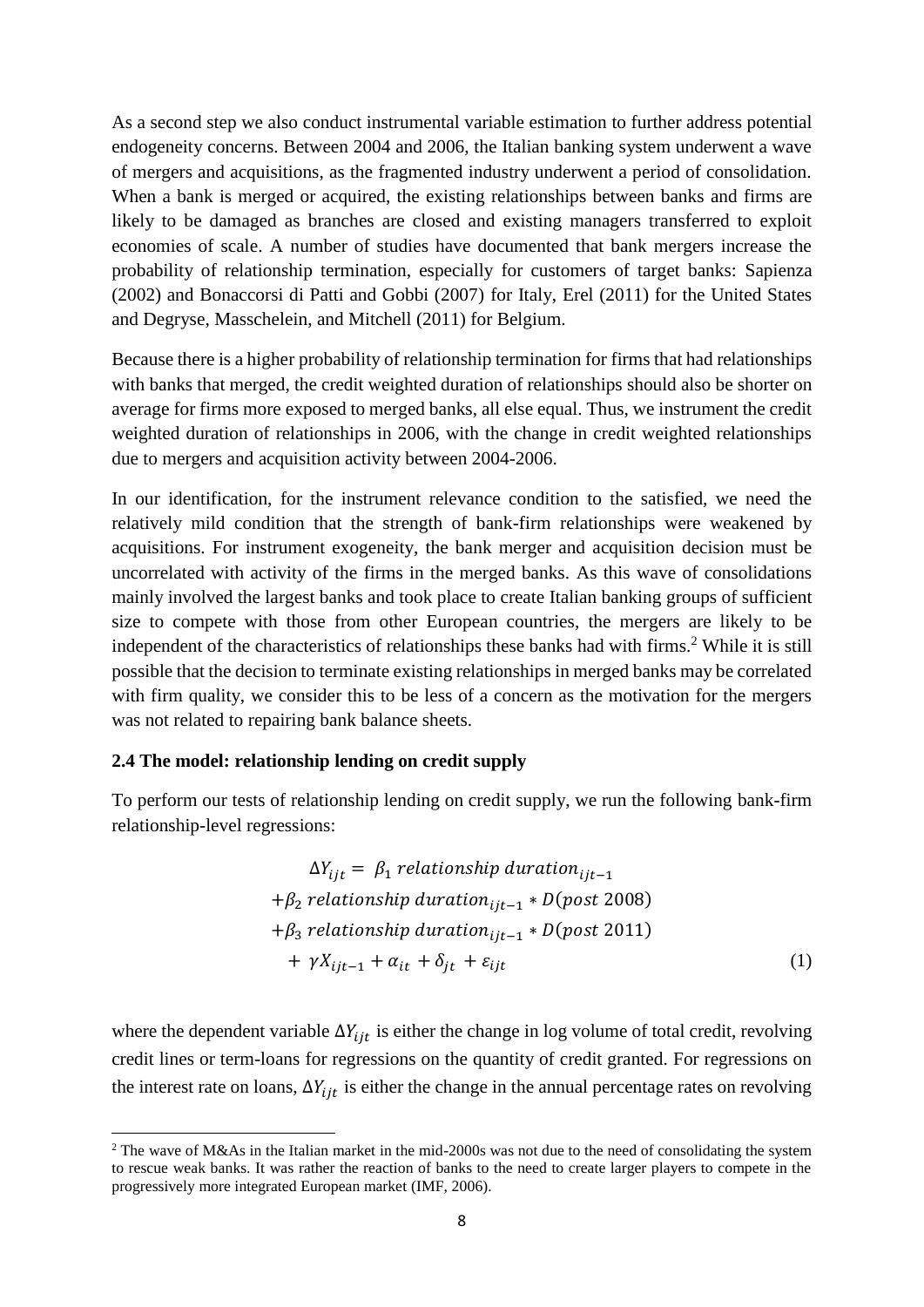credit lines or term loans, granted by bank *j* to firm *i* between year *t* and *t-*1. The *relationship durationi,j,t* is the duration of the relationship between bank *j* and firm *i* in years counting back from year *t*+1. *D*(post *2008*) and *D*(post *2011*) are dummy variables taking the value of 1 for years 2008 onwards and 2011 onwards respectively, and zero elsewhere. We use multi-year horizons to analyse the effect of relationship lending during crisis periods to overcome some of the problems detected when analysing relationships over a shorter horizon. For example, using flows of funds data from the United States, Cohen-Cole et al. (2008) explain that the amount of lending did not decline in the US during the first quarters of the crisis not because of "new" lending but mainly because of the use of loan commitments, lines of credit and securitisation activity returning to banks' balance sheets.

We use a vector of bank-firm level control variables,  $X_{ijt-1}$ , dated in period *t*-1 to limit endogeneity issues. The vector includes: log credit granted by bank *j* to firm *i* to capture size effects which may determine the rate at which a loan can grow; ii) the share of the credit line that has been drawn by firm *i* from bank *j* to control for the fact that firms which have not drawn much of existing credit lines from a bank are less likely to apply for credit extension; iii) the share of total credit (revolving credit lines, loans backed by accounts receivable and term-loans) granted by bank *j* to firm *i*. In our regression of loan-level interest rates we also include the level of interest rates on revolving credit lines and term-loans. Finally,  $\delta_{it}$  and  $\alpha_{it}$ are respectively bank\*time and firm\*time fixed effects that control for bank specific and firm specific unobserved shocks.

#### **2.5 Relationship lending on firm level credit supply, investment and employment**

#### **2.5.1 OLS regressions**

We use two approaches to test for the effect of relationship lending on firm level credit supply, investment and employment: one based on OLS estimates and another using instrumental variables. The first estimates the following OLS regressions

$$
\Delta Z_{it} = \beta_1 \, relationship \, weighted \, share \, of \, credit_{it-1}
$$
\n
$$
+ \beta_2 \, relationship \, weighted \, share \, of \, credit_{it-1} * D (post \, 2011)
$$
\n
$$
+ \beta_3 \, relationship \, weighted \, share \, of \, credit_{it-1} * D (post \, 2008) + \gamma Y_{it-1}
$$
\n
$$
+ \theta_i \, + \mu_t + \varepsilon_{it}
$$

(2)

where, the dependent variables considered,  $\Delta Z_{it}^r$ , are the log change credit of firm *i* in period *t*, the change in fixed assets scaled by the book value of lagged fixed assets to capture the impact of relationship lending on investment and the log change in labour costs in firm *i* in period *t*, to measure the impact on employment. The *relationship weighted share of crediti,t-*<sup>1</sup> is defined as  $\sum_j$  relationship duration<sub>ijt-1</sub> \* credit<sub>ijt-1</sub> and measures the share of credit to firm *i* from relationship with bank *j* in period *t*-1 weighted by the length of relationship.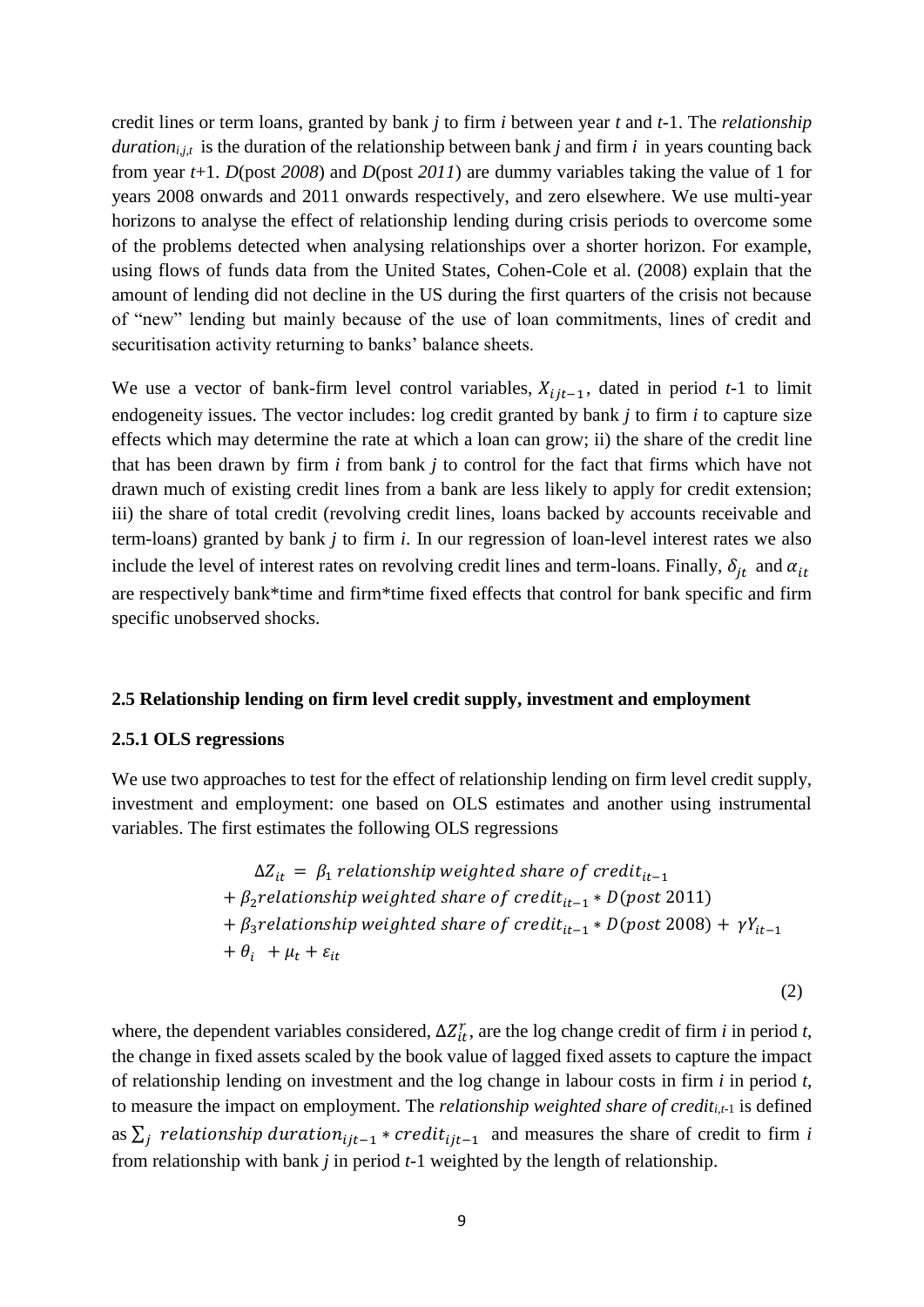In our baseline estimates the length of relationship is defined as the log duration in years of the relationship between bank *j* and firm *i* fixed in 2006. While this is our preferred measure because it better addresses concerns about any endogenous breaking and forming of relationships in response to the financial crisis, this definition does not allow us to identify  $\beta_1$ , the pre-crisis relationship between relationship lending as these are absorbed by the firm fixed effects  $\theta_i$ . We therefore, estimate an alternative time-varying measure of firm relationships with banks that allow the identification of *β*1.

We use a vector of firm level control variables,  $Y_{it-1}$ , dated in period  $t-1$  that include: i) return on assets, measured as earnings before interest, tax, depreciation and amortization (EBITDA) over the book value of total assets. As most of the firms in our sample are not listed, we use this measure as an alternative to Tobin's Q which is typically used in investment regressions (Gala and Gomes, 2013); ii) firm leverage, the ratio of total assets divided by the book value of equity; iii) the ratio of EBITDA to interest expenses, as firms with lower debt servicing costs have higher internal funds to finance additional expenditures; iv) log total assets to capture size effects and diminishing marginal productivity of either capital or labour.

#### **2.5.2 IV regressions**

To attenuate further possible remaining concerns about the potential correlation between the formation of banking relationships and firm type in OLS estimation, we also estimate instrumental variable regressions. In Italy there was a wave of mergers and acquisitions between 2004 and 2006, as the fragmented industry underwent a period of consolidation. We use the exogenous breaking in bank-firm relationships due to mergers and acquisitions to instrument the relationship weighted share of credit. Our instrument is defined as

Relationship instrument = 
$$
\sum_{j} \text{relationship duration}_{ijt-1} * \text{credit}_{ijt-1} - \sum_{j} \text{relationship duration}_{ijt-1}^{merger} * \text{credit}_{ijt-1}
$$

where *relationship duration*<sup>*merger*</sup> is the duration of relationships with banks that experienced a merger. Thus the instrument is the difference between the realized relationship duration, and the relationship duration with merged banks, as of 2006. The instrument is based on the idea that mergers and acquisitions are likely to lead to a destruction of credit relationships thereby causing an exogenous change in the average length of relationships. For our identification, we need the relatively mild condition that the strength of bank-firm relationships are weakened by acquisitions.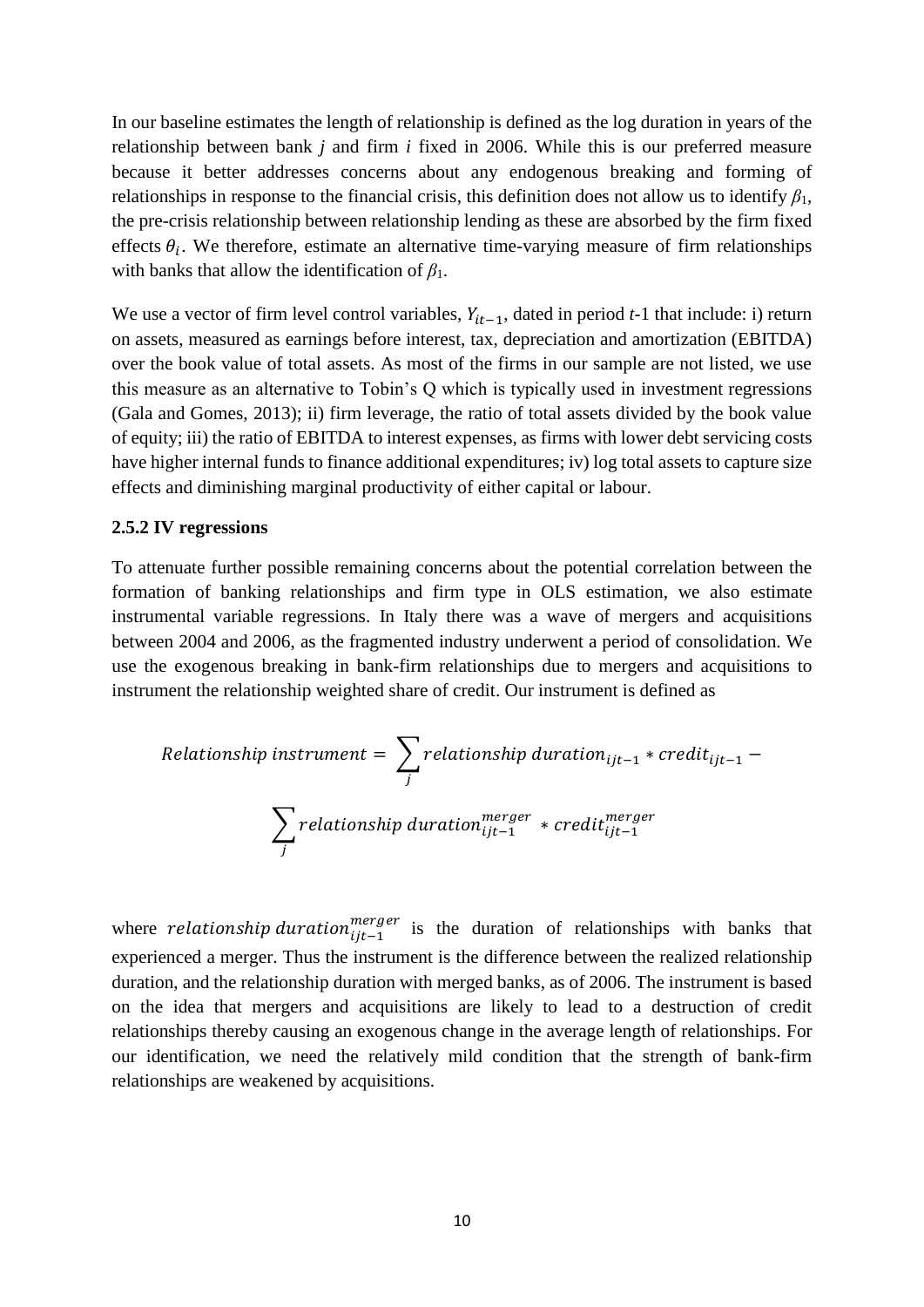### **3. DATA AND DESCRIPTIVE STATISTICS**

**.** 

We use data on credit to Italian non-financial firms from the Italian Credit Register ("Centrale dei Rischi", CR). This is maintained by the Bank of Italy (Italy's central bank) and collects, from all intermediaries operating nationwide, information on individual borrowers with an outstanding exposure (credit commitments, credit drawn, guarantees) of over 75,000 Euros with a single intermediary. The database includes information on the granting institution and the identity (unique tax identifier) of the borrower. One section of the CR contains information on the interest rate and the fees and commissions charged on all loans granted by a representative sample of Italian banks accounting for more than 80% of total bank lending in Italy. Firm level balance sheet and income statement data are from the Cerved database and Company Accounts Data Service (Centrale dei Bilanci, CADS), proprietary databases maintained by the CERVED group.

We construct the sample as follows. First, we take a random sample of the CR, to keep the size of the dataset within manageable limits. We keep firms with the random CR code ending in "7", in practice selecting a random sample of 10% of the CR. Second, we include relationships between all banks operating in Italy and Italian non-financial firms included in the Cerved and CADS databases between 2003 and 2014. We aggregate credit to a given firm from all banks belonging to the same banking group, as both lending and funding policies are decided at the banking group level, and considering individual banks that are members of the same group separately may lead to bias. Therefore, the controls for relationship lending are computed on the basis of the relationship between a banking group and a firm.

Third, we select firms that are granted credit by at least two banks to be able to include firmfixed effects in the regressions. About 80% of the firms in the sample borrow from more than one bank. Multiple banking is a structural characteristic of bank-firm relationships in Italy (Foglia, Laviola, and Marullo Reedtz, 1998; Detragiache, Garella, and Guiso, 2000; Gobbi and Sette 2013), and it is more common than in other countries (Ongena and Smith, 2000; Degryse, Kim and Ongena, 2009). This means that our results are also relevant from a macroeconomic point of view.

We also include data on interest rates. These are available for a subset of bank-firm relationships. The sample of banks reporting in the Italian Loan Interest Rate Survey has been selected following a stratification procedure by size and geographical areas that allows a high representativeness for each product.<sup>3</sup>

Overall, the sample we used in the baseline regressions includes 314,649 credit relationships between 20,325 non-financial firms and 125 Italian banks.

Our data is at an annual frequency, time stamped at the end of year (end December) as the usage of available credit is strongly seasonal (Jimenez, Lopez, and Saurina, 2009). This is particularly important for the analysis of the cost of credit because if in a given month a credit

<sup>3</sup> In particular, the sample has been selected following the principles of Regulation 63/2002 (ECB/2001/18) of the European Central Bank that ensure high quality for the interest rate statistics. More details are available in: [http://www.bancaditalia.it/statistiche/quadro\\_norma\\_metodo/metodoc/en\\_suppl\\_57\\_03.pdf.](http://www.bancaditalia.it/statistiche/quadro_norma_metodo/metodoc/en_suppl_57_03.pdf)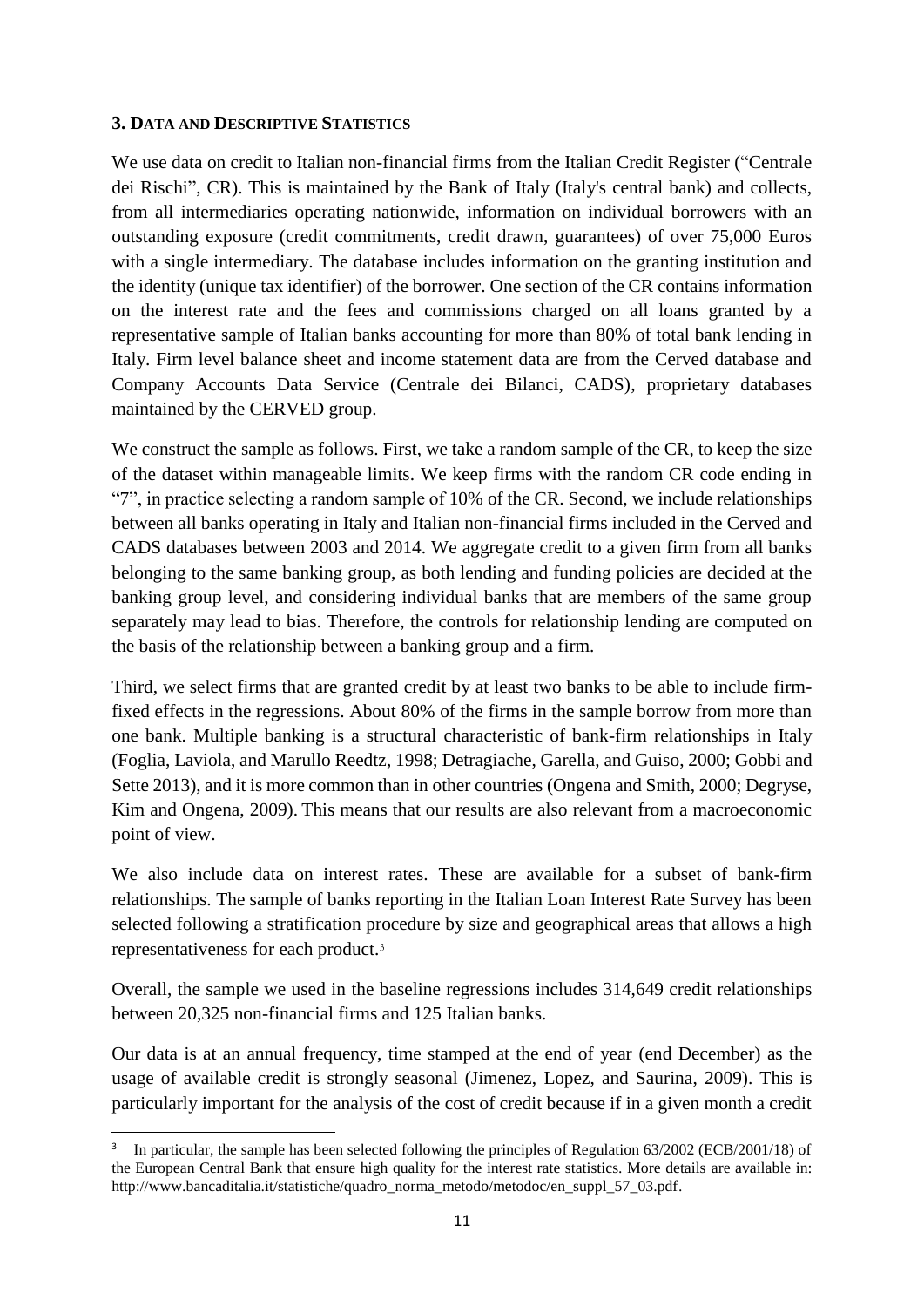line is not used, the data do not record an interest rate. Hence, comparing the same month of subsequent years allows us to obtain a cleaner measure of the dynamics of the cost of credit in our sample.

Table 1 reports summary statistics of the bank-firm relationship- variables used in the analysis. We have 314,649 bank-firm-year observations. Over the sample period, mean annual growth in total credit is negative at 0.5% per annum while median is no change. The composition of credit growth shows that on average revolving credit lines remained broadly stable, but term loans declined on average by nearly 10% a year, with a wide dispersion. Median interest rates on revolving credit lines increased by 40 basis points while median interest rates on term loans increased by 15 basis points. We track the duration of relationships since 1998. The median duration of bank-firm relationships is 6 years. In our distribution of relationships there is a slight positive skew, with the  $25<sup>th</sup>$  percentile around 3 years and  $75<sup>th</sup>$  percentile around 8 years, resulting in a mean relationship slightly shorter than the median at 5.7 years. The mean log level of credit granted is 12.95 (corresponding to 420,000 Euros), around 70,000 Euros greater than the median. On average around 60% of credit granted is drawn and around 20% of revolving credit lines are used.

Table 2 reports firm-level summary statistics. At the firm level, our dataset has more than 73,000 firm-year observations. The distribution of annual credit growth at the firm level is broadly similar to that at the bank-firm relationship level, although the mean growth rate is higher at 2.8%. We define the investment rate as the change in fixed assets divided by lagged fixed assets. Due to the lumpy nature of firm investment, there is a large difference between the mean investment rate (19% per year) and median investment rate (-0.5% per year). In contrast both mean and median growth in employment costs are more similar, at 4.7% and 3.9% respectively highlighting the smoother adjustment of firm employment. Our baseline firm-level measure of the log relationship duration weighted share of credit (fixed in 2006) has a mean of 1.4 (corresponding to 4.7 years) broadly similar to the mean of the full sample. This is shorter than the average measured at the bank-firm relationship, indicating that firms tend to borrow smaller quantities from those with longer relationships. The mean annual return on assets is 0.6% but the median is slightly lower at 0.4%. Firm leverage is broadly symmetrically distributed with a median of 85% and an interquartile range between 71% and 93%. Firms in the sample have a strong profit to interest expense ratio with a median of around 300%. Finally, total assets of the mean firm in our dataset is around  $\epsilon$ 3 million. Total assets at 25<sup>th</sup> percentile is €1.2 million euros and at the 75<sup>th</sup> percentile, €6.5 million.

#### **4. BASELINE RESULTS – RELATIONSHIP LEVEL**

### **4.1 Credit quantity at the relationship level**

Table 3 examines the effect of bank relationships on the quantity of credit from the estimation of equation (1) between bank *j* and firm *i*. All regressions include both Firm\*Time and Bank\*Time fixed effects to control for heterogeneous firm and bank level shocks. All standard errors are double clustered by creditor bank and borrower firm. Columns (1) and (2) test how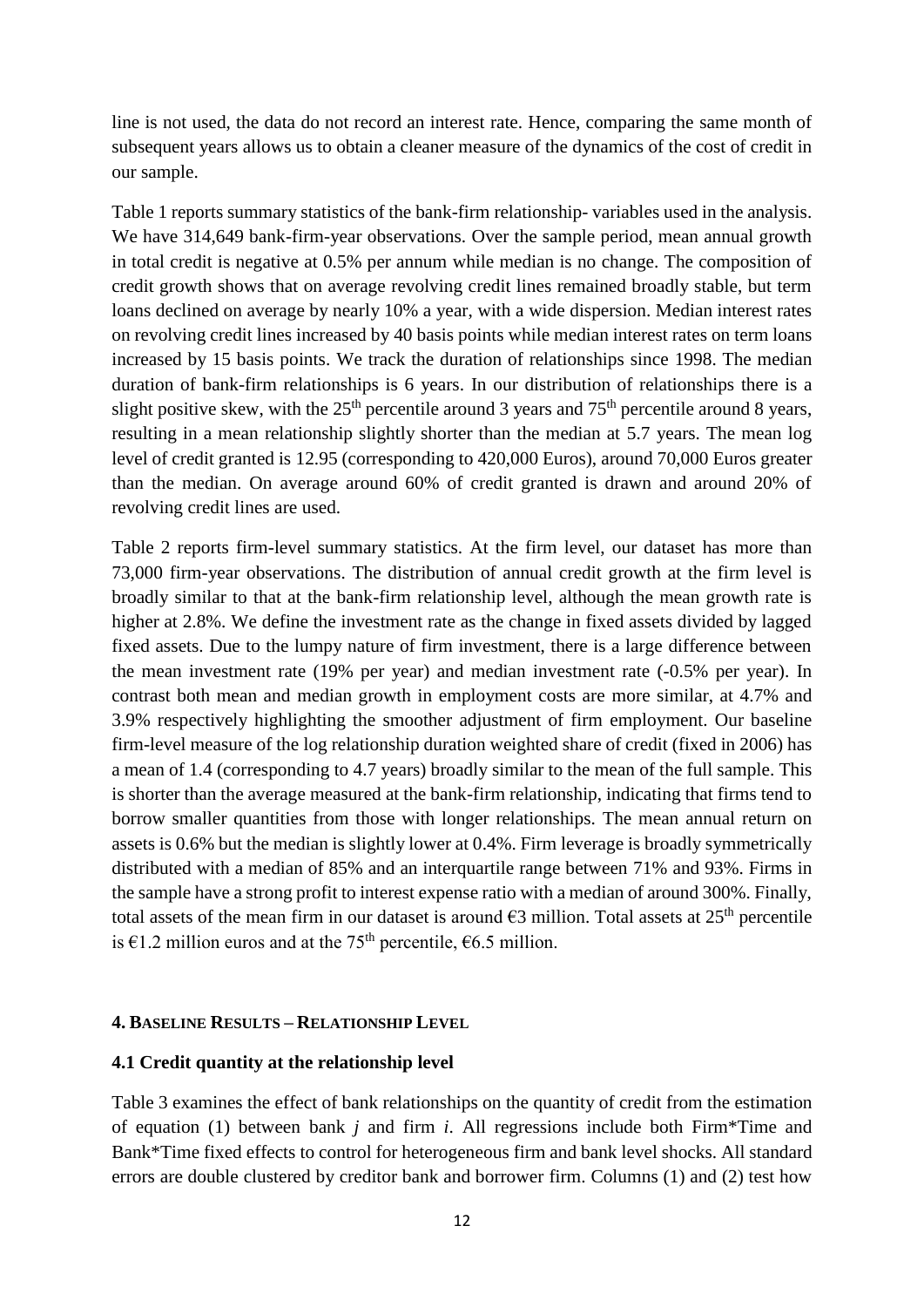the duration of bank-firm relationships affect total credit growth. Column (1) shows that on average over our sample period, the longer the duration of a bank-firm relationship, the stronger the credit growth. However, column (2) shows that prior to 2008, credit growth is decreasing in relationship duration, although it is not statistically significant. Rather, the average positive coefficient over the sample is driven by the post Lehman default shock period, shown by the strongly positive coefficient on the interaction term between r*elationship duration* and the post 2008 dummy variable. This confirms the result in Sette and Gobbi (2015) and Bolton et al (2016), whereby relationship banks increased their loan supply during bad times.

This insulation to relationship borrowers continued almost unchanged during the European sovereign debt crisis. Although the coefficient on the interaction of *relationship duration* and the post 2011 dummy variable is negative, suggesting some reduction in insulation, it is not statistically significant. Therefore, even when the Italian banking system faced the systemic shock of the sovereign debt crisis, banks continued to protect the volume of credit in relationships to a similar extent as that immediately after the Lehman default shock.

The remaining control variables show that relationships with a larger stock of existing credit granted experienced weaker growth in credit. Those with a greater share of drawn-credit relative to granted-credit experienced stronger total credit growth as did firms with a greater share of revolving credit lines to total loans.

Columns  $(3) - (6)$  decompose total credit into revolving credit lines and term loans to separately assess the effects of relationship lending on the two types of credit. Column (3) shows that on average over our sample period, the longer the bank-firm relationship, the higher the growth in revolving credit lines. Column (4) shows that this effect is also present before the Lehman default shock, consistently with the view that lines of credit are a formalisation of the bankfirm relationship as argued by Berger and Udell (1995). Indeed, revolving credit lines are loans granted neither for some specific purpose, as is the case for mortgages, nor on the basis of a specific transaction, as is the case for advances against trade credit receivables.

Following the Lehman default shock, the coefficient on the interaction between relationship duration and the post 2008 dummy variable is also positive and significant, showing that for firms with longer relationships, revolving credit lines provided additional insulation to loan supply during the financial shock. Similar to the results for total credit, following the European sovereign default shock, the negative coefficient on the interaction term between relationship duration and the post 2011 dummy variable shows some evidence of a weak reduction of the insulating effects of relationship on revolving credit lines, relative to the 2008-2010 period, however, the coefficient is not statistically significant and the combined insulation effect (sum of the post 2008 and post 2011 dummy variables) still exceeds the pre-crisis level. Finally, column (5) and (6) show there is not a significant relationship between the quantity of termloans and relationship lending. However, the signs on the coefficients across the crisis periods are consistent with those for total credit.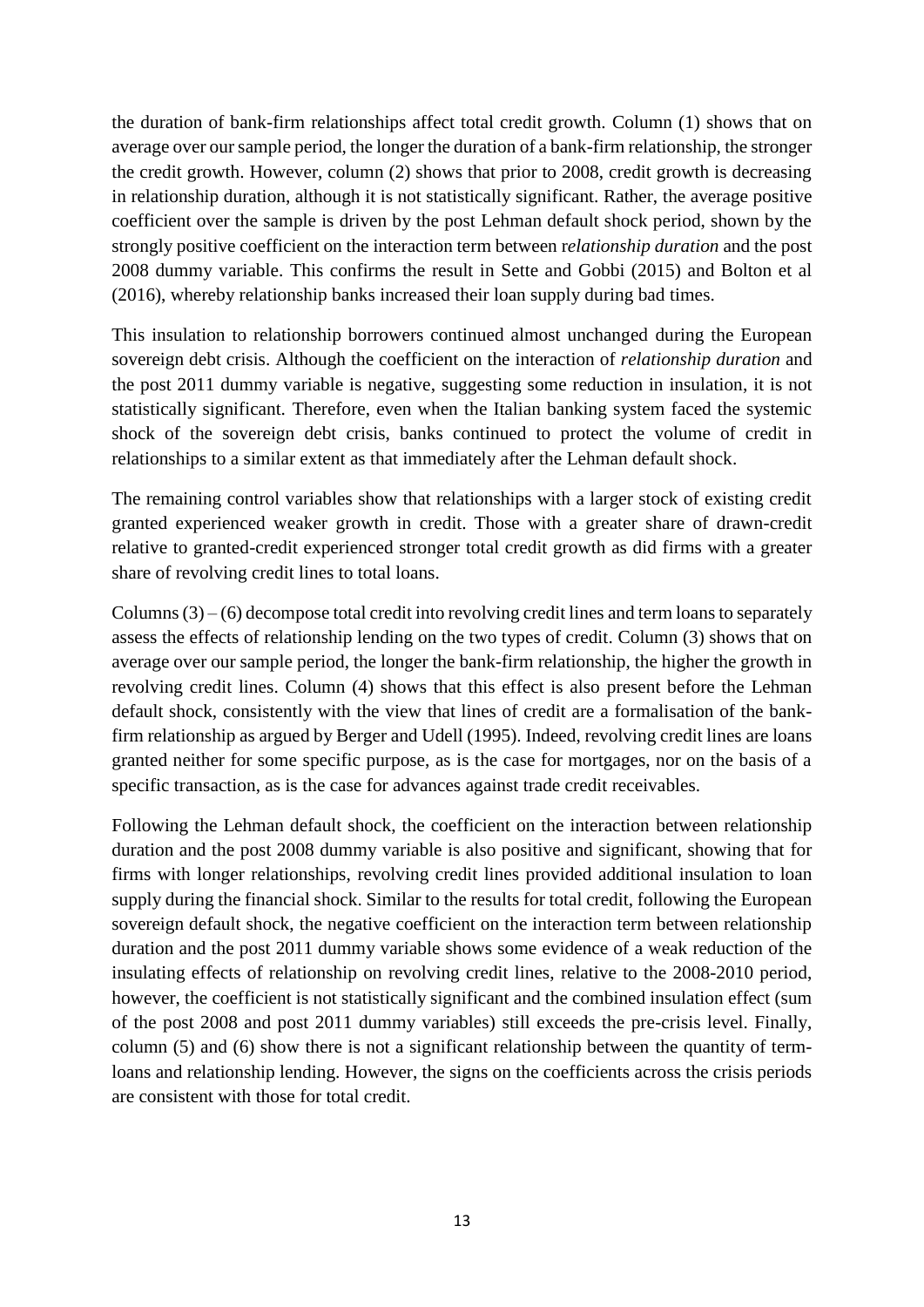### **4.2 Credit cost at the relationship level**

Table 4 examines the effect of bank relationships on the cost of credit. All regressions include both Firm\*Time and Bank\*Time fixed effects to control for heterogeneous firm and bank level shocks. Columns (1) and (2) present estimates of the effect of relationship duration on the average cost of revolving credit lines between bank *j* and firm *i*. Column (1) shows that on average over our sample period, the longer the relationship, the higher the change in the interest rates on revolving credit lines. Column (2) shows that this result is driven by higher interest rates on longer relationships in the pre-crisis period. Following both the Lehman default shock and the sovereign debt crisis, our estimates indicate that this premium did not change. These results are consistent with Bolton et al (2016) who argue that firms are willing to pay an insurance premium for relationships during good times for enhanced credit supply during downturns.

The pricing of term-loans in relationships displayed a similar dynamic to revolving credit, until the European sovereign debt crisis. Column (4) shows that prior to the financial crisis, the longer the relationship between banks and firms, the higher the average change in interest rates on term loans. However, the negative coefficient on the *relationship duration* and *Post 2008* dummy variable shows that following the Lehman default shock, relationships insulated firms from the rise in cost of longer term funding. The size of the coefficient more than offset the pre-crisis premium firms paid to maintain the relationship. However, following the European sovereign default crisis, banks still provided additional insulation to relationship borrowers from a rise in the cost of term loans but to a lesser degree compared with the 2008-2010 period. Our results indicate that the insulation to the costs of term-loans from longer relationships approximately halved, relative to the 2008-2010 period. Nevertheless, the insulation properties of longer bank relationships on the costs of term loans remained significant, relative to the pre-2008 levels even during this period of extreme stress.

## **4.3 Bank capital and other bank characteristics**

Our analysis so far includes bank\*time fixed effects. While this specification is fully robust to the potential effect of bank heterogeneity, it prevents us from getting insights on the effects of specific bank characteristics on the supply of credit. In particular, we test whether banks with different levels of capital provide more credit, conditional on the relationship lending characteristics. This test is a robustness of the baseline, in that it shows the main bank characteristics that drive lending. To analyse the impact of bank capital on relationships, we drop the Bank\*Time fixed effects and include bank fixed effects only. Columns (1) and (2) estimate the effect of bank capital on total lending. The results show that bank capital had a significant insulation effect following the Lehman default shock. Banks with higher capitalization (measured by the Tier 1 ratio) were better able to insulate lending to firms. This insulation also continued through the European sovereign debt crisis. The positive coefficient on the Tier 1 ratio interacted with the post 2011 dummy variable suggests that the insulation effects of better capitalised banks were even stronger (although not statistically significant).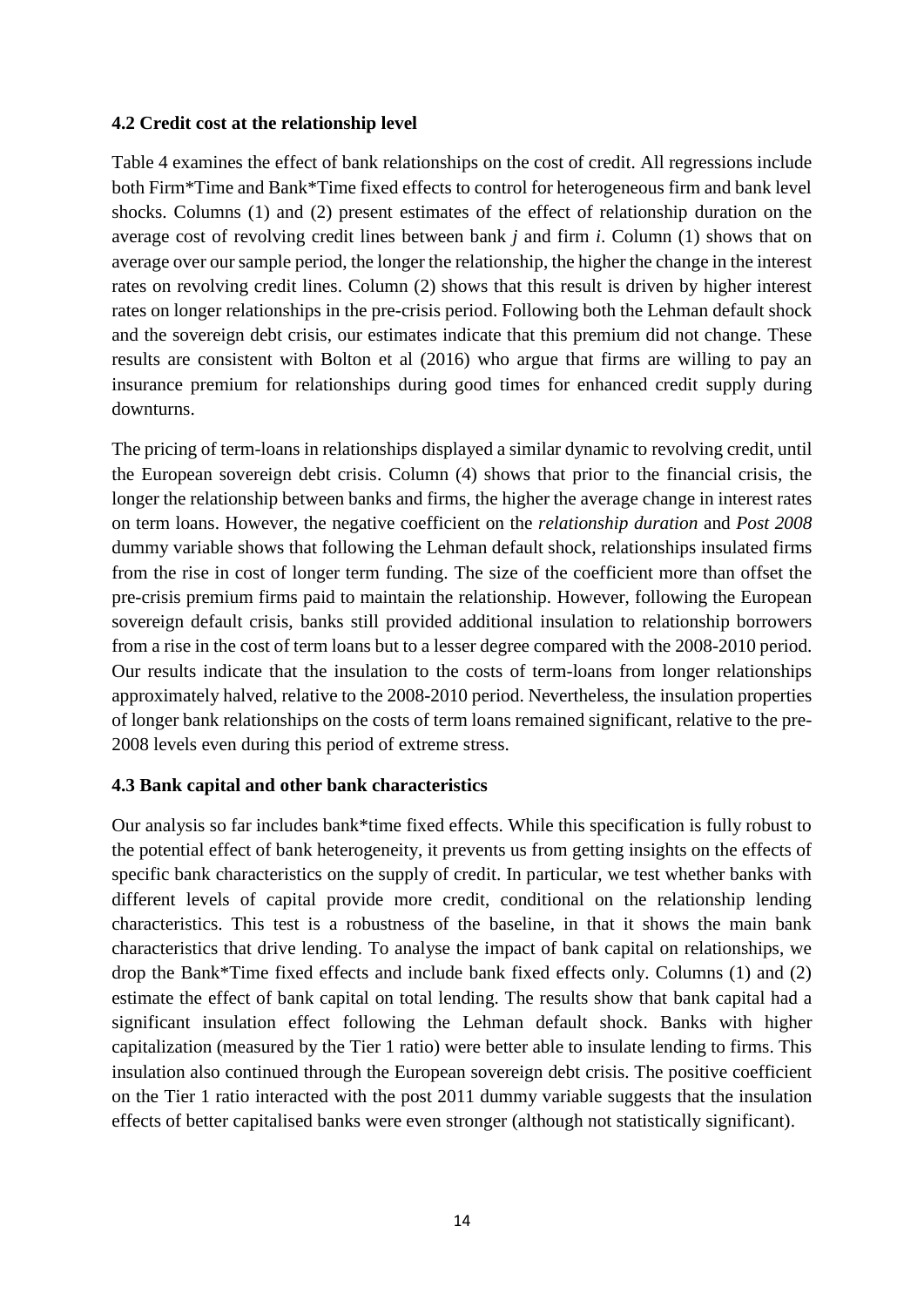Columns (3) to (6) estimate the effect of capital ratios on the cost of revolving credit lines and term loans. In columns (3) and (4), the negative coefficient on the interaction between the Tier 1 capital ratio and the post 2008 dummy shows that following the Lehman default shock, banks with higher Tier 1 capital ratios were able to provide cheaper revolving credit lines. After the European sovereign debt crisis, columns (5) and (6) show that the cost of term loans granted to firms declined by more in banks with stronger Tier 1 capital ratios. As the European sovereign debt crisis materially increased the longer-term funding costs of banks, stronger bank capitalisation ratios helped insulate firms from the funding shock faced by banks.

### **5. RELATIONSHIP LENDING AND FIRM ACTIVITY**

### **5.1 Testing for sorting of bank-firm relationships**

To assess the real effects of relationship lending, we need to leave the realm of Firm\*Time fixed effects that control for heterogeneous firm demands and types. However, the formation and breaking of relationships may be endogenous to firm demands or types. This presents a serious challenge to estimating the real effects of relationship lending. To address this concern we first test for the presence of sorting in bank-firm relationships by comparing the distribution of relationship durations across different firm level characteristics as suggested by Imbens and Wooldridge (2009). Table 6 presents tests for the presence of sorting by comparing the normalised difference of the average relationship duration in firms at different quartiles of the distribution of observable firm characteristics. In particular, the statistics present the normalised difference between the average relationship duration in firms in a particular quartile of the distribution to those in the rest of the distribution. As the table shows, the test statistic of normalised differences is almost always less than the reference threshold of 0.25, indicating that such differences are not statistically significant. Firm leverage is an exception, where firms with shorter credit weighted relationship durations have higher leverage. This is being driven by the fact that large firms have higher leverage but also tend to have a lower relationship borrowing intensity – possibly due to smaller information asymmetries. As this test is only a univariate test, it does not account for the effect that controlling for firm size in the following regressions would mop up this correlation.

### **5.2 Relationships and total credit at the firm level**

1

The first part of Table 7 examines the effect of relationship duration on total credit at the firm level from estimating equation (2) by OLS. At the firm level, our baseline specification measure of relationship borrowing intensity is the credit-weighted relationship duration computed as the logarithm of the number of years of a credit relationship between a bank and a firm in 2006 weighted by the share of credit to the firm in that relationship (columns 1 and 2). <sup>4</sup> Following the Lehman default shock, the positive coefficient on the 2006 credit-weighted relationship duration interacted with the *Post 2008* dummy variable shows that firms with

<sup>4</sup> We include firm fixed effects, which absorb the relationship duration measure when it is kept fixed as of 2006. These are important to control for time-invariant firm unobservable characteristics which may correlate with the intensity of bank-firm relationships.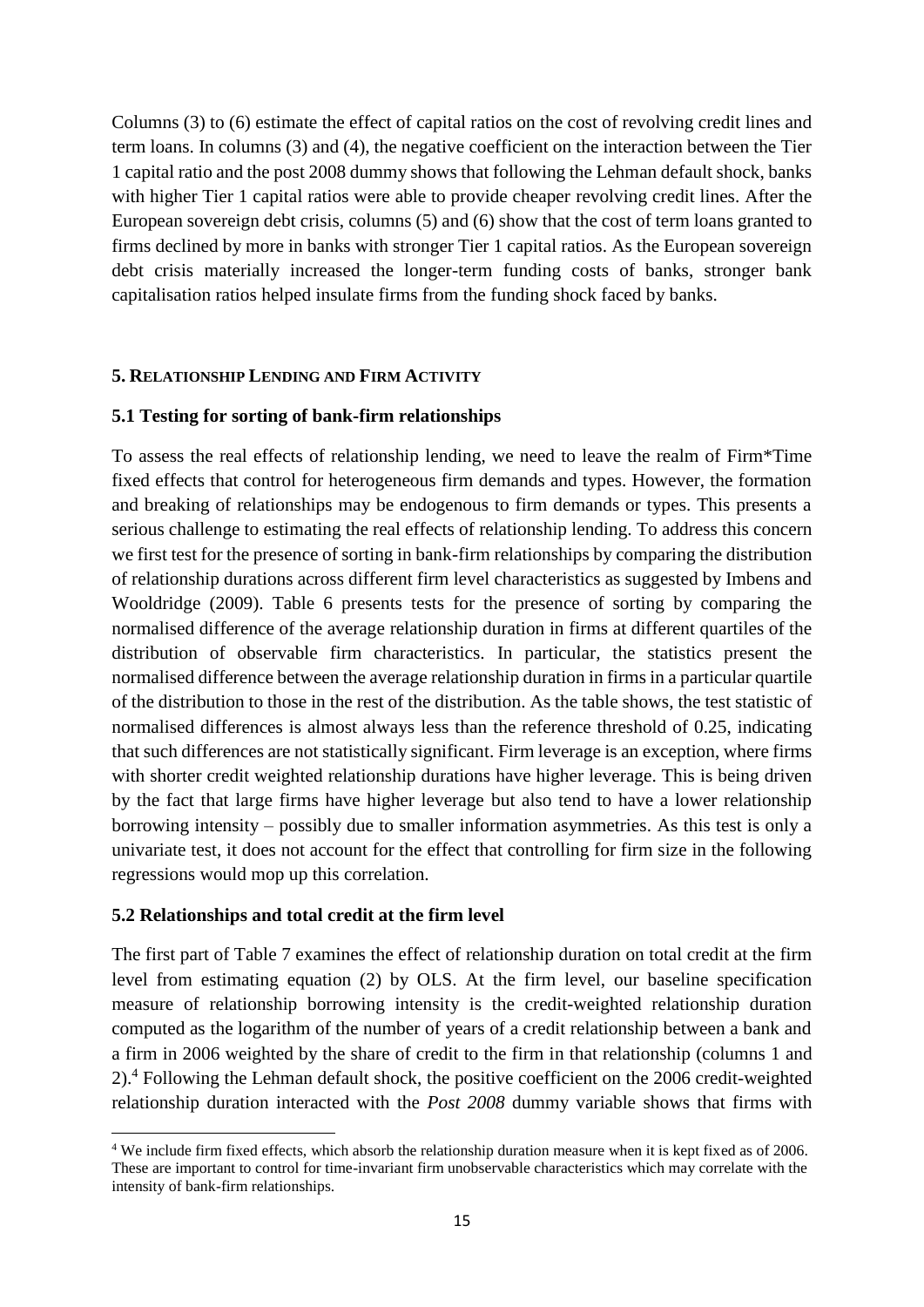longer relationships had stronger credit growth. The insulating effects of relationships on total credit remained broadly unchanged during the European sovereign debt crisis, shown by the insignificant coefficient on the interaction with the post 2011 dummy variable. Taken together the results at the firm level confirm those at the relationship level. To put this in economic terms, moving the credit-weighted relationship duration from the  $25<sup>th</sup>$  to  $75<sup>th</sup>$  percentile increases total credit growth by 3.5 percentage points after 2008, approximately a 70% increase.

The control variables show that firms with higher return on assets and a higher operating profit to interest expenses ratios experienced stronger credit growth, while larger firms and firms with higher leverage had weaker credit growth.

## **5.3 Relationships and investment**

The results from estimating equation (2) on the investment rate are presented in the second part of Table 7 (columns 3 and 4). The positive and significant coefficient on the weighted relationship duration term after 2008 shows that following the Lehman default shock, firms with longer relationships had higher investment rates. Taken together with the results in the first part of Table 7, this suggests that longer relationships insulated credit supply from the effects of the global financial crisis and allowed these firms to maintain higher investment rates.

The sum of the coefficients on the post 2008 and post 2011 dummy variables, measures the overall post 2011 effect of relationship duration on investment. Importantly, following the European sovereign debt crisis, the negative coefficient on the firm's credit weighted relationship-duration interacted with the *post 2011* dummy variable is negative and significant. But the sum remains positive. Therefore, longer relationships continued to insulate firm investment from the financial shock, but to a lesser degree. Interestingly, we do not find a reduction in the insulation to firm credit post 2011. Therefore, the weaker investment in relationship intensive borrowers cannot be explained by weaker credit supply.

Regression (2) shows that the inclusion of additional firm level control variables increases the precision of the post 2011 estimate of the effect of relationships on investment. The control variables show that firms with higher return on assets, higher leverage and higher profits relative to interest expenses have stronger investment rates, while larger firms have lower investment rates.

The effect of relationship lending on firm investment during the crisis is economically significant. Following the Lehman default shock, moving from the  $25<sup>th</sup>$  to  $75<sup>th</sup>$  percentile in the credit weighted relationship duration, increases the investment rate by 6.6 percentage points. However, due to the reduced insulation effects after the European sovereign debt crisis, moving from the  $25<sup>th</sup>$  to the 75<sup>th</sup> percentile in weighted relationship duration, results in a smaller 3.8 percentage point higher investment rate. Nevertheless, this is still sizeable given the median investment rate over the sample period is -0.45 percent.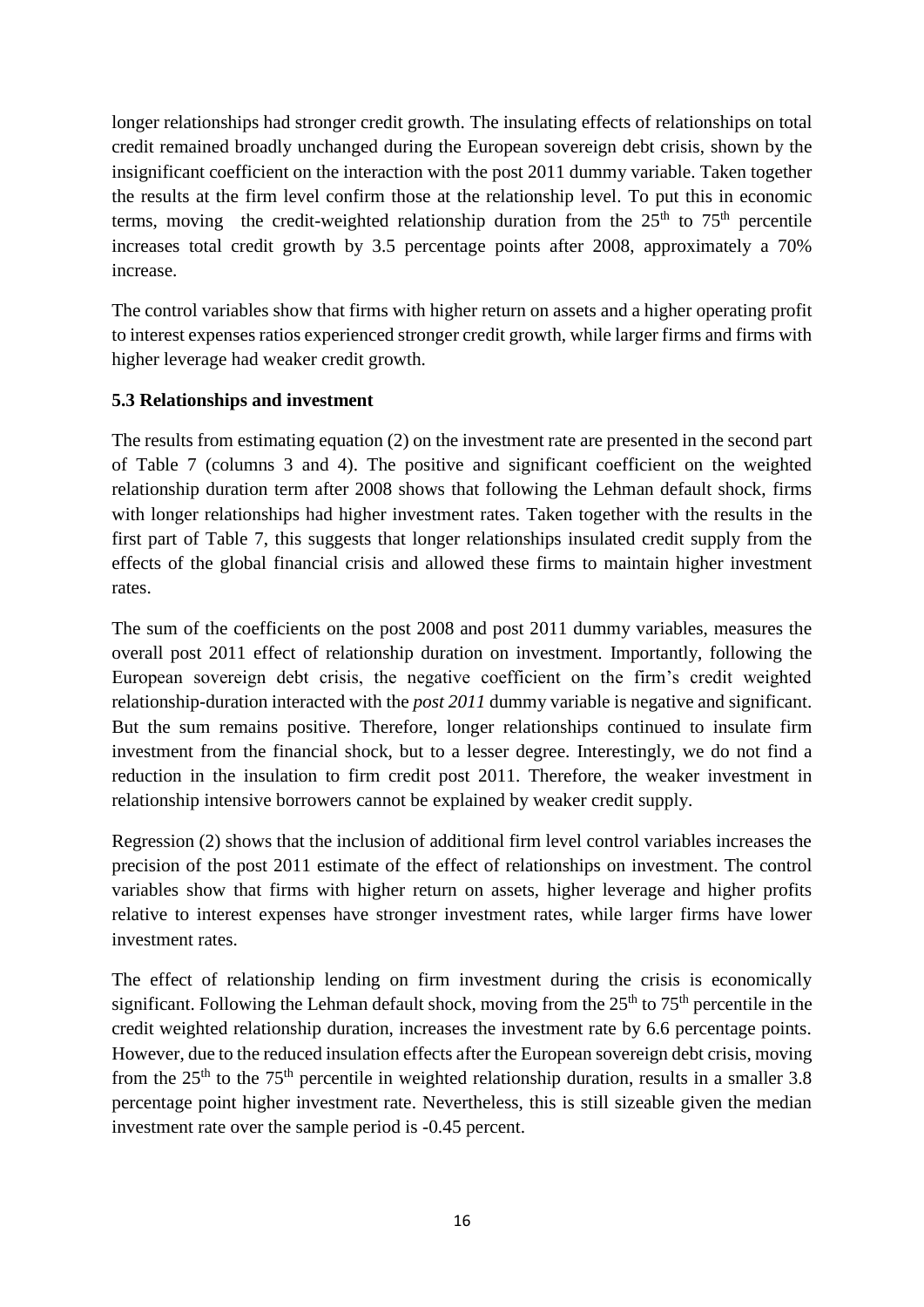## **5.4 Relationships and employment**

The third part of Table 7 presents OLS estimates of the effect of bank-firm relationships on labour cost growth, which we use as a measure of employment. While this choice is mainly due to better data availability, in several respects this choice may be preferable because it can better capture changes in part-time work, overtime and differences in the human capital of employees.

Columns (5) and (6) show that following the Lehman default shock in 2008, firms with longer weighted relationship duration experienced stronger employment growth. This indicates that the insulation from the financial shock from longer banking relationships helped smooth employment, similar to that for credit supply and investment. However, similar to the results for credit supply, but in contrast to the results for investment, the insulation effects of longer banking relationships on employment were not reduced after the European sovereign debt crisis, shown by the positive but statistically insignificant coefficient on the weighted *relationship duration \* D(post 2011)* variable.

## **5.5 Instrumental variable regressions**

Although tests showed little evidence of systematic sorting between the credit-weighted relationship duration and other observable firm characteristics, and even though we also included firm-fixed effects in our preferred specification, there is still a residual possibility of unobserved correlation affecting our results. Therefore, to address the remaining endogeneity concerns between the formation of banking relationships and firm type in OLS estimation, we also estimate instrumental variable regressions by instrumenting the credit weighted duration of bank-firm relationships in 2006 with the difference between the credit weighted relationship duration in 2006 and the credit relationship duration involving only banks which merged in 2006. In this way, we capture the extent to which relationship durations were exogenously terminated by mergers and acquisitions. The instrument is strong: the Kleibergen-Paap test statistics is very large in all three regressions.

The IV estimates presented in Table 8 confirm the effect of banking relationships on firm activity derived from OLS estimates. Column (1) shows estimates of the effect of relationships on total credit growth. Firms with longer banking relationships experienced stronger credit growth following the Lehman default shock. The point estimate from the IV regression is twice as large as the equivalent OLS regression. This suggests that our OLS may suffer from some downward bias. The enhanced insulation from relationships following the Lehman default financial shock resulted in a higher investment rate (column 2) and higher employment growth (column 3). Again, the IV coefficients are larger than the OLS regressions. Overall, these results are consistent with the effects found by Beck et al (2015) following the Lehman default shock in a panel of Eastern European economies.

Following the European sovereign debt crisis in 2011, the negative coefficient on the weighted relationship duration\*D(Post 2011) term in column (1) indicates some evidence of a reduction in the insulation to credit supply afforded to firms with longer banking relationships although the estimate is not statistically significant. This is consistent with the relationship-level results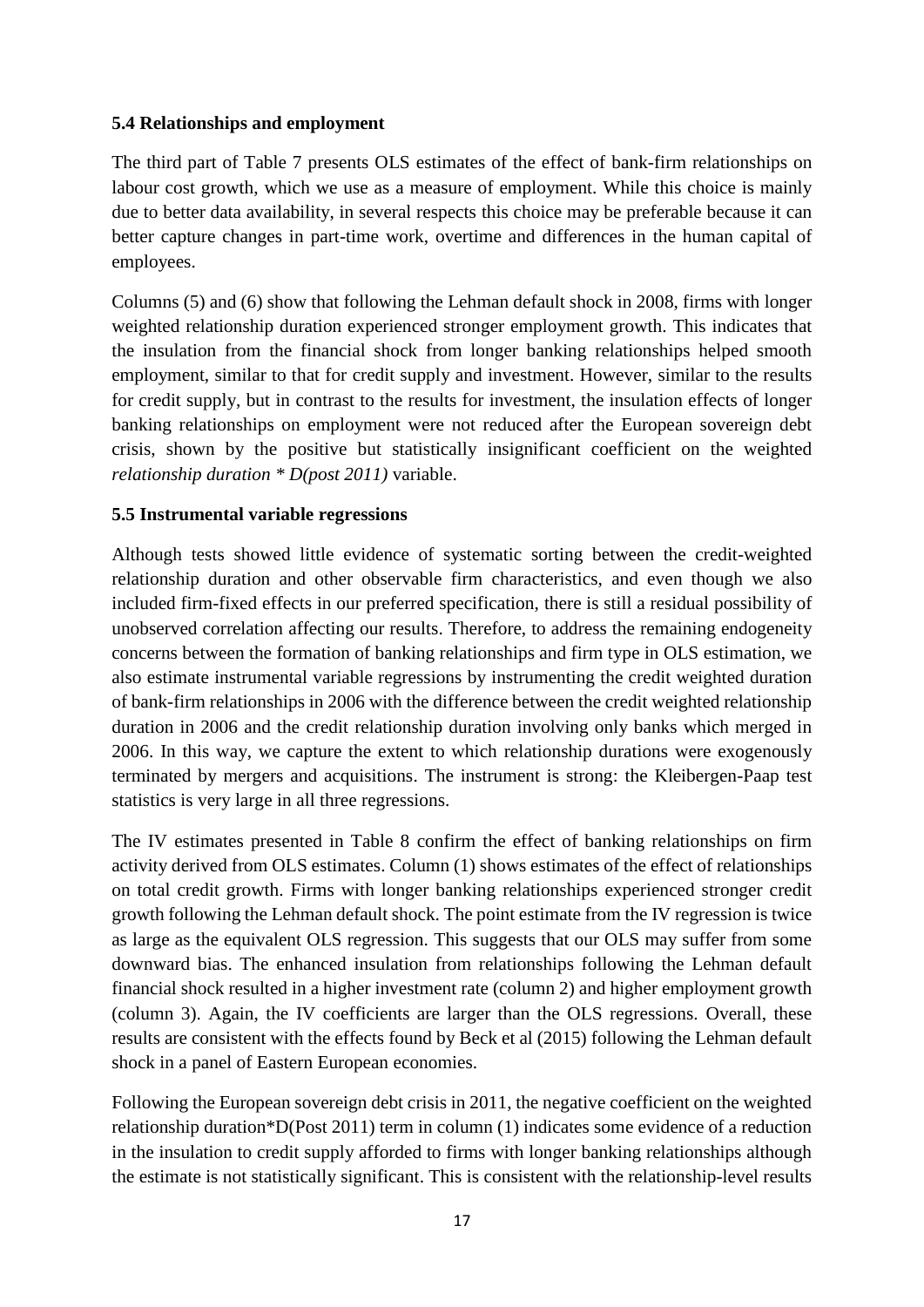in Table 3. Confirming the OLS results column (2) shows a reduction in the higher investment rate of firms with longer banking relationships following the European sovereign debt crisis. The coefficient estimates suggest that around half of the insulation effects of relationships on investment were lost. Nevertheless, for employment, the insignificant coefficient on relationship duration interacted with the post 2011 dummy variable in column (3) shows that after the sovereign debt crisis, firms with longer banking relationship continued to support employment relative to those with shorter relationships by a similar extent.

### **6. ROBUSTNESS TESTS**

The robustness of the above results have been checked in a number of ways. All results are summarised in Appendix A.

### **6.1 Sample and specification**

Not all the relationships included in the baseline sample had information on interest rates, as the latter are available for a representative sample of banks (about 100 bank holding companies, including all major banking groups). Table A1 re-estimates our baseline relationship regressions on a homogenous sample for which we observe information at the relationshiplevel on both the volume of credit and the interest rate. The results confirm those of the baseline. The regression on the quantity of term loans in column (4) deserves a mention, because in the homogenous sample, the coefficient of the relationship duration and the post 2008 dummy variable is larger and significant at the 10% level, indicating that the insulation effects of relationships may also be present in term loans.

Table A2, includes interactions of both the post 2008 and post 2011 crisis dummies with all the relationship level controls. Column (1) confirms the baseline result that relationships insulated total borrowing of firms from the Lehman default shock. Column (2) confirms that the initial insulation was evident in credit from revolving credit lines following the Lehman default shock. But in contrast to the baseline specification, including all crisis interactions shows that there was a statistically significant and complete loss of this insulation to revolving credit lines following the European sovereign debt crisis. In column (3), the effect on interest rates on revolving credit lines following the European sovereign debt crisis suggests however, that they decreased. This could be due to either credit rationing, with requests for revolving credit lines only being extend to lower credit risk relationships. Columns (4) and (5) also suggests stronger evidence of a complete reversal in the insulating effect of relationships on term loans following the European sovereign debt crisis.

An additional check has been to check the robustness of the results in Table 7 by using an alternative time-varying measure of a firm's relationship borrowing intensity, constructed as the logarithm of the number of years of a credit relationship between a bank and a firm in the previous year weighted by the share of credit to the firm. This relationship measure enables us to study how the effects of relationships changed over the crisis, but is less exogenous to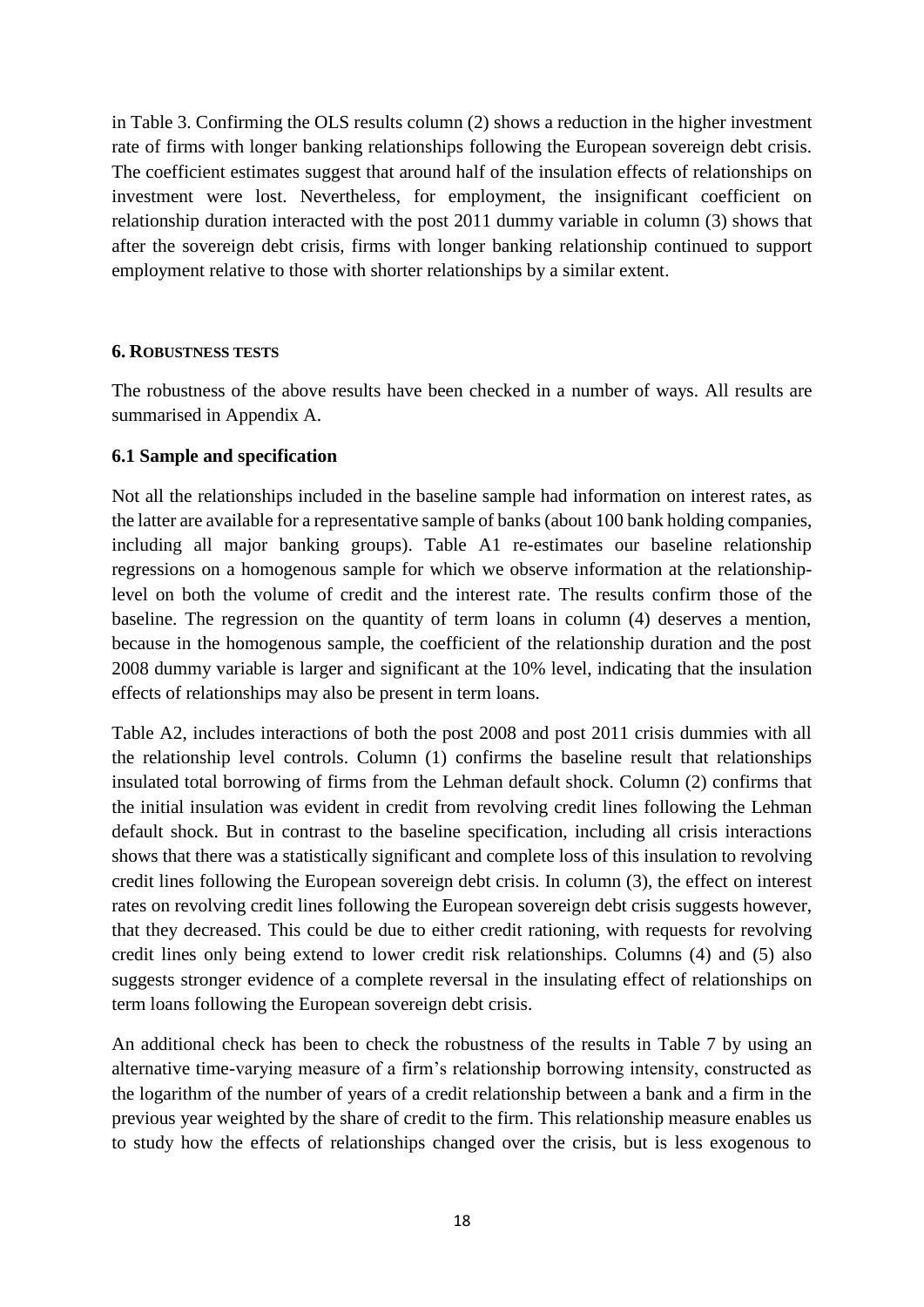relationships changes that might have been triggered by the crisis. The results (not resported for the sake of brevity) are qualitatively very similar.

## **6.2 Alternative explanations**

A potential bias affecting our results is the possible presence of bank-specific demand for credit, correlated with the duration of lending relationships. Borrowers, in particular during a financial crisis, may demand credit first from relationship lenders, anticipating that transactional lenders may tighten their supply of credit.

We test for this in a number of ways. First, it is possible that firms turn to relationship lenders for new loans in periods of stress. Table A3, formally tests for this by including a control variable that indicates if a firm received a new term loan from the bank. Column (1) shows that credit growth is stronger in relationships when a new loan was granted. Nevertheless, our baseline results on the insulation effects of relationship lending in crisis are unaffected. Column (5) shows some effect on the interest rate on term loans. The coefficient on the interaction of relationship duration and the Post 2011 crisis dummy variable is no longer significant. While the new loan dummy variable is positive and significant, indicating that new loans attracted a higher interest rate.

Another formal test of bank specific demand shocks that we perform is examine whether effect of relationship duration is still present in a subsample of relationships which are important to the firm. Table A4, re-estimates our baseline regressions on a subsample of relationships where the drawn credit is greater than 50% of the total credit granted from revolving credit lines. Again, the point estimates of the effects of relationships during the two crisis periods are barely changed. The exception is on the interest rate on term loans in column (5) where reversal of the insulation effect of relationships following the European sovereign debt crisis is no longer significant.

Our final robustness test for bank specific demands is including a dummy for relationships where loans are past due by at least 90 days. Table A5 shows that our baseline results of insulation from relationships after the Lehman default shock and some weaker insignificant reversal after the European sovereign debt crisis.

## **6.3 Firm heterogeneity**

Finally, we test whether the results of the relationship-level regressions are heterogeneous across firms. The analysis of firm heterogeneity allows us to better understand which firms are supported by relationship lending during different stages of the financial crisis and for which firms the insulation effects of relationship lending may have been reduced after the European sovereign debt crisis. Tables A6 and A7 re-estimate our baseline regressions on subsamples of firms split by above and below media leverage and profitability (measured by the return on assets) respectively. Both tables show some evidence that the reversal in the insulation effects of relationship lending on credit were concentrated in more vulnerable firms with higher leverage and lower profitability.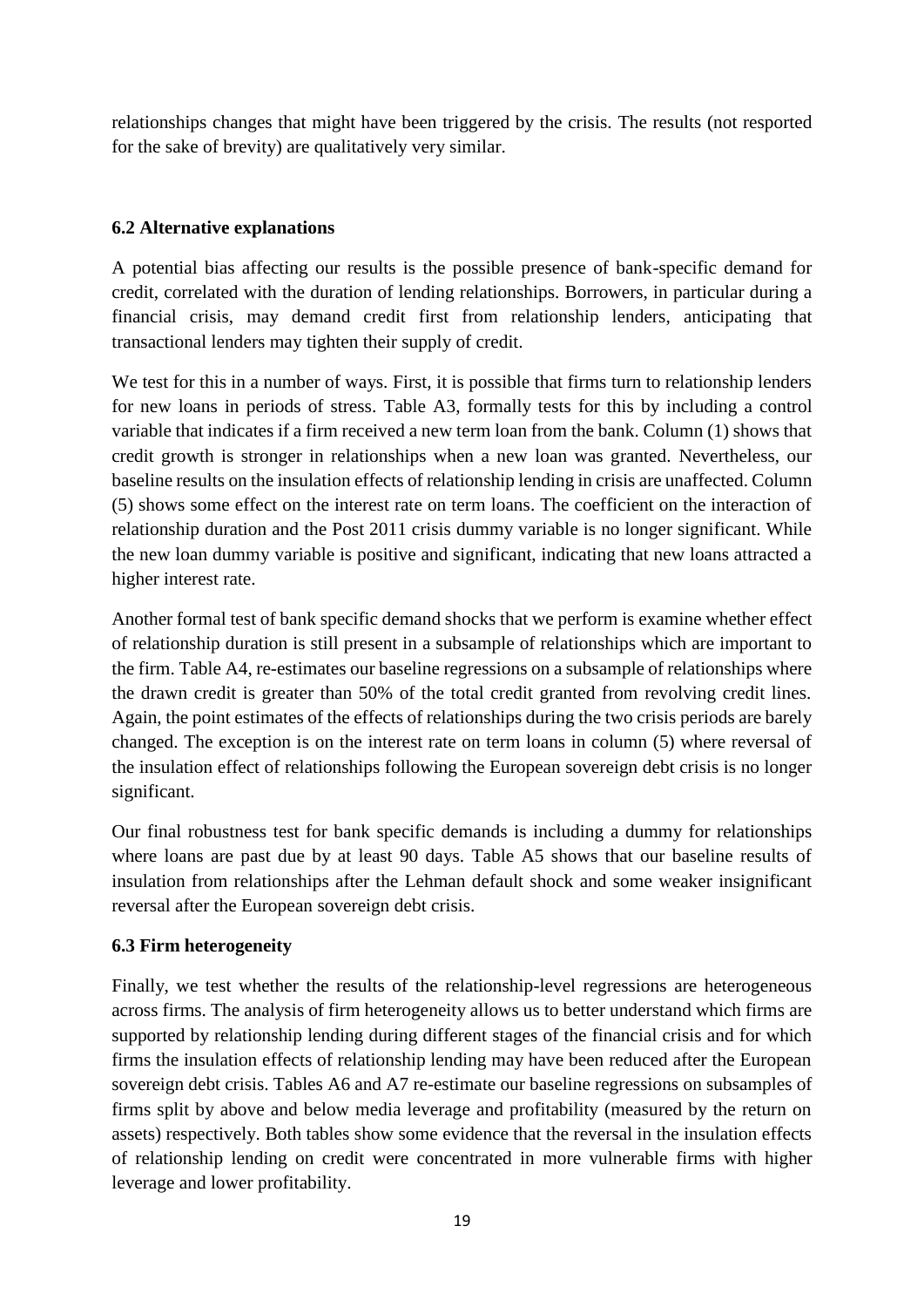Comparing columns (3) and (4) in Table A6, the increase and reversal of the insulation provided by relationships in revolving credit was only present in firms with above median leverage. Similarly, in Table A7, columns (3) and (4) show that the use and reversal in the insulation of relationships is only present in firms with below median profitability, measured by the return on equity. This is consistent with the idea that during a systemic shock, the support provided by relationship lenders is weaker, precisely for those firms that would need support the most. These results are also useful to rule out the possibility that our proxy for relationship lending is actually capturing a form of loan evergreening: banks trapped into longer relationships support firms during a crisis because failing to do so would have adverse consequences on capital ratios. Our results show that this was not the case. If loan evergreening was present, that is not captured by our measure of relationship lending.

## **7. CONCLUSIONS**

The role of relationship lending in shielding borrower lending conditions from idiosyncratic shocks has been deeply investigated. Conversely, much less is known about how such insulation effects were utilised firms in a crisis, in particular whether they translated into higher investment and employment.

This paper tries to fill this gap in the literature by analysing in a comprehensive way all the steps in the mechanism: we analyse first how relationship lending affects the supply of lending and the cost of firm's funding and subsequently how such insulation effects influence firms' investment and employment decision. To this end we have used detailed information at the bank-firm level from the Italian Credit Register, merged with Supervisory Reports of the Bank of Italy. The richness of the database allows us to take into account bank, firm and bank-firm relationship characteristics.

We also contribute to the literature by analysing two moments of the crisis: the period after Lehman's default (2008-2009) when the Italian banking system was relatively unaffected and the period of European sovereign debt crisis (2010-2013), when Italian banks were facing much graver risk.

We find that following the Lehman default shock, firms that had longer relationships with banks experienced higher credit growth and lower interest rates on term loans. Though still present, the insulation effects of relationship lending were weakened by the European sovereign debt crisis. In particular, banks were less able to maintain the favourable interest differential on term-loans for firms with longer relationships because of the sharp rise in the cost of long term bank funding.

We also find that following the Lehman default shock, firms that had longer banking relationships used the insulation to maintain stronger investment and employment growth. However, the insulation effect provided by relationship banks weakened after the European sovereign debt crisis, especially for those banks with a greater leverage. As a results firms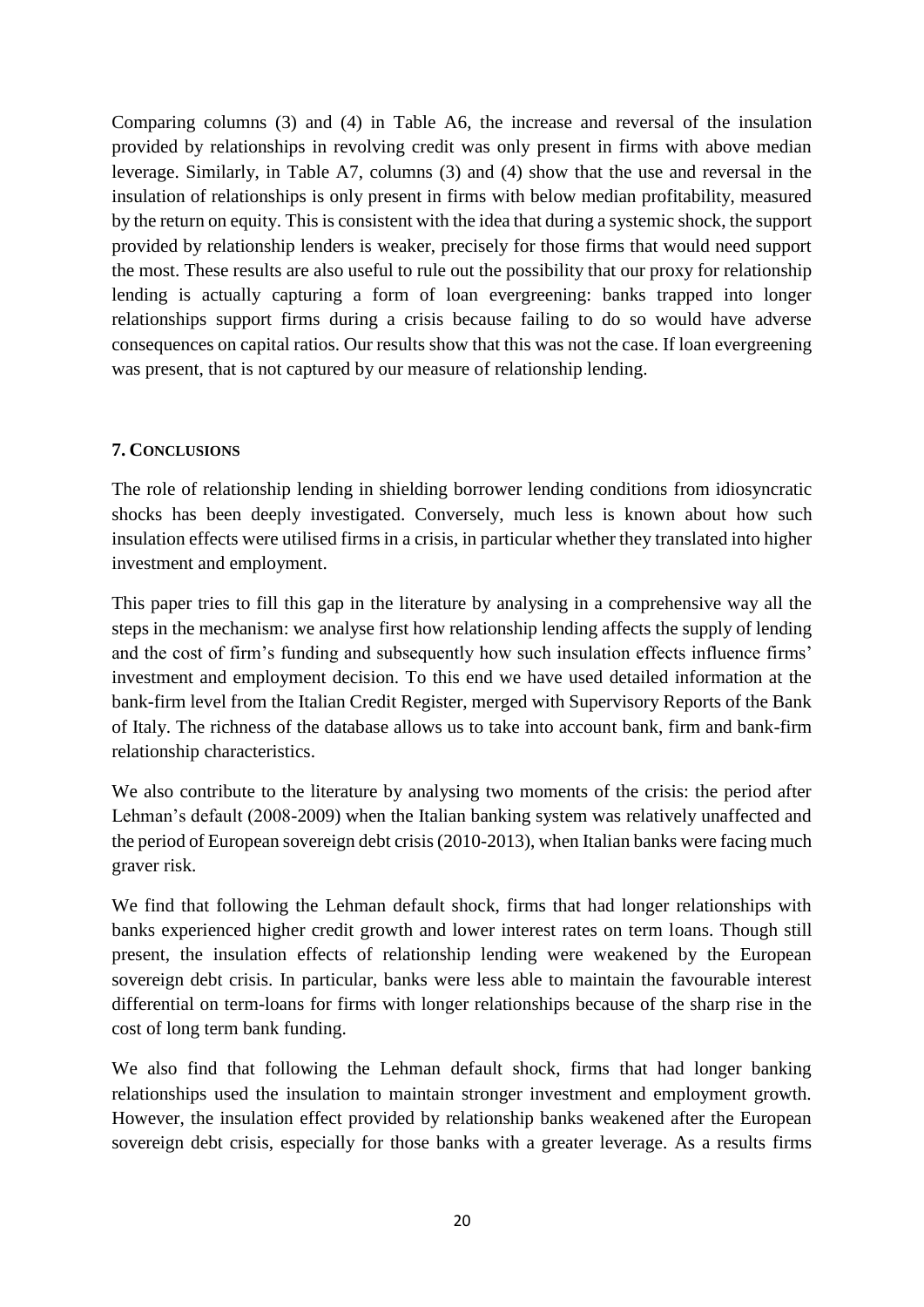reacted mainly by reducing investment, while we do not find a similar reduction to employment growth.

Taken together with the evidence that banks were less able to maintain the favourable interest rates on term-loans following the European sovereign debt crisis, our results suggest that firms substituted capital with labour as the cost of longer-term loans became relatively more expensive. This evidence suggests that the term-structure of interest rates influences firm choices on the composition of capital and labour in production.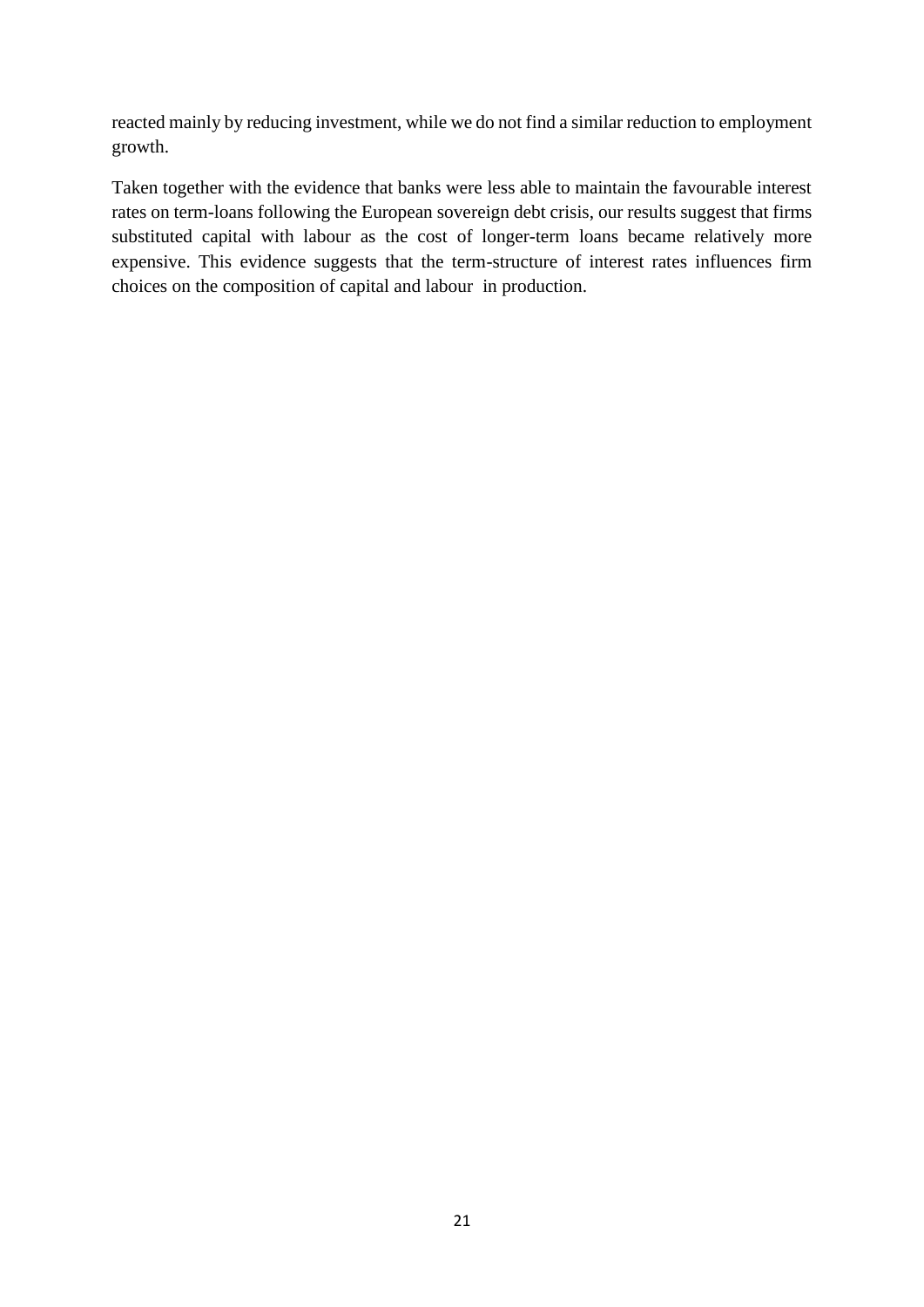## **References**

Acharya, Viral V, Tim Eisert, Christian Eufinger, and Christian Hirsch (2014). "Real effects of the sovereign debt crisis in Europe: Evidence from syndicated loans," CEPR Discussion Papers 10108.

Adrian, Tobias and Hyun Song Shin, (2011). "Financial intermediary balance sheet management," Annual Review of Financial Economics, 3(1), 289-307.

Amiti, Mary and David E. Weinstein, (2013). "How much do bank shocks affect investment? Evidence from matched bank-firm loan data," NBER Working Papers 18890.

Angelini, Paolo, Roberto Di Salvo, and Giovanni Ferri (1998). "Availability and cost of credit for small business: Customer relationships and credit cooperatives," Journal of Banking and Finance, 22, 925–954.

Beck, Thorsten, Hans Degryse, Ralph De Haas and Neeltje van Horen (2015). "When arms's length is too far. Relationship banking over the credit cycle," LSE SRC Discussion Paper 33.

Berger, Allen N. and Gregory F. Udell (1995). "Relationship lending and lines of credit in small firm finance," Journal of Business, 68, 351–379.

Bentolila Samuel, Marcel Jensen, Gabriel Jimenez and Sonia Ruano (2016). "When credit dries up: Job losses in the great recession," mimeo.

Bernanke, Ben S (1983). "Nonmonetary effects of the financial crisis in propagation of the Great Depression," American Economic Review, 73(3), 257-76.

Bloom, Nicholas (2009). "The impact of uncertainty shocks," Econometrica, 77(3), 623–685.

Bharath, Sreedhar, Sandeep Dahiya, Anthony Saunders, and Anand Srinivasan (2011). "Lending relationships and loan contract terms," Review of Financial Studies, 24, 1141–1203.

Bofondi, Marcello, Luisa Carpinelli and Enrico Sette (2013). "Credit supply during a sovereign debt crisis," Bank of Italy Working Paper, 909.

Bolton, Patrick, Xavier Freixas, Leonardo Gambacorta and Paolo Emilio Mistrulli(2016). "Relationship and transaction lending in a crisis," Review of Financial Studies, *Forthcoming.*

Bonaccorsi Di Patti, Emilia and Giorgio Gobbi. (2007). "Winners or losers? The effects of banking consolidation on corporate borrowers" The Journal of Finance, 62(2), 669-695.

Boot, Arnoud (2000). "Relationship banking: What do we know?" Journal of Financial Intermediation, 9, 7–25.

Bottero, Margherita, Simone Lenzu and Filippo Mezzanotti, (2015). "Sovereign debt exposure and the bank lending channel: impact on credit supply and the real economy," Bank of Italy Working Papers, 1032.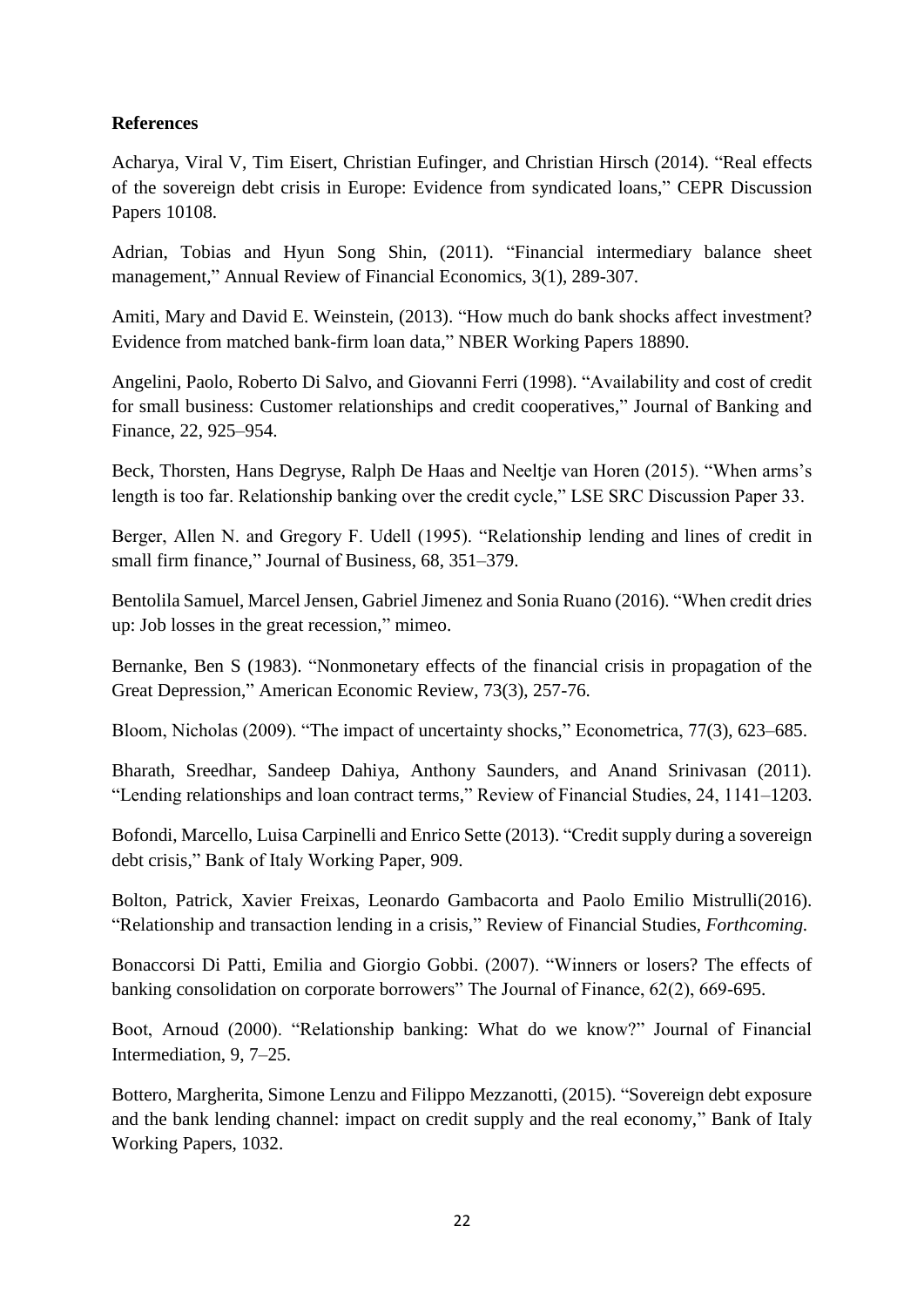Brick, Ivan and Darius Palia (2007). "Evidence of jointness in the terms of relationship lending." Journal of Financial Intermediation, 16, 452–476.

Cohen-Cole, Ethan, Burcu Duygan-Bump, José Fillat and Judit Montoriol-Garriga (2008). "Looking behind the aggregates: a reply to "Facts and Myths about the Financial Crisis of 2008"," Risk and Policy Analysis Unit Working Paper QAU08-5, Federal Reserve Bank of Boston.

Degryse, Hans, Nancy Masschelein and Janet Mitchell (2011). "Staying, Dropping, or Switching: The Impacts of Bank Mergers on Small Firms," Review of Financial Studies, vol. 24(4), pages 1102-1140.

Degryse, Hans, Moshe Kim, and Steven Ongena (2009). *Microeconometrics of banking*, Oxford University Press.

Degryse, Hans and Steven Ongena (2005). "Distance, lending relationships, and competition." Journal of Finance, 60, 231–266.

Detragiache, Enrica, Paolo Garella, and Luigi Guiso (2000). "Multiple versus single banking relationships: Theory and evidence." Journal of Finance, 55, 1133–1161.

Diamond, Douglas W and Raghuram G. Rajan, (2006). "Money in a theory of banking", American Economic Review, 96(1), 30-53.

Erel, Isil (2011). "The effect of bank mergers on loan prices: Evidence from the United States," Review of Financial Studies, 24(4), 1068-1101.

Elsas, Ralf and Krahnen, Jan Pieter (1998). "Is relationship lending special? Evidence from credit file data in Germany," Journal of Banking and Finance, 22, 1283–1316.

Foglia, Antonella, Sebastiano Laviola, and Paolo Marullo Reedtz (1998). "Multiple banking relationships and the fragility of corporate borrowers," Journal of Banking and Finance, 22, 1441–1456.

Gambacorta, Leonardo and Paolo Emilio Mistrulli (2014). ["Bank heterogeneity and interest](http://onlinelibrary.wiley.com/doi/10.1111/jmcb.12124/abstract)  [rate setting: What lessons have we learned since Lehman Brothers?,](http://onlinelibrary.wiley.com/doi/10.1111/jmcb.12124/abstract)" Journal of Money, Credit and Banking, 46(4), 753-78.

Gobbi, Giorgio and Enrico Sette (2014). "Do firms benefit from concentrating their borrowing? Evidence from the Great Recession." Review of Finance, 18, 527–560.

Gala, Vito and Gomes, Joao F. (2013). "Investment without Q," American Finance Association 2013 San Diego Meetings Paper.

Harhoff, Dietmar and Timm Körting (1998). "Lending relationships in Germany: Empirical evidence from survey data." Journal of Banking and Finance, 22, 1317–1353.

Holmstrom, Bengt and Jean Tirole (1997). "Financial intermediation, loanable funds, and the real sector" The Quarterly Journal of Economics, 112 (3), 663-691.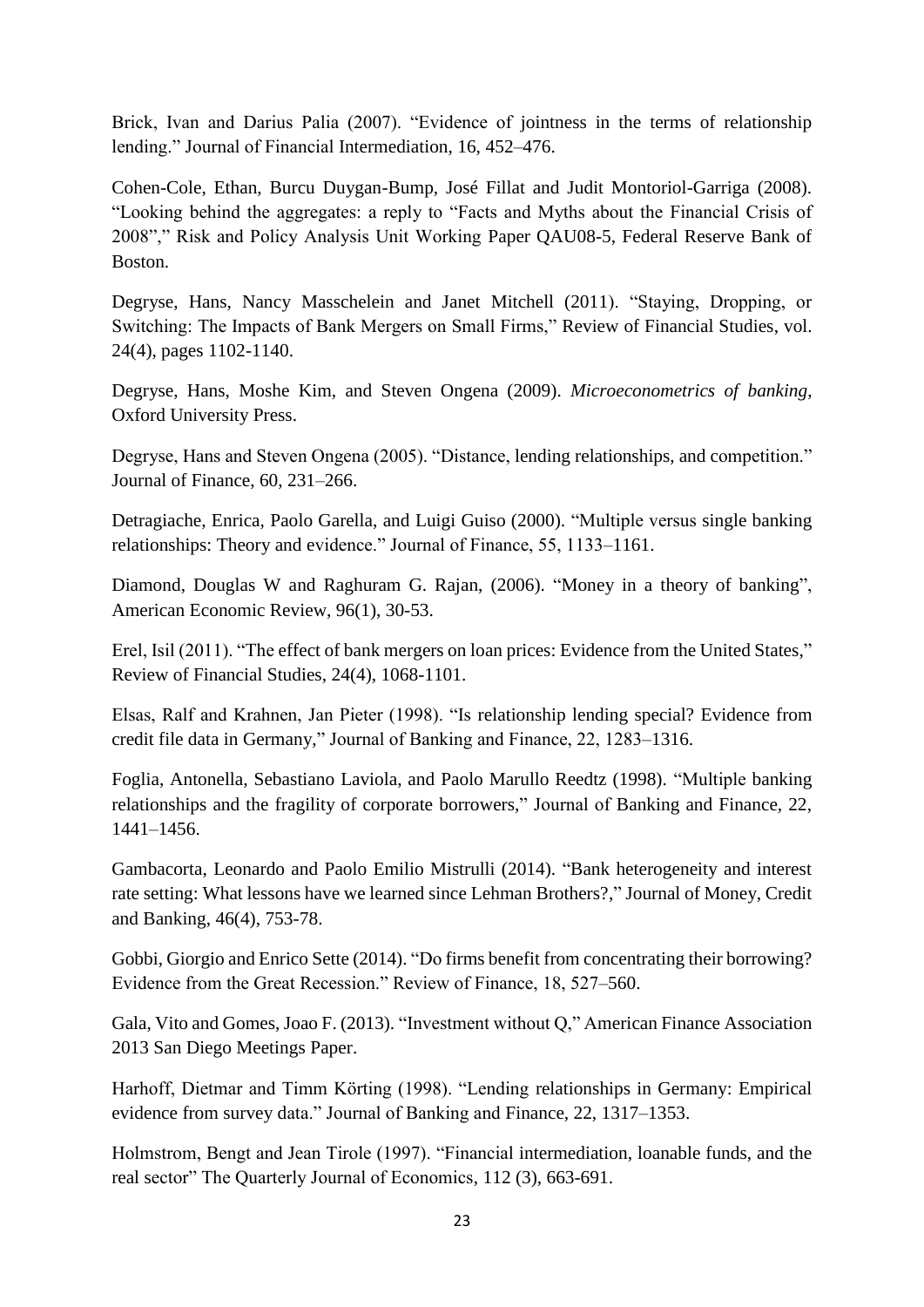Imbens, Guido W. and Jefferey M Wooldridge (2009). "Recent developments in the econometrics of program evaluation", Journal of Economic Literature 47, 5–86.

IMF (2006) "Italy: 2006 Article IV Consultation—Staff Report; Public Information Notice on the Executive Board Discussion; and Statement by the Executive Director for Italy".

Ioannidou, Vasso and Steven Ongena (2010). "'Time for a change': Loan conditions and bank behavior when firms switch banks," Journal of Finance, 65, 1847–1877.

Jiménez, Gabriel, Atif Mian Jose-Luis Peydro and Jesús Saurina (2015). "The real effects of the bank lending channel", mimeo.

Jimenez, Gabriel, José Lopez, and Jesus Saurina (2009). "Empirical analysis of corporate credit lines," Review of Financial Studies, 22, 5069–5098.

Levy, Avi and Andrea Zaghini (2010). "The management of interest rate risk during the crisis: Evidence from Italian banks", Bank of Italy Working Papers, 753.

Khwaja Asim I and Atif Mian, (2008). "Tracing the impact of bank liquidity shocks: Evidence from an emerging market," American Economic Review, 98(4), 1413-42.

Ongena, Steven and David Smith (2000). "Bank relationships: a review." In *Performance of financial institutions: Efficiency, innovation, regulation*, edited by Patrick, T. Harker and Stavros A. Zenios. Cambridge University Press, pp. 221–258.

Panetta, F., Angelini P. (coordinators), Albertazzi, U., Columba, F., Cornacchia, W., Di Cesare, A., Pilati, A., Salleo, C., Santini, G., (2009). "Financial sector pro-cyclicality: lessons from the crisis," Bank of Italy Occasional Papers Series, 44.

Petersen, Mitchell and Raghuram Rajan (1994). "The benefits of lending relationships: Evidence from small business data," Journal of Finance, 49, 3–37.

Puri, Manju, Rocholl, Jörg and Steffen, Sascha, (2011). "On the importance of prior relationships in bank loans to retail customers," European Central Bank Working Paper Series 1395,

Sapienza, Paola (2002). "The effects of banking mergers on loan contracts," Journal of Finance 57, 329-368.

Sette, Enrico and Giorgio Gobbi (2015). "Relationship lending in a financial crisis," Journal of the European Economic Association, 13(3), 453-481.

Stein, Jeremy C. (1998). "An adverse-selection model of bank asset and liability management with implications for the transmission of monetary policy." RAND Journal of Economics 29 (3), 466-486.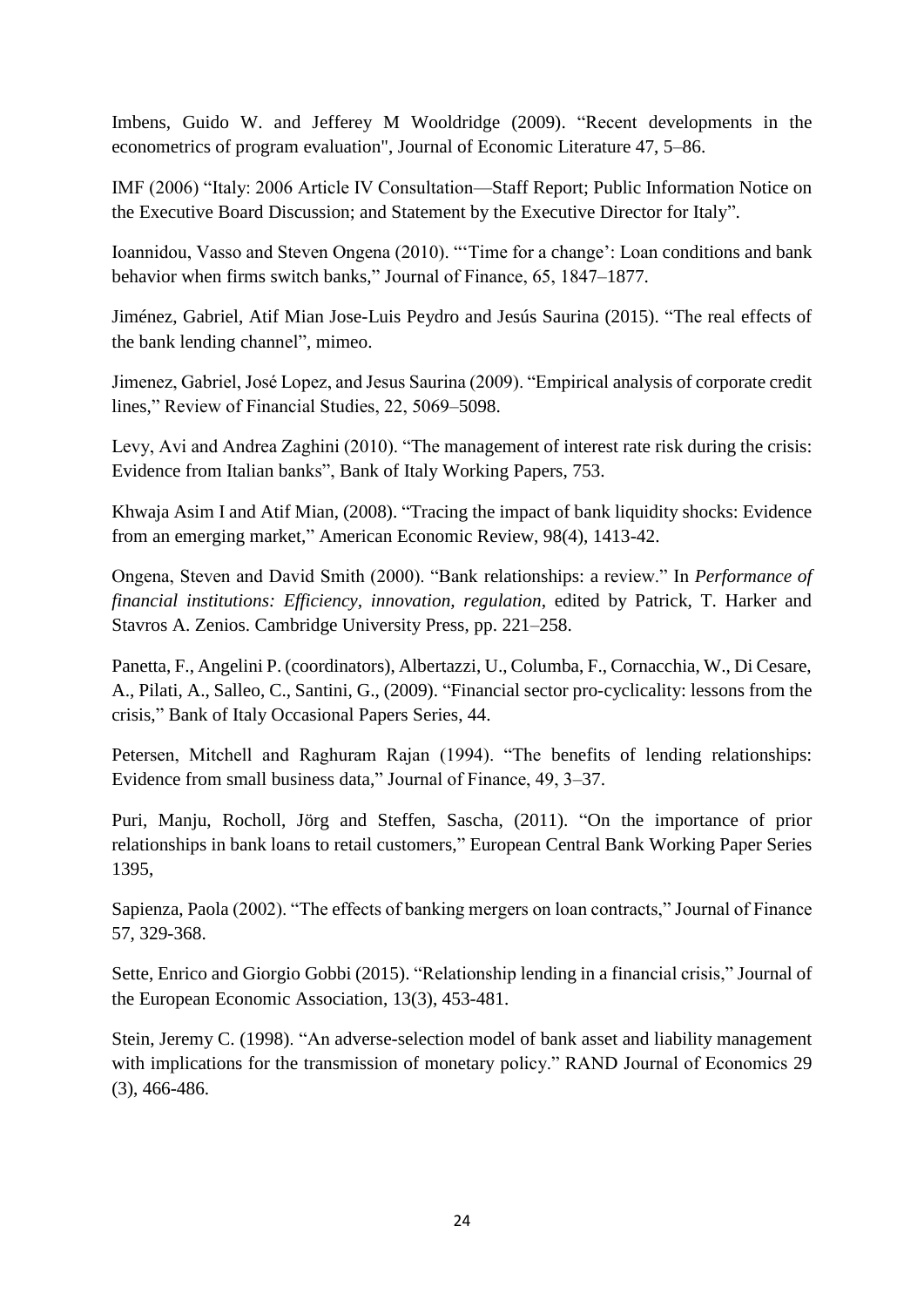|                     |              |               |              | $\Delta$ (Interest |                    |              |               |            | Drawn   | Share of     |
|---------------------|--------------|---------------|--------------|--------------------|--------------------|--------------|---------------|------------|---------|--------------|
|                     | $\Delta$ Log | $\Delta$ Log  | $\Delta$ Log | rate on            | $\Delta$ (Interest | Relationship | Log           |            | credit  | revolving    |
|                     | (Total       | (Revolving)   | (Term        | revolving          | rate on term       | duration (in | (relationshi) | Log credit | /credit | credit lines |
|                     | credit)      | credit lines) | loans)       | credit lines)      | loans)             | years)       | p duration)   | granted    | granted | used         |
| Mean                | $-0.490$     | 0.281         | $-8.771$     | 0.210              | $-0.0459$          | 5.740        | 1.704         | 12.95      | 56.78   | 23.90        |
| Median              |              | $\Omega$      | $-9.245$     | 0.426              | 0.155              | 6            | 1.946         | 12.77      | 60.09   | 13.22        |
| Standard deviation  | 36.08        | 43.44         | 67.97        | 5.800              | 1.547              | 3.625        | 0.717         | 1.091      | 32.42   | 27.66        |
| $25th$ percentile   | $-11.84$     | $\Omega$      | $-37.94$     | $-1.200$           | $-0.324$           |              | 1.386         | 12.13      | 30.81   | 5.245        |
| $75th$ percentile   | 7.891        |               | 11.57        | 1.715              | 0.872              | 8            | 2.197         | 13.59      | 85.11   | 31.03        |
| No. of observations | 314649       | 278883        | 169803       | 216944             | 136387             | 314649       | 314649        | 314649     | 314649  | 314649       |

Table 1: Descriptive Statistics: Bank-firm level

Table 2: Descriptive Statistics: Firm level

|                     |                | Investment |              |              |              |               |                |          |            |
|---------------------|----------------|------------|--------------|--------------|--------------|---------------|----------------|----------|------------|
|                     |                | Rate       |              | Credit       |              |               |                |          |            |
|                     |                | (growth    |              | weighted log | Credit       |               |                |          |            |
|                     | $\Delta$ Log   | rate of    | $\Delta$ Log | relationship | weighted log | Return        | Leverage       | EBITDA/  |            |
|                     | (Total)        | fixed      | (Employment  | duration in  | relationship | <sub>on</sub> | (Debt / total) | Interest | Log (total |
|                     | credit)        | assets)    | costs)       | 2006         | duration     | assets        | assets)        | expense  | assets)    |
| Mean                | 2.837          | 19.49      | 4.682        | 1.400        | 1.436        | 0.592         | 80.53          | 6.782    | 8.036      |
| Median              | $\overline{0}$ | $-0.451$   | 3.879        | 1.478        | 1.491        | 0.438         | 84.60          | 3.403    | 7.879      |
| Standard deviation  | 31.30          | 78.66      | 24.34        | 0.511        | 0.573        | 4.840         | 16.39          | 13.89    | 1.262      |
| $25th$ percentile   | $-11.92$       | $-9.309$   | $-4.664$     | 1.060        | 1.043        | $-0.252$      | 71.37          | 1.700    | 7.144      |
| $75th$ percentile   | 17.72          | 17.08      | 12.87        | 1.810        | 1.866        | 1.885         | 93.23          | 7.037    | 8.781      |
| No. of observations | 73397          | 73073      | 70496        | 59837        | 73397        | 71487         | 73343          | 73041    | 73394      |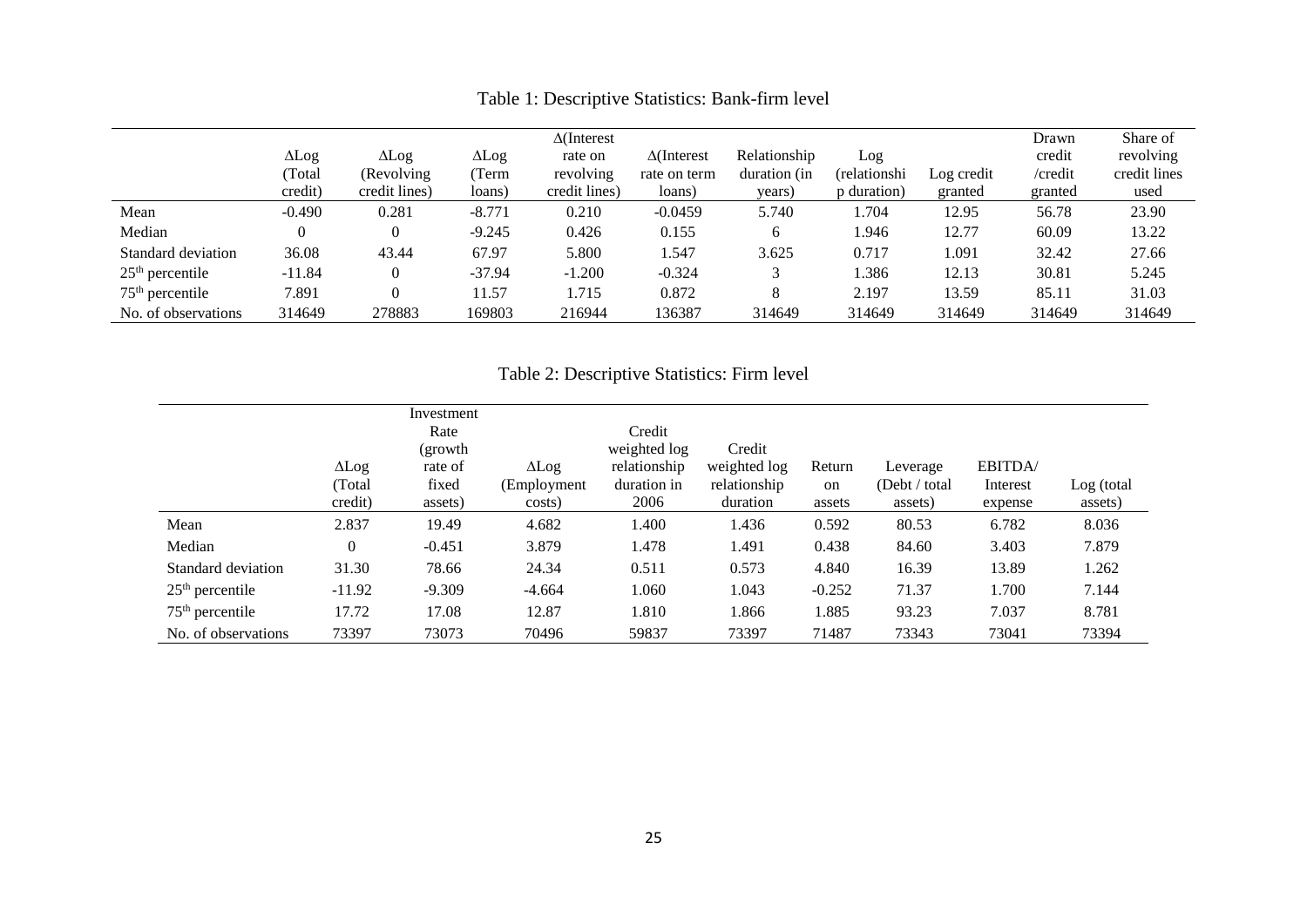|                                              | (1)          | (2)          | (3)           | (4)           | (5)          | (6)          |
|----------------------------------------------|--------------|--------------|---------------|---------------|--------------|--------------|
|                                              | $\Delta$ Log | $\Delta$ Log | $\Delta$ Log  | $\Delta$ Log  | $\Delta$ Log | $\Delta$ Log |
|                                              | (Total)      | (Total)      | (Revolving)   | (Revolving)   | (Term        | (Term        |
|                                              | credit)      | credit)      | credit lines) | credit lines) | loans)       | loans)       |
|                                              |              |              |               |               |              |              |
| Relationship duration $_{t-1}$               | $0.493**$    | $-0.245$     | 1.189***      | $0.702**$     | 0.151        | $-0.549$     |
|                                              | (0.200)      | (0.292)      | (0.195)       | (0.306)       | (0.336)      | (0.823)      |
| Relationship duration $_{t-1}$ *D(Post 2008) |              | 1.111***     |               | $0.906**$     |              | 1.038        |
|                                              |              | (0.348)      |               | (0.429)       |              | (1.087)      |
| Relationship duration $_{t-1}$ *D(Post 2011) |              | $-0.208$     |               | $-0.489$      |              | $-0.215$     |
|                                              |              | (0.341)      |               | (0.337)       |              | (0.944)      |
| Log credit granted $_{t-1}$                  | $-14.33***$  | $-14.33***$  | $-13.03***$   | $-13.03***$   | $-9.018***$  | $-9.018***$  |
|                                              | (0.427)      | (0.427)      | (0.605)       | (0.606)       | (0.799)      | (0.800)      |
| $Drawn/granted_{t-1}$                        | $0.0452***$  | $0.0453***$  | $0.0991***$   | $0.0992***$   | 0.00247      | 0.00262      |
|                                              | (0.00500)    | (0.00500)    | (0.00850)     | (0.00850)     | (0.0315)     | (0.0315)     |
| Share revolving credit lines $_{t-1}$        | $0.0534***$  | $0.0534***$  | $-0.610***$   | $-0.610***$   | $0.416***$   | $0.416***$   |
|                                              | (0.00485)    | (0.00487)    | (0.0274)      | (0.0274)      | (0.0230)     | (0.0231)     |
| Bank*Time fixed effects                      | <b>Yes</b>   | <b>Yes</b>   | Yes           | Yes           | <b>Yes</b>   | <b>Yes</b>   |
| Firm*Time fixed effects                      | <b>Yes</b>   | <b>Yes</b>   | <b>Yes</b>    | Yes           | <b>Yes</b>   | <b>Yes</b>   |
| <b>Observations</b>                          | 314649       | 314649       | 268953        | 268953        | 138698       | 138698       |
| R-squared                                    | 0.401        | 0.401        | 0.382         | 0.382         | 0.397        | 0.397        |

### Table 3: Effects of relationship banking on lending

Note: The table shows OLS estimates of regressions for annual changes in credit granted by banks to Italian non-financial firms between 2002 and 2013 The estimation is based on a random sample of 10% of firms reporting in the Italian Credit Register for which we have information on credit quantity. Control variables are: duration, the number of years since the bank and the firm have a relationship, counting back from September 2008; D(Post 2008): dummy variable taking the value of one for years 2008 onwards and zero elsewhere; D(Post 2011): dummy variable taking the value of 1 for years 2011 onwards and zero elsewhere; Log credit granted: logarithm of total credit (revolving credit lines, loans backed by accounts receivable, term loans) granted by the bank to the firm; drawn/granted: the ratio of the drawn (used) credit to granted credit from the revolving credit lines granted by the bank to the firm; Share revolving credit lines: the share of revolving credit lines over total loans. Further details on the dependent and control variables are in the appendix. Robust standard errors in parentheses (double clustered at the bank and firm level). The symbols \*, \*\* and \*\*\* indicate significance at the 10%, 5% and 1% level respectively.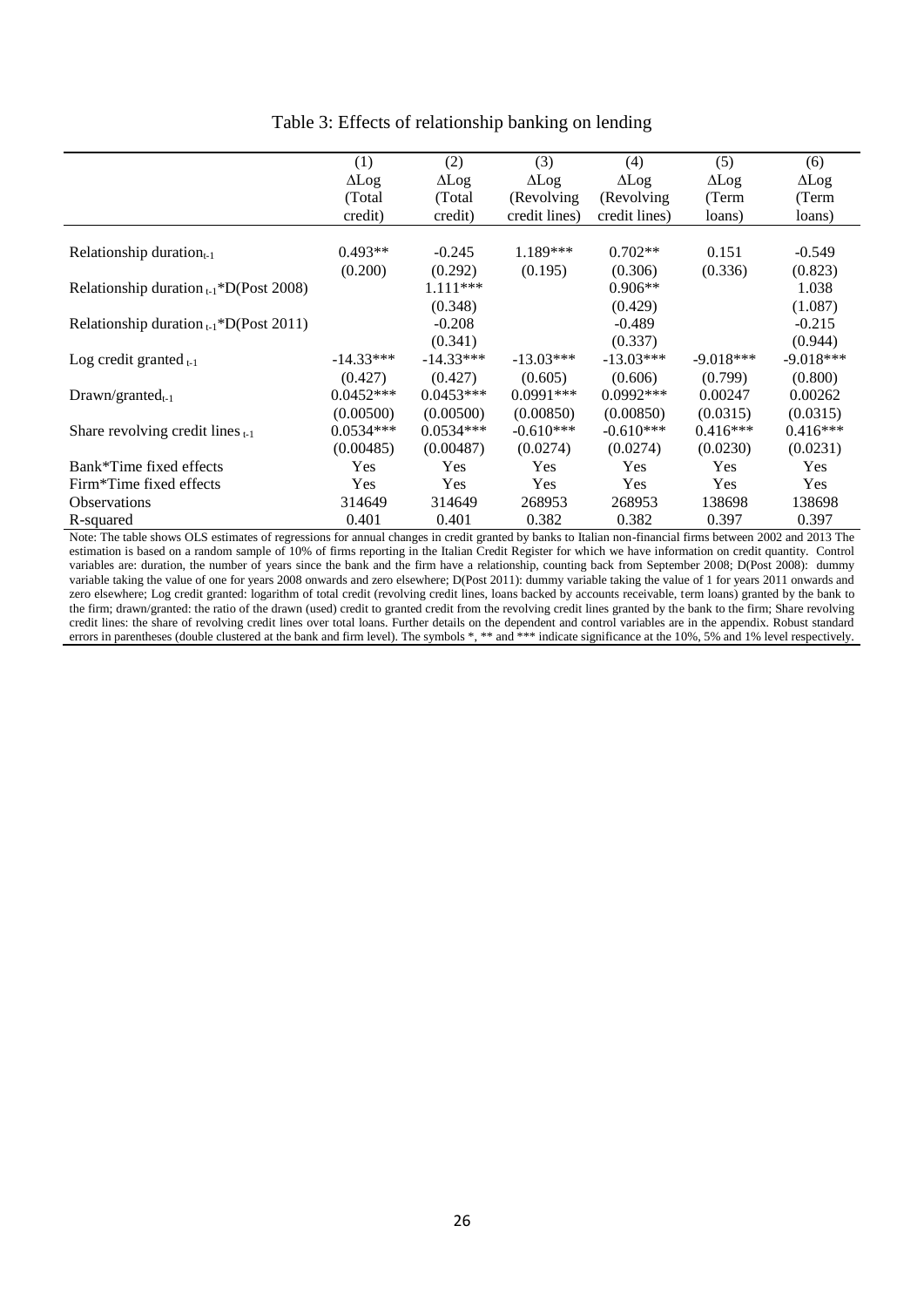|                                                           | (1)                     | (2)                     | (3)                     | (4)                     |
|-----------------------------------------------------------|-------------------------|-------------------------|-------------------------|-------------------------|
|                                                           | $\Delta$ (Interest rate | $\Delta$ (Interest rate | $\Delta$ (Interest rate | $\Delta$ (Interest rate |
|                                                           | on revolving            | on revolving            | on term loans)          | on term loans)          |
|                                                           | credit lines)           | credit lines)           |                         |                         |
|                                                           |                         |                         |                         |                         |
| Relationship duration $_{t-1}$                            | $0.209***$              | $0.256***$              | $-0.00254$              | $0.0214**$              |
|                                                           | (0.0265)                | (0.0494)                | (0.00735)               | (0.00907)               |
| Relationship duration $_{t-1}$ *D(Post 2008)              |                         | $-0.0572$               |                         | $-0.0438***$            |
|                                                           |                         | (0.0550)                |                         | (0.0130)                |
| Relationship duration $_{t-1}$ *D(Post 2011)              |                         | $-0.0144$               |                         | $0.0251*$               |
|                                                           |                         | (0.0679)                |                         | (0.0150)                |
| Log credit granted $_{t-1}$                               | $-0.238***$             | $-0.238***$             | $-0.0686***$            | $-0.0687***$            |
|                                                           | (0.0306)                | (0.0306)                | (0.00657)               | (0.00655)               |
| $Drawn/granted_{t-1}$                                     | 0.000395                | 0.000387                | $-0.000820***$          | $-0.000824***$          |
|                                                           | (0.000515)              | (0.000515)              | (0.000204)              | (0.000203)              |
| Share revolving credit lines $t-1$                        | $-0.0104***$            | $-0.0104***$            | $0.00127***$            | $0.00126***$            |
|                                                           | (0.000984)              | (0.000985)              | (0.000253)              | (0.000253)              |
| Level of interest rate on revolving credit lines $_{t-1}$ | $-0.473***$             | $-0.473***$             |                         |                         |
|                                                           | (0.0114)                | (0.0114)                |                         |                         |
| Level of interest rate on term loans $_{t-1}$             |                         |                         | $-0.310***$             | $-0.310***$             |
|                                                           |                         |                         | (0.00806)               | (0.00807)               |
| Bank*Time fixed effects                                   | Yes                     | Yes                     | Yes                     | Yes                     |
| Firm*Time fixed effects                                   | Yes                     | Yes                     | Yes                     | Yes                     |
| <b>Observations</b>                                       | 199820                  | 199820                  | 103185                  | 103185                  |
| R-squared                                                 | 0.567                   | 0.567                   | 0.799                   | 0.799                   |

### Table 4: Effects of relationship banking on interest rates

Note: The table shows OLS estimates of regressions for annual changes in interest rates on credit granted by banks to Italian non-financial firms between 2002 and 2013 The estimation is based on a random sample of 10% of firms reporting in the Italian Credit Register for which we have information on credit quantity. Control variables are: duration, the number of years since the bank and the firm have a relationship, counting back from September 2008; D(Post 2008): dummy variable taking the value of one for years 2008 onwards and zero elsewhere; D(Post 2011): dummy variable taking the value of 1 for years 2011 onwards and zero elsewhere; Log credit granted: logarithm of total credit (revolving credit lines, loans backed by accounts receivable, term loans) granted by the bank to the firm; drawn/granted: the ratio of the drawn (used) credit to granted credit from the revolving credit lines granted by the bank to the firm; Share revolving credit lines: the share of revolving credit lines over total loans; Level of interest rate on revolving credit lines (term loans): the weighted average of the interest rate inclusive of fees and commissions on revolving credit lines (term loans) from bank *i* to firm *j* . Further details on the dependent and control variables are in the appendix. Robust standard errors in parentheses (double clustered at the bank and firm level). The symbols \*, \*\* and \*\*\* indicate significance at the 10%, 5% and 1% level respectively.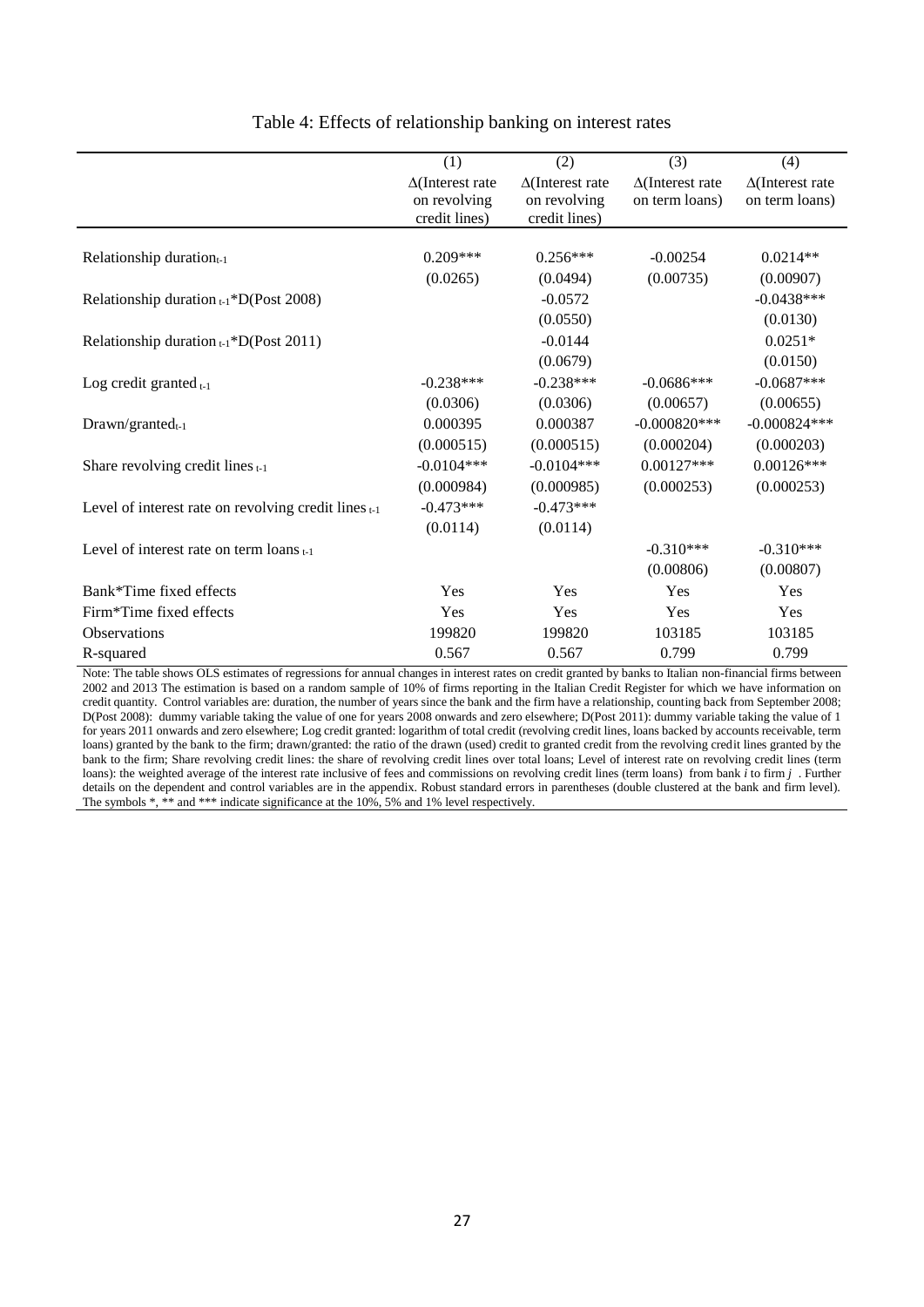|                                                   | (1)        | (2)           | (3)                | (4)                | (5)                | (6)                |
|---------------------------------------------------|------------|---------------|--------------------|--------------------|--------------------|--------------------|
|                                                   | ALog       | ALog          | $\Delta$ (Interest | $\Delta$ (Interest | $\Delta$ (Interest | $\Delta$ (Interest |
|                                                   | (Total     | (Total        | rate on            | rate on            | rate on term       | rate on term       |
|                                                   | credit)    | credit)       | revolving          | revolving          | loans)             | loans)             |
|                                                   |            |               | credit lines)      | credit lines)      |                    |                    |
| Relationship duration $_{t-1}$                    | $-0.199$   | $-0.211$      | $0.268***$         | $0.263***$         | 0.0248             | 0.0283             |
|                                                   | (0.356)    | (0.339)       | (0.0525)           | (0.0468)           | (0.0166)           | (0.0183)           |
|                                                   | $0.970*$   | 0.982***      | $-0.0808$          | $-0.0720$          | $-0.0711***$       | $-0.0757***$       |
| Relationship duration $_{t-1}$ *D(Post 2008)      |            |               |                    |                    |                    |                    |
|                                                   | (0.530)    | (0.0834)      | (0.0623)           | (0.0539)           | (0.0245)           | (0.00718)          |
| Relationship duration $_{t-1}$ *D(Post 2011)      | $-0.180$   | $-0.160$      | $-0.00875$         | $-0.00640$         | $0.0685***$        | $0.0637***$        |
|                                                   | (0.493)    | (0.499)       | (0.0627)           | (0.0603)           | (0.0156)           | (0.0157)           |
| Tier 1 capital ratio                              | $-0.417**$ | $-0.271$      | 0.00122            | $-0.0208$          | 0.0100             | $-0.00809$         |
|                                                   | (0.205)    | (0.188)       | (0.0535)           | (0.0531)           | (0.0109)           | (0.0118)           |
| Tier 1 capital ratio <sub>t-1</sub> *D(Post 2008) | $0.490***$ | $0.452***$    | $-0.0864**$        | $-0.0505*$         | 0.00842            | 0.0104             |
|                                                   | (0.181)    | (0.167)       | (0.0333)           | (0.0298)           | (0.0108)           | (0.0100)           |
| Tier 1 capital ratio <sub>t-1</sub> *D(Post 2011) | 0.114      | 0.0796        | $-0.0673$          | $-0.0317$          | $-0.0368***$       | $-0.0394***$       |
|                                                   | (0.175)    | (0.191)       | (0.0425)           | (0.0492)           | (0.0119)           | (0.0111)           |
| Interbank funding ratio                           |            | 0.0712        |                    | $-0.0418***$       |                    | $-0.00193$         |
|                                                   |            | (0.0668)      |                    | (0.00990)          |                    | (0.00232)          |
| Liquidity ratio                                   |            | 0.0452        |                    | 0.0174             |                    | $-0.000258$        |
|                                                   |            | (0.0678)      |                    | (0.0195)           |                    | (0.00309)          |
| Bank size                                         |            | 0.389         |                    | 0.458              |                    | $-0.184**$         |
|                                                   |            | (1.487)       |                    | (0.640)            |                    | (0.0915)           |
| <b>Mutual Bank</b>                                |            | $1.144e+06$   |                    | $-181707$          |                    | $-283.6$           |
|                                                   |            | $(9.582e+09)$ |                    | $(1.729e+09)$      |                    | $(7.423e+07)$      |
| Level of interest rate on revolving credit        |            |               | $-0.472***$        | $-0.473***$        |                    |                    |
| lines $_{t-1}$                                    |            |               |                    |                    |                    |                    |
|                                                   |            |               | (0.0117)           | (0.0117)           |                    |                    |
| Level of interest rate on term loans $_{t-1}$     |            |               |                    |                    | $-0.317***$        | $-0.317***$        |
|                                                   |            |               |                    |                    | (0.00771)          | (0.00777)          |
| Bank fixed effects                                | Yes        | Yes           | Yes                | Yes                | Yes                | Yes                |
| Firm fixed effects                                | Yes        | Yes           | Yes                | Yes                | Yes                | Yes                |
| Observations                                      | 312491     | 312399        | 198848             | 198807             | 102168             | 102138             |
| R-squared                                         | 0.396      | 0.396         | 0.555              | 0.555              | 0.789              | 0.790              |

Table 5: Bank capital and relationship lending

Note: The table shows OLS estimates of regressions for annual changes in total credit and interest rates granted by banks to Italian non-financial firms between 2002 and 2013 The estimation is based on a random sample of 10% of firms reporting in the Italian Credit Register for which we have information on credit quantity. Control variables are: duration, the number of years since the bank and the firm have a relationship, counting back from September 2008; D(Post 2008): dummy variable taking the value of one for years 2008 onwards and zero elsewhere; D(Post 2011): dummy variable taking the value of 1 for years 2011 onwards and zero elsewhere; Tier 1 capital ratio: bank's ratio of Tier 1 capital to total assets; Interbank funding ratio: bank's ratio of interbank funding to total assets; bank size: logarithm of total assets; mutual bank: dummy variable equal to zero if the bank is a mutual bank, otherwise zero; Level of interest rate on revolving credit lines (term loans): the weighted average of the interest rate inclusive of fees and commissions on revolving credit lines (term loans) from bank *i* to firm *j* . Further details on the dependent and control variables are in the appendix. Robust standard errors in parentheses (double clustered at the bank and firm level). The symbols \*, \*\* and \*\*\* indicate significance at the 10%, 5% and 1% level respectively.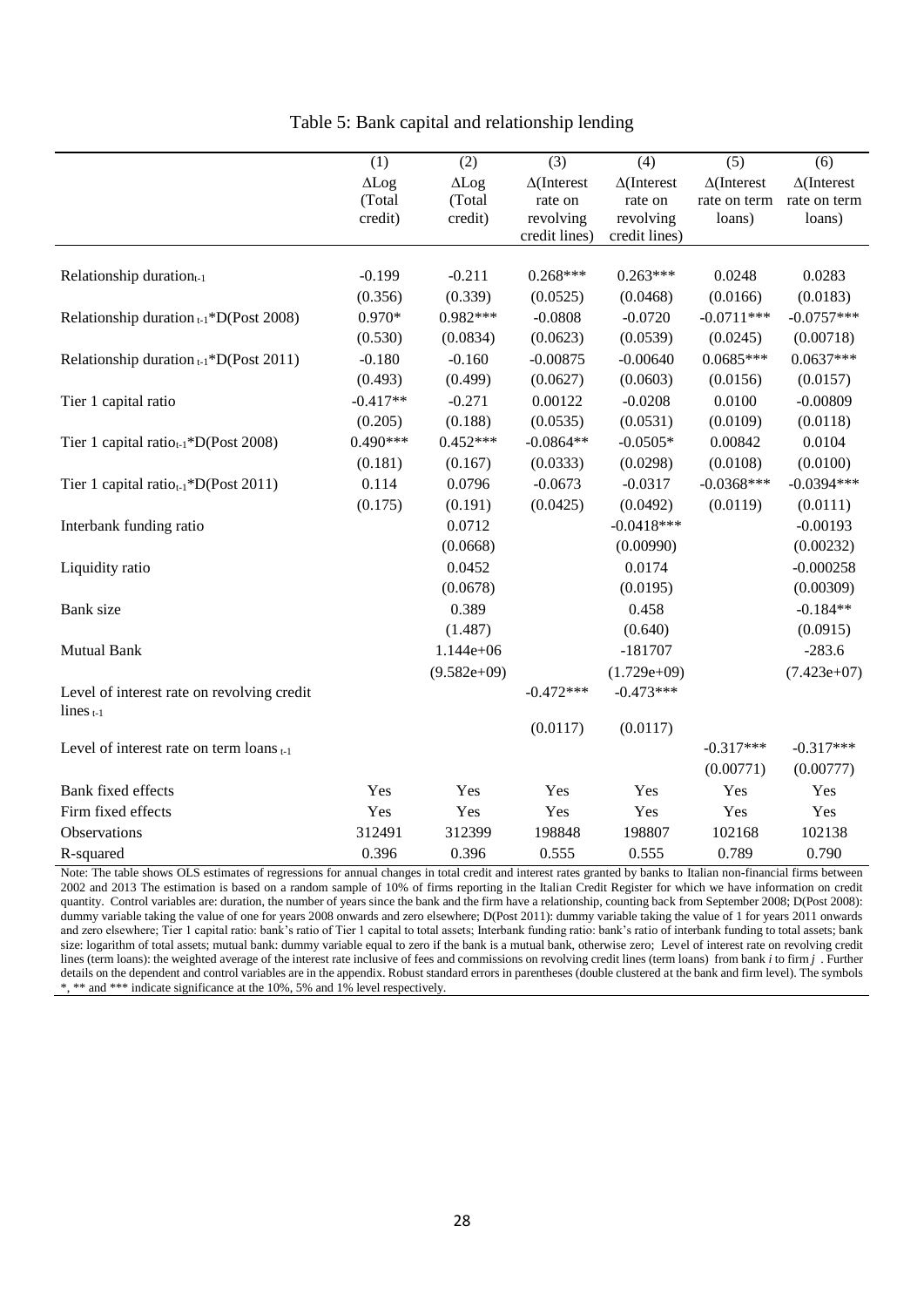|                           | 1st      | 2nd             | 3rd             | 4th      | Standard  |
|---------------------------|----------|-----------------|-----------------|----------|-----------|
|                           | Ouartile | <b>Ouartile</b> | <b>Ouartile</b> | Ouartile | deviation |
| Leverage                  |          |                 |                 |          |           |
| (Total debt/Total assets) | 85.14    | 83.15           | 81.66           | 80.34    | 15.74     |
|                           | (0.30)   | (0.18)          | (0.08)          | (0.00)   |           |
| Return on assets          | 0.53     | 0.60            | 0.72            | 0.75     | 5.19      |
|                           | (0.06)   | (0.07)          | (0.10)          | (0.10)   |           |
| EBITDA/Value added        | 40.57    | 36.88           | 35.98           | 34.26    | 48.92     |
|                           | (0.15)   | (0.08)          | (0.07)          | (0.03)   |           |

### Table 6: A test for the presence of sorting in bank-firm relationships

Note: The number in parentheses is the normalized difference of the average length of bank-firm credit relationships (weighted by the share of credit) measured as of end-2006 between the average for the quartile in column and the average of the other quartiles (Imbens and Wooldridge 2009). If the statistic in parenthesis is less than 0.25, then the difference is not statistically significant.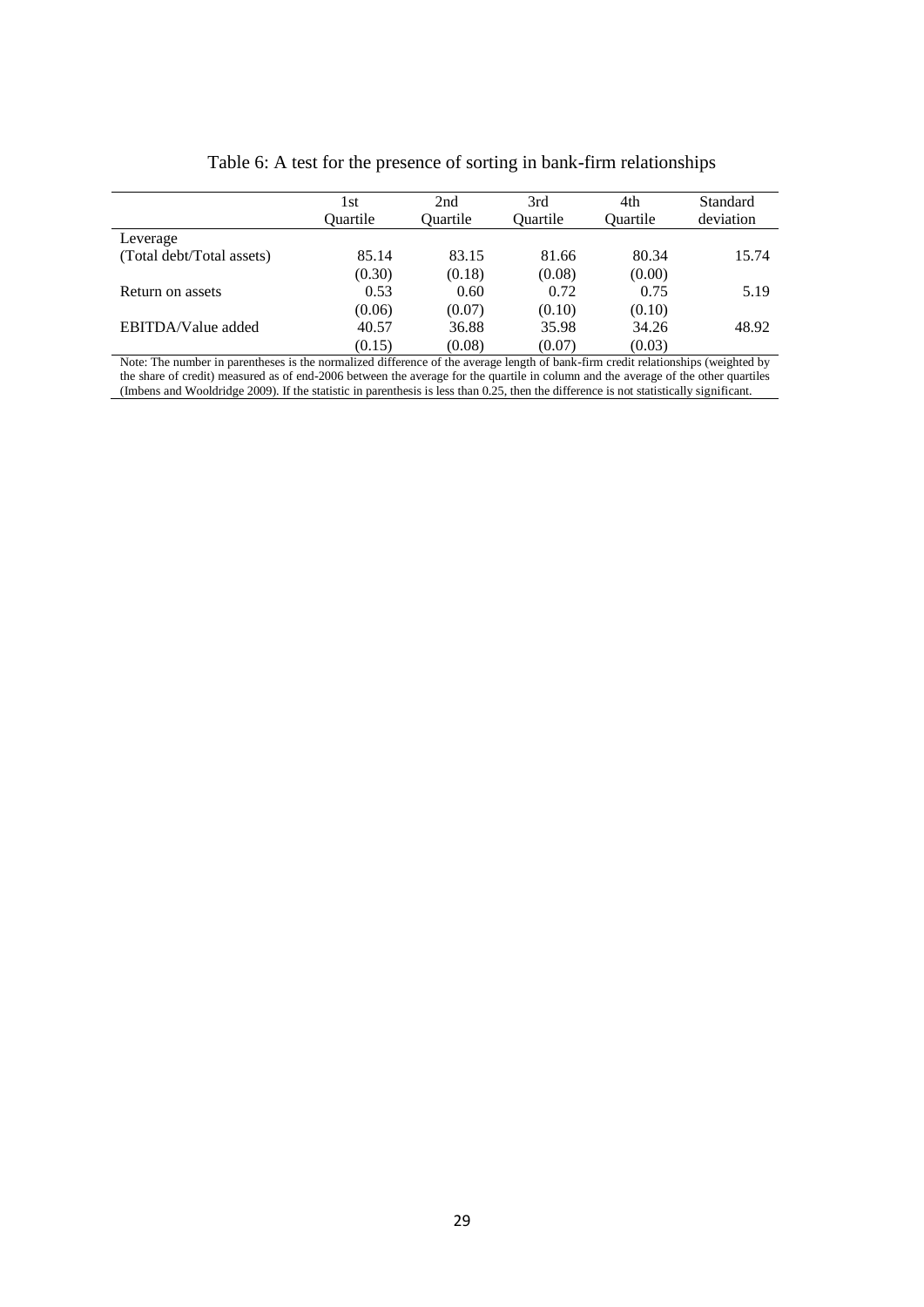|                                  | Dependent variable:<br>$\Delta$ Log (Total credit) |             |            | Dependent variable:<br><b>Investment Rate</b> |          | Dependent variable:<br>$\Delta$ Log (Labour costs) |
|----------------------------------|----------------------------------------------------|-------------|------------|-----------------------------------------------|----------|----------------------------------------------------|
| <b>VARIABLES</b>                 | (1)                                                | (2)         | (3)        | (4)                                           | (5)      | (6)                                                |
| Weighted relationship            | $4.396***$                                         | 4.341***    | $8.697***$ | 8.839***                                      | 4.302*** | 4.449***                                           |
| duration*D(Post 2008)            | (0.667)                                            | (0.665)     | (1.753)    | (1.745)                                       | (0.515)  | (0.513)                                            |
| Weighted relationship            | 1.075                                              | 0.913       | $-3.376*$  | $-3.764**$                                    | 0.467    | 0.421                                              |
| duration*D(Post $2011$ )         | (0.700)                                            | (0.695)     | (1.739)    | (1.721)                                       | (0.546)  | (0.543)                                            |
|                                  |                                                    | $0.327***$  |            | $1.004***$                                    |          | $0.410***$                                         |
| Return on assets                 |                                                    | (0.0458)    |            | (0.115)                                       |          | (0.0369)                                           |
| Firm leverage                    |                                                    | $-0.195***$ |            | $0.725***$                                    |          | $-0.0512***$                                       |
|                                  |                                                    | (0.0202)    |            | (0.0550)                                      |          | (0.0170)                                           |
| <b>EBITDA</b> /interest expenses |                                                    | $0.179***$  |            | $0.341***$                                    |          | $0.0405***$                                        |
|                                  |                                                    | (0.0200)    |            | (0.0485)                                      |          | (0.0109)                                           |
| Log (firm total assets)          |                                                    | $-11.98***$ |            | $-48.83***$                                   |          | $-5.346***$                                        |
|                                  |                                                    | (0.684)     |            | (1.922)                                       |          | (0.553)                                            |
| Time fixed effects               | Yes                                                | Yes         | <b>Yes</b> | <b>Yes</b>                                    | Yes      | Yes                                                |
| Firm fixed effects               | Yes                                                | Yes         | Yes        | Yes                                           | Yes      | Yes                                                |
| <b>Observations</b>              | 57544                                              | 57544       | 57338      | 57338                                         | 55769    | 55769                                              |
| R-squared                        | 0.203                                              | 0.202       | 0.225      | 0.225                                         | 0.288    | 0.287                                              |

### Table 7: Effects of Relationship lending at the firm level

Note: The table shows OLS estimates of regressions for annual changes in credit granted by banks to Italian non-financial firms between 2002 and 2013 The estimation is based on a random sample of 10% of firms reporting in the Italian Credit Register for which we have information on credit quantity. Control variables are: Weighted relationship duration, the average of the log of the number of years since the bank and the firm have a relationship weighted by the share of credit to the firm in each in each relationship; D(Post 2008): dummy variable taking the value of one for years 2008 onwards and zero elsewhere; D(Post 2011): dummy variable taking the value of 1 for years 2011 onwards and zero elsewhere; Return on assets: earnings before interest, tax, depreciation and amortization (EBITDA) over the book value of total assets; Firm leverage: ratio of total assets divided by the book value of equity. Further details on the dependent and control variables are in the appendix. Robust standard errors in parentheses (double clustered at the bank and firm level). The symbols \*, \*\* and \*\*\* indicate significance at the 10%, 5% and 1% level respectively.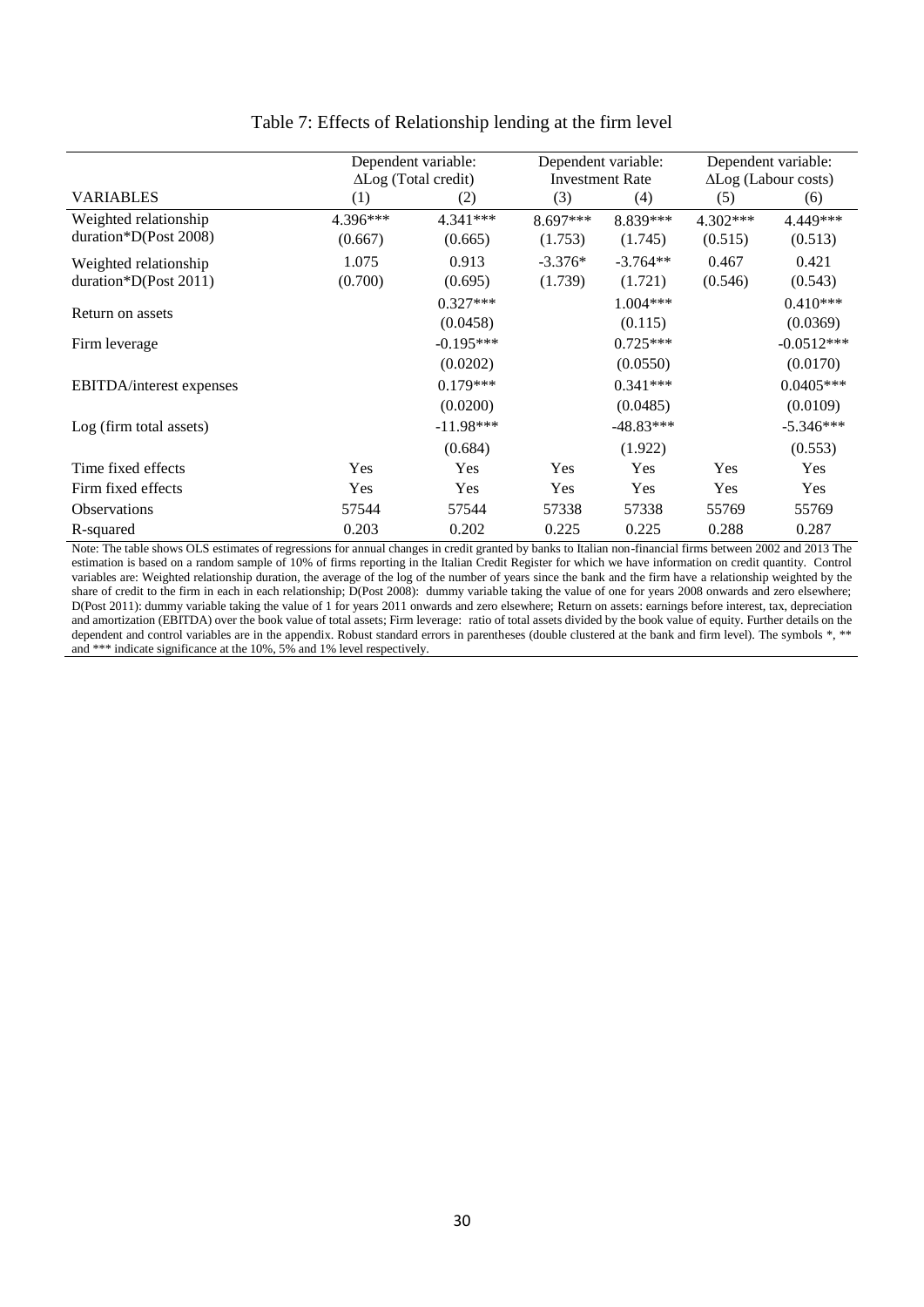|                                                 | (1)            | (2)             | (3)                         |
|-------------------------------------------------|----------------|-----------------|-----------------------------|
|                                                 | $\Delta$ Log   | Investment rate | $\Delta$ Log (Labour costs) |
|                                                 | (Total credit) |                 |                             |
| Weighted relationship duration*D(Post 2008)     | $9.194***$     | $11.68***$      | $6.449***$                  |
|                                                 | (1.553)        | (4.057)         | (1.185)                     |
| Weighted relationship duration*D(Post 2011)     | $-2.072$       | $-6.584*$       | 1.138                       |
|                                                 | (1.537)        | (3.818)         | (1.151)                     |
| Time fixed effects                              | Yes            | Yes             | Yes                         |
| Firm fixed effects                              | Yes            | Yes             | Yes                         |
| <b>Observations</b>                             | 57544          | 57338           | 55769                       |
| R-squared                                       | 0.201          | 0.225           | 0.287                       |
| Kleibergen-Paap weak identification F-statistic | 753.59         | 745.15          | 708.43                      |

## Table 8: Instrumental variable estimates of relationship lending on firm borrowing, investment and employment

Note: The table shows instrumental variable estimates of regressions of the log change in credit, of the investment rate, and of the change in labour cost on the measure of relationship lending (the average of the log of the number of years since the bank and the firm have a relationship weighted by the share of credit to the firm in each in each relationship). The instrument is the difference between the credit-weighted length of relationships and the average length of relationships affected by M&As in 2006.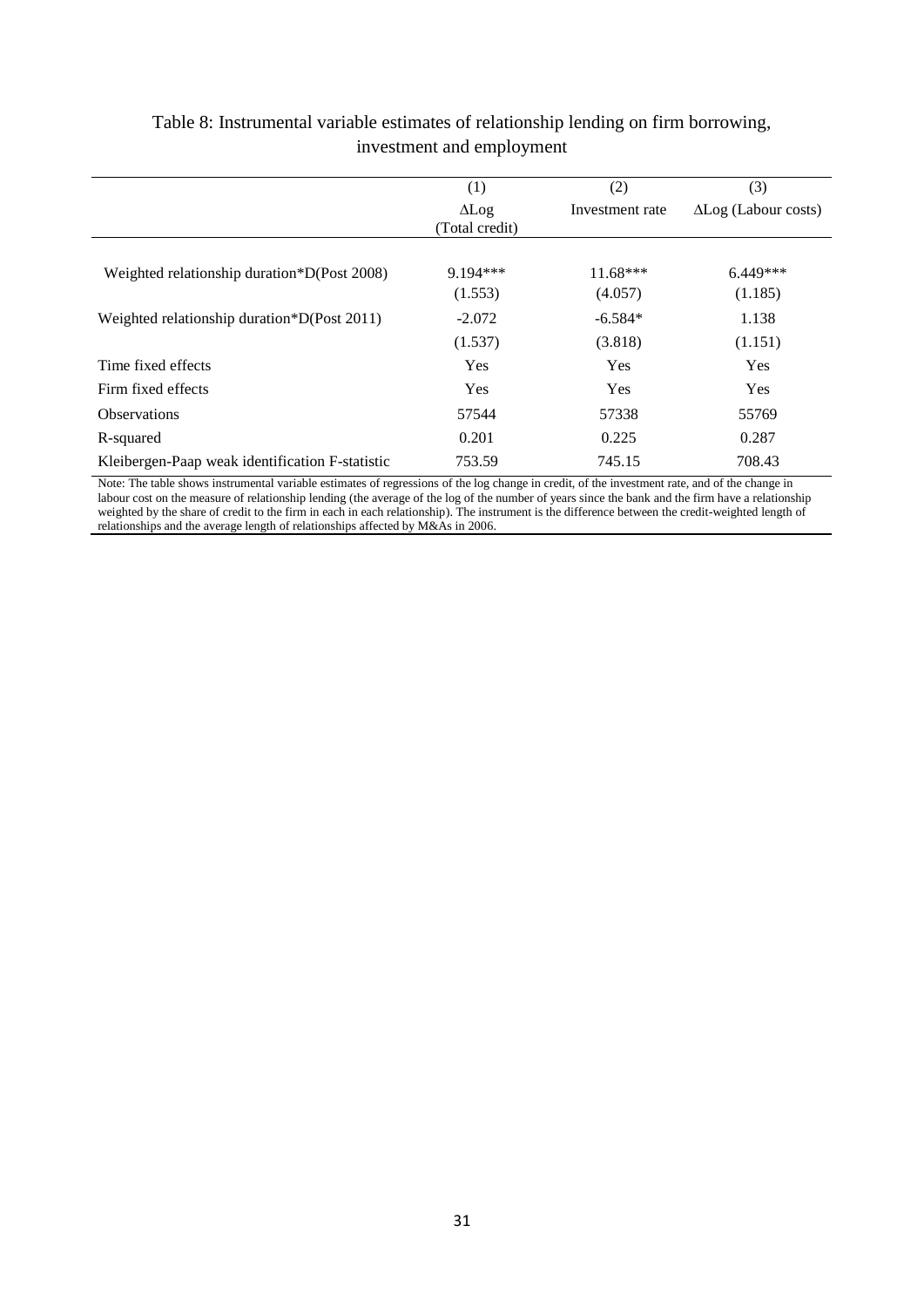#### **Appendix A: Robustness tests**

|                                                         | (1)         | (2)           | (3)                | (4)         | (5)                    |
|---------------------------------------------------------|-------------|---------------|--------------------|-------------|------------------------|
|                                                         | ALog        | $\Delta$ Log  | $\Delta$ (Interest | ALog        | $\Delta$ (Interest     |
|                                                         | (Total      | (Revolving    | rate on            | (Term       | rate on term           |
|                                                         | credit)     | credit lines) | revolving          | loans)      | loans)                 |
|                                                         |             |               | credit lines)      |             |                        |
| Relationship duration <sub>t-1</sub>                    | $-0.324$    | $0.748**$     | $0.256***$         | $-1.462$    | $0.0214**$             |
|                                                         | (0.339)     | (0.346)       | (0.0494)           | (0.889)     | (0.00907)              |
| Relationship duration $_{t-1}$ *D(Post 2008)            | 1.685***    | $0.956*$      | $-0.0572$          | $2.092*$    | $-0.0438***$           |
|                                                         | (0.448)     | (0.495)       | (0.0550)           | (1.130)     | (0.0130)               |
| Relationship duration $_{t-1}$ *D(Post 2011)            | $-0.0902$   | $-0.699$      | $-0.0144$          | 0.0533      | $0.0251*$              |
|                                                         | (0.407)     | (0.422)       | (0.0679)           | (0.969)     | (0.0150)               |
| Log credit granted $_{t-1}$                             | $-17.53***$ | $-13.39***$   | $-0.238***$        | $-6.266***$ | $-0.0687***$           |
|                                                         | (0.422)     | (0.596)       | (0.0306)           | (0.651)     | (0.00655)              |
| $Draw n/granted_{t-1}$                                  | $0.0774***$ | $0.105***$    | 0.000387           | $-0.0233**$ |                        |
|                                                         |             |               |                    |             | $0.000824**$<br>$\ast$ |
|                                                         | (0.00530)   | (0.00794)     | (0.000515)         | (0.0109)    | (0.000203)             |
| Share revolving credit lines $t-1$                      | $0.0670***$ | $-0.602***$   | $-0.0104***$       | $0.361***$  | $0.00126***$           |
|                                                         | (0.00703)   | (0.0266)      | (0.000985)         | (0.0220)    | (0.000253)             |
| Level of interest rate on revolving<br>credit lines t-1 |             |               | $-0.473***$        |             |                        |
|                                                         |             |               | (0.0114)           |             |                        |
| Level of interest rate on term loans $_{t-1}$           |             |               |                    |             | $-0.310***$            |
|                                                         |             |               |                    |             | (0.00807)              |
| Bank*Time fixed effects                                 | Yes         | Yes           | Yes                | Yes         | Yes                    |
| Firm*Time fixed effects                                 | Yes         | Yes           | Yes                | Yes         | Yes                    |
| Observations                                            | 208134      | 199820        | 103185             | 199820      | 103185                 |
| R-squared                                               | 0.429       | 0.396         | 0.409              | 0.567       | 0.799                  |

Table A1: Homogeneous sample for credit quantity and interest rates

Note: The table shows OLS estimates of regressions for annual changes in credit granted by banks to Italian non-financial firms between 2002 and 2013 The estimation is based on a random sample of 10% of firms reporting in the Italian Credit Register for which we have information on both credit quantity and interest rates. The sample used in column 1 includes only firm-bank relationships for which we observe either interest rates on revolving credit lines or on term loans. The regressions in column 2 and 4 are run on a sample of bank-firm relationships for which we observe both credit quantities and interest rates on revolving credit lines loans; regressions in columns 3 and 5 are run on a sample for which we observe both credit quantities and interest rates on term loans. Control variables are: duration, the number of years since the bank and the firm have a relationship, counting back from September 2008; D(Post 2008): dummy variable taking the value of one for years 2008 onwards and zero elsewhere; D(Post 2011): dummy variable taking the value of 1 for years 2011 onwards and zero elsewhere; Log credit granted: logarithm of total credit (revolving credit lines, loans backed by accounts receivable, term loans) granted by the bank to the firm; drawn/granted: the ratio of the drawn (used) credit to granted credit from the revolving credit lines granted by the bank to the firm; Share revolving credit lines: the share of revolving credit lines over total loans. Further details on the dependent and control variables are in the appendix. Robust standard errors in parentheses (double clustered at the bank and firm level). The symbols \*, \*\* and \*\*\* indicate significance at the 10%, 5% and 1% level respectively.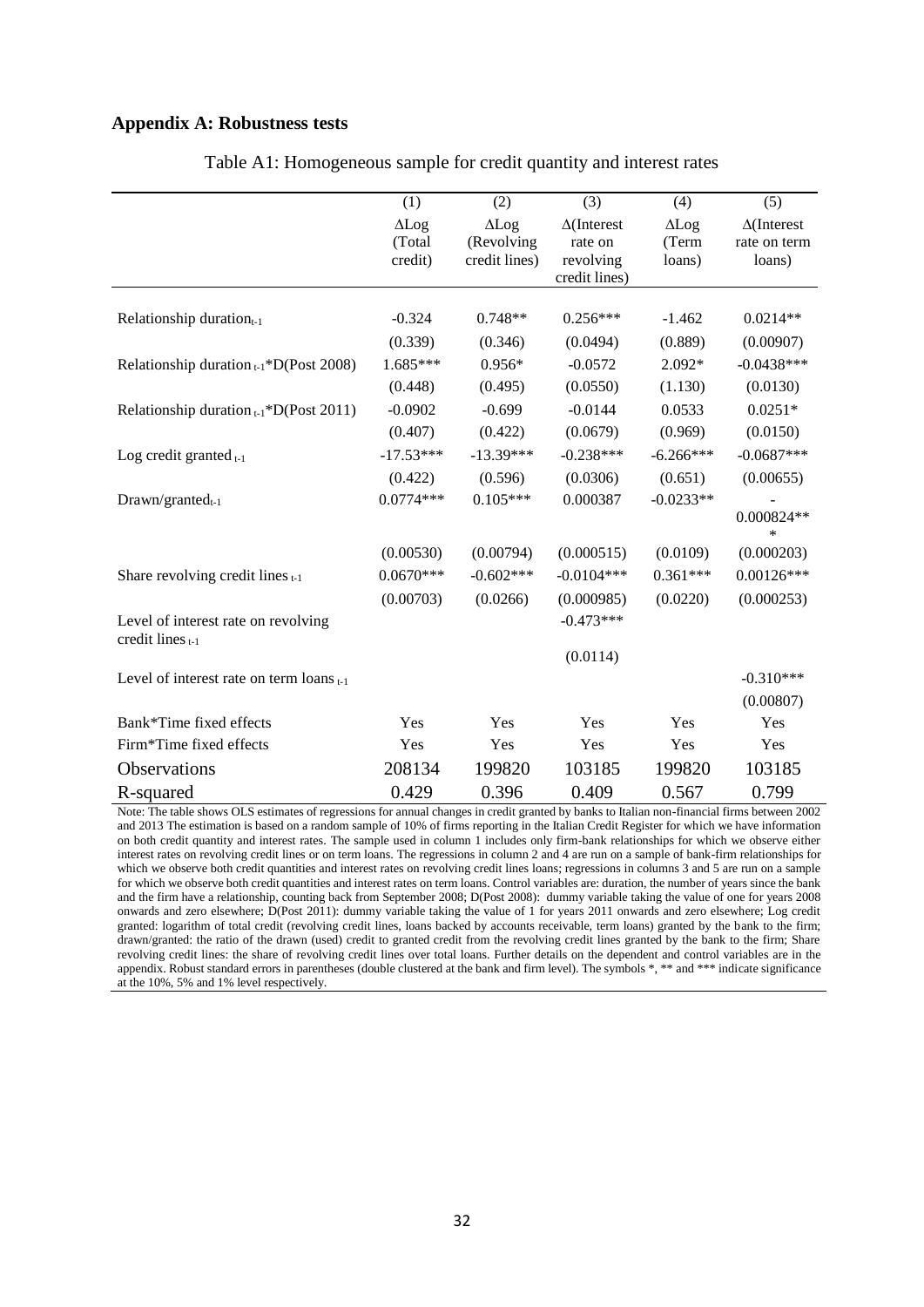|                                                          | (1)          | (2)           | (3)                | (4)          | (5)                |
|----------------------------------------------------------|--------------|---------------|--------------------|--------------|--------------------|
|                                                          | $\Delta$ Log | ALog          | $\Delta$ (Interest | $\Delta$ Log | $\Delta$ (Interest |
|                                                          | (Total       | (Revolving    | rate on            | (Term        | rate on term       |
|                                                          | credit)      | credit lines) | revolving          | loans)       | loans)             |
|                                                          |              |               | credit lines)      |              |                    |
|                                                          |              |               |                    |              |                    |
| Relationship duration <sub>t-1</sub>                     | 0.0738       | 0.787**       | $0.187***$         | $-0.0674$    | $0.0259***$        |
|                                                          | (0.308)      | (0.345)       | (0.0537)           | (0.773)      | (0.00954)          |
| Relationship duration $_{t-1}$ *D(Post 2008)             | $0.754**$    | 1.037**       | 0.0935             | 0.370        | $-0.0472***$       |
|                                                          | (0.331)      | (0.462)       | (0.0629)           | (1.068)      | (0.0139)           |
| Relationship duration $_{t-1}$ *D(Post 2011)             | $-0.433$     | $-1.098***$   | $-0.127**$         | $-0.276$     | $0.0330**$         |
|                                                          | (0.330)      | (0.329)       | (0.0611)           | (0.963)      | (0.0161)           |
| Log credit granted $_{t-1}$                              | $-16.10***$  | $-13.81***$   | $-0.0188$          | $-12.45***$  | $-0.0307***$       |
|                                                          | (0.563)      | (0.817)       | (0.0539)           | (1.085)      | (0.00849)          |
| Log credit granted $_{t-1}$ *D(Post 2008)                | 2.096***     | $-0.311$      | $-0.301***$        | 4.015***     | $-0.0305**$        |
|                                                          | (0.596)      | (0.977)       | (0.0511)           | (1.037)      | (0.0134)           |
| Log credit granted $_{t-1}$ *D(Post 2011)                | 1.056*       | 3.331***      | $-0.0274$          | 1.909**      | $-0.0579***$       |
|                                                          | (0.557)      | (1.062)       | (0.0666)           | (0.932)      | (0.0157)           |
| $Draw n/granted_{t-1}$                                   | $0.0378***$  | $0.115***$    | $0.00205**$        | $-0.0289$    | $0.00082***$       |
|                                                          | (0.00823)    | (0.0101)      | (0.000958)         | (0.0243)     | (0.000201)         |
| Drawn/granted $_{t-1}$ *D(Post 2008)                     | 0.00212      | $-0.0306***$  | $-0.00286**$       | $0.0424*$    | $-0.00185***$      |
|                                                          | (0.00811)    | (0.00847)     | (0.00128)          | (0.0250)     | (0.000408)         |
| Drawn/grantedt-1*D(Post 2011)                            | $0.0208**$   | 0.0121        | 0.00112            | 0.0106       | $-0.00144**$       |
|                                                          | (0.00888)    | (0.0125)      | (0.00146)          | (0.0340)     | (0.000606)         |
| Share revolving credit lines $_{t-1}$                    | 0.0589***    | $-0.647***$   | $-0.0102***$       | $0.469***$   | $-0.000296$        |
|                                                          | (0.00769)    | (0.0353)      | (0.00188)          | (0.0315)     | (0.000359)         |
| Share revolving credit lines $_{t-1}$ *D(Post 2008)      | $-0.00934$   | $-0.0310$     | $-0.000121$        | $-0.0155$    | $0.00166**$        |
|                                                          | (0.0109)     | (0.0530)      | (0.00204)          | (0.0480)     | (0.000680)         |
| Share revolving credit lines $_{t-1}$ *D(Post 2011)      | 0.00200      | $0.191***$    | $-0.000221$        | $-0.133***$  | $0.00164**$        |
|                                                          | (0.00986)    | (0.0519)      | (0.00164)          | (0.0392)     | (0.000818)         |
| Interest rate on revolving credit lines $_{t-1}$         |              |               | $-0.460***$        |              |                    |
|                                                          |              |               | (0.0163)           |              |                    |
| Interest rate on revolving credit lines $_{t-1}$ *D(Post |              |               | $-0.0677***$       |              |                    |
| 2008)                                                    |              |               |                    |              |                    |
|                                                          |              |               | (0.0174)           |              |                    |
| Interest rate on revolving credit lines $_{t-1}$ *D(Post |              |               | $0.115***$         |              |                    |
| 2011)                                                    |              |               |                    |              |                    |
|                                                          |              |               | (0.0169)           |              |                    |
| Interest rate on term $\log_{t-1}$                       |              |               |                    |              | $-0.396***$        |
|                                                          |              |               |                    |              | (0.0223)           |
| Interest rate on term $\text{loans}_{t-1}$ *D(Post 2008) |              |               |                    |              | 0.0222             |
|                                                          |              |               |                    |              | (0.0237)           |
| Interest rate on term $\text{loans}_{t-1}$ *D(Post 2011) |              |               |                    |              | $0.149***$         |
|                                                          |              |               |                    |              | (0.0127)           |
| Bank*Time fixed effects                                  | Yes          | Yes           | Yes                | Yes          | Yes                |
| Firm*Time fixed effects                                  | Yes          | Yes           | Yes                | Yes          | Yes                |
| Observations                                             | 314649       | 268953        | 199820             | 138698       | 103185             |
| R-squared                                                | 0.402        | 0.383         | 0.569              | 0.398        | 0.802              |
|                                                          |              |               |                    |              |                    |

Note: The table shows OLS estimates of regressions for annual changes in credit granted by banks to Italian non-financial firms between 2002 and 2013 The estimation is based on a random sample of 10% of firms reporting in the Italian Credit Register for which we have information on credit quantity. Control variables are: duration, the number of years since the bank and the firm have a relationship, counting back from September 2008; D(Post 2008): dummy variable taking the value of one for years 2008 onwards and zero elsewhere; D(Post 2011): dummy variable taking the value of 1 for years 2011 onwards and zero elsewhere; Log credit granted: logarithm of total credit (revolving credit lines, loans backed by accounts receivable, term loans) granted by the bank to the firm; drawn/granted: the ratio of the drawn (used) credit to granted credit from the revolving credit lines granted by the bank to the firm; Share revolving credit lines: the share of revolving credit lines over total loans. Further details on the dependent and control variables are in the appendix. Robust standard errors in parentheses (double clustered at the bank and firm level). The symbols  $*, **$  and  $***$  indicate significance at the 10%, 5% and 1% level respectively.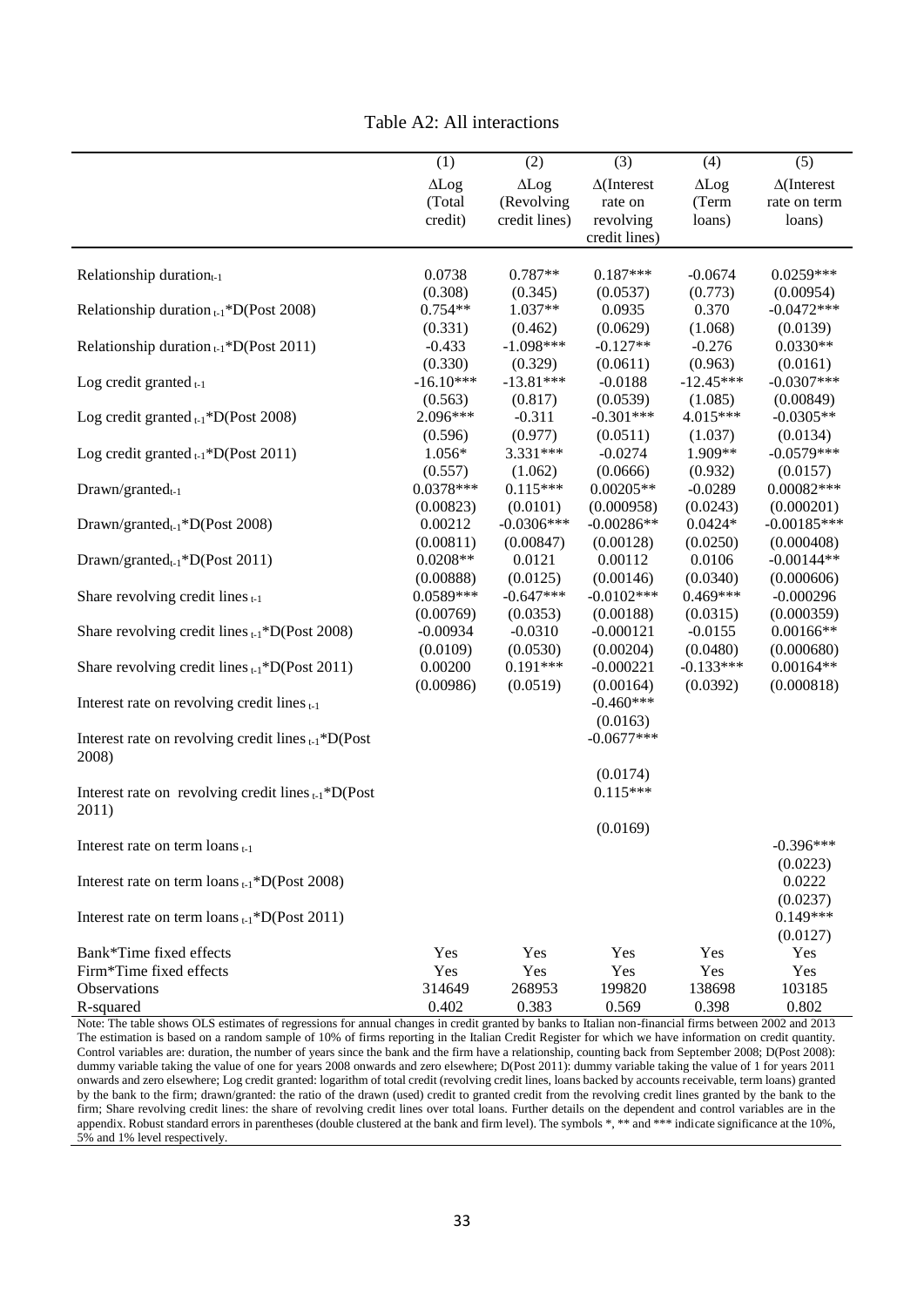|                                              | (1)          | (2)           | (3)                        | (4)          | (5)                |
|----------------------------------------------|--------------|---------------|----------------------------|--------------|--------------------|
|                                              | $\Delta$ Log | ALog          | $\Delta$ (Interest         | $\Delta$ Log | $\Delta$ (Interest |
|                                              | (Total       | (Revolving    | rate on                    | (Term        | rate on term       |
|                                              | credit)      | credit lines) | revolving<br>credit lines) | loans)       | loans)             |
|                                              |              |               |                            |              |                    |
| Relationship duration <sub>t-1</sub>         | $-0.222$     | $0.704**$     | $0.256***$                 | $-0.498$     | $0.0296***$        |
|                                              | (0.292)      | (0.305)       | (0.0494)                   | (0.823)      | (0.00919)          |
| Relationship duration $_{t-1}$ *D(Post 2008) | $1.101***$   | $0.905**$     | $-0.0574$                  | 1.018        | $-0.0468***$       |
|                                              | (0.347)      | (0.428)       | (0.0549)                   | (1.084)      | (0.0130)           |
| Relationship duration $_{t-1}$ *D(Post 2011) | $-0.208$     | $-0.489$      | $-0.0143$                  | $-0.221$     | 0.0237             |
|                                              | (0.340)      | (0.337)       | (0.0679)                   | (0.944)      | (0.0152)           |
| Log credit granted $_{t-1}$                  | $-14.41***$  | $-13.05***$   | $-0.242***$                | $-9.049***$  | $-0.0715***$       |
|                                              | (0.431)      | (0.591)       | (0.0299)                   | (0.788)      | (0.00656)          |
| $Draw n/granted_{t-1}$                       | $0.0434***$  | $0.0987***$   | 0.000293                   | 0.00125      | $-0.00086***$      |
|                                              | (0.00496)    | (0.00897)     | (0.000530)                 | (0.0321)     | (0.000203)         |
| Share revolving credit lines $t-1$           | $0.0552***$  | $-0.610***$   | $-0.0103***$               | $0.416***$   | $0.00126***$       |
|                                              | (0.00489)    | (0.0277)      | (0.000992)                 | (0.0230)     | (0.000254)         |
| Interest rate on revolving credit lines t-1  |              |               | $-0.473***$                |              |                    |
|                                              |              |               | (0.0114)                   |              |                    |
| Interest rate on term loans t-1              |              |               |                            |              | $-0.311***$        |
|                                              |              |               |                            |              | (0.00794)          |
| $D(New term loan granted=1)$                 | $0.942***$   | 0.204         | 0.0442                     | 0.673        | $0.0671***$        |
|                                              | (0.270)      | (0.348)       | (0.0281)                   | (0.615)      | (0.0102)           |
| Bank*Time fixed effects                      | Yes          | Yes           | Yes                        | Yes          | Yes                |
| Firm*Time fixed effects                      | Yes          | Yes           | Yes                        | Yes          | Yes                |
| Observations                                 | 314649       | 268953        | 199820                     | 138698       | 103185             |
| R-squared                                    | 0.401        | 0.382         | 0.567                      | 0.397        | 0.800              |

Table A3: Relationship lending, controlling for the granting of new term loans

Note: The table shows OLS estimates of regressions for annual changes in credit granted by banks to Italian non-financial firms between 2002 and 2013 The estimation is based on a random sample of 10% of firms reporting in the Italian Credit Register for which we have information on credit quantity. Control variables are: duration, the number of years since the bank and the firm have a relationship, counting back from September 2008; D(Post 2008): dummy variable taking the value of one for years 2008 onwards and zero elsewhere; D(Post 2011): dummy variable taking the value of 1 for years 2011 onwards and zero elsewhere; Log credit granted: logarithm of total credit (revolving credit lines, loans backed by accounts receivable, term loans) granted by the bank to the firm; drawn/granted: the ratio of the drawn (used) credit to granted credit from the revolving credit lines granted by the bank to the firm; Share revolving credit lines: the share of revolving credit lines over total loans. The dummy for new term loan granted equals one if the firm received a new term loan by the bank in the year. Further details on the dependent and control variables are in the appendix. Robust standard errors in parentheses (double clustered at the bank and firm level). The symbols \*, \*\* and \*\*\* indicate significance at the 10%, 5% and 1% level respectively.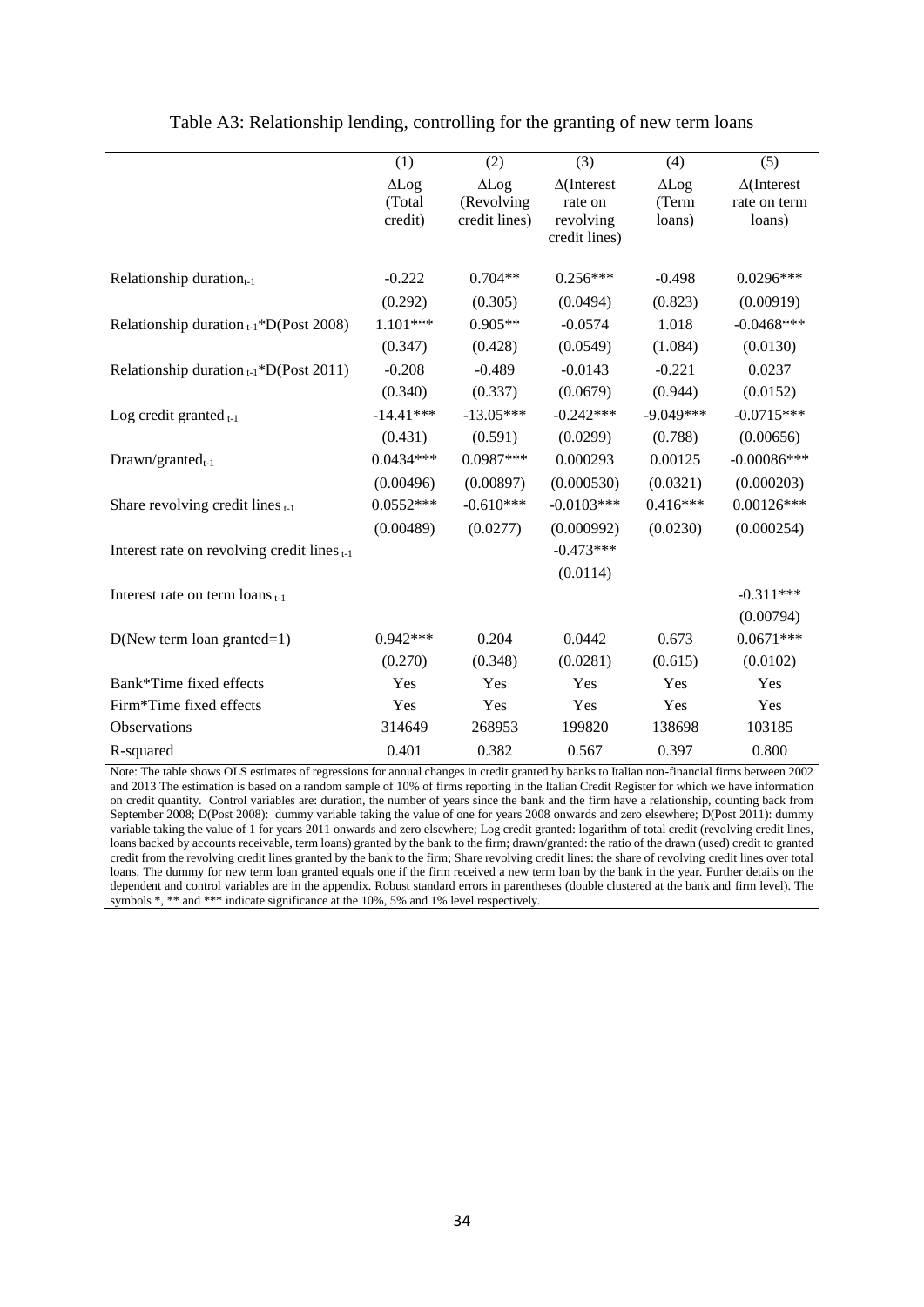|                                                  | (1)                               | (2)                                         | (3)                                                         | (4)                             | (5)                                          |
|--------------------------------------------------|-----------------------------------|---------------------------------------------|-------------------------------------------------------------|---------------------------------|----------------------------------------------|
|                                                  | $\Delta$ Log<br>(Total<br>credit) | $\Delta$ Log<br>(Revolving<br>credit lines) | $\Delta$ (Interest<br>rate on<br>revolving<br>credit lines) | $\Delta$ Log<br>(Term<br>loans) | $\Delta$ (Interest<br>rate on term<br>loans) |
|                                                  |                                   |                                             |                                                             |                                 |                                              |
| Relationship duration <sub>t-1</sub>             | $-0.938**$                        | $-0.0448$                                   | $0.324***$                                                  | $-0.829$                        | 0.0174                                       |
|                                                  | (0.387)                           | (0.462)                                     | (0.0849)                                                    | (1.071)                         | (0.0107)                                     |
| Relationship duration $_{t-1}$ *D(Post 2008)     | 1.745***                          | 1.902***                                    | $-0.133$                                                    | 0.548                           | $-0.0316*$                                   |
|                                                  | (0.443)                           | (0.650)                                     | (0.0811)                                                    | (1.211)                         | (0.0168)                                     |
| Relationship duration $_{t-1}$ *D(Post 2011)     | $-0.0353$                         | $-0.815$                                    | $-0.0414$                                                   | 0.495                           | 0.0163                                       |
|                                                  | (0.457)                           | (0.586)                                     | (0.0784)                                                    | (1.328)                         | (0.0191)                                     |
| Log credit granted $_{t-1}$                      | $-12.44***$                       | $-12.23***$                                 | $-0.174***$                                                 | $-7.459***$                     | $-0.0727***$                                 |
|                                                  | (0.451)                           | (0.610)                                     | (0.0474)                                                    | (1.035)                         | (0.00741)                                    |
| $Draw n/granted_{t-1}$                           | 0.0149                            | $0.200***$                                  | $-0.00341**$                                                | $0.0553*$                       |                                              |
|                                                  |                                   |                                             |                                                             |                                 | $0.00150***$                                 |
|                                                  | (0.0128)                          | (0.0211)                                    | (0.00139)                                                   | (0.0331)                        | (0.000375)                                   |
| Share revolving credit lines $t-1$               | $0.0675***$                       | $-0.608***$                                 |                                                             | $0.417***$                      | $0.00144***$                                 |
|                                                  | (0.00704)                         | (0.0267)                                    | 0.00998***<br>(0.00117)                                     | (0.0256)                        | (0.000381)                                   |
|                                                  |                                   |                                             | $-0.462***$                                                 |                                 |                                              |
| Interest rate on revolving credit lines $_{t-1}$ |                                   |                                             |                                                             |                                 |                                              |
|                                                  |                                   |                                             | (0.0131)                                                    |                                 |                                              |
| Interest rate on term loans $_{t-1}$             |                                   |                                             |                                                             |                                 | $-0.277***$                                  |
|                                                  |                                   |                                             |                                                             |                                 | (0.00778)                                    |
| Bank*Time fixed effects                          | Yes                               | Yes                                         | Yes                                                         | Yes                             | Yes                                          |
| Firm*Time fixed effects                          | Yes                               | Yes                                         | Yes                                                         | Yes                             | Yes                                          |
| Observations                                     | 162840                            | 132146                                      | 113771                                                      | 82373                           | 69503                                        |
| R-squared                                        | 0.434                             | 0.417                                       | 0.575                                                       | 0.427                           | 0.805                                        |

#### Table A4: Subsample of relationship which are important to the firm

Note: The table shows OLS estimates of regressions for annual changes in credit granted by banks to Italian non-financial firms between 2002 and 2013 The estimation is based on a random sample of 10% of firms reporting in the Italian Credit Register for which we have information on credit quantity. We limit our analysis to a subsample of relationships where the drawn credit is greater than 50% of the total credit granted from revolving credit lines. Control variables are: duration, the number of years since the bank and the firm have a relationship, counting back from September 2008; D(Post 2008): dummy variable taking the value of one for years 2008 onwards and zero elsewhere; D(Post 2011): dummy variable taking the value of 1 for years 2011 onwards and zero elsewhere; Log credit granted: logarithm of total credit (revolving credit lines, loans backed by accounts receivable, term loans) granted by the bank to the firm; drawn/granted: the ratio of the drawn (used) credit to granted credit from the revolving credit lines granted by the bank to the firm; Share revolving credit lines: the share of revolving credit lines over total loans. Further details on the dependent and control variables are in the appendix. Robust standard errors in parentheses (double clustered at the bank and firm level). The symbols \*, \*\* and \*\*\* indicate significance at the 10%, 5% and 1% level respectively.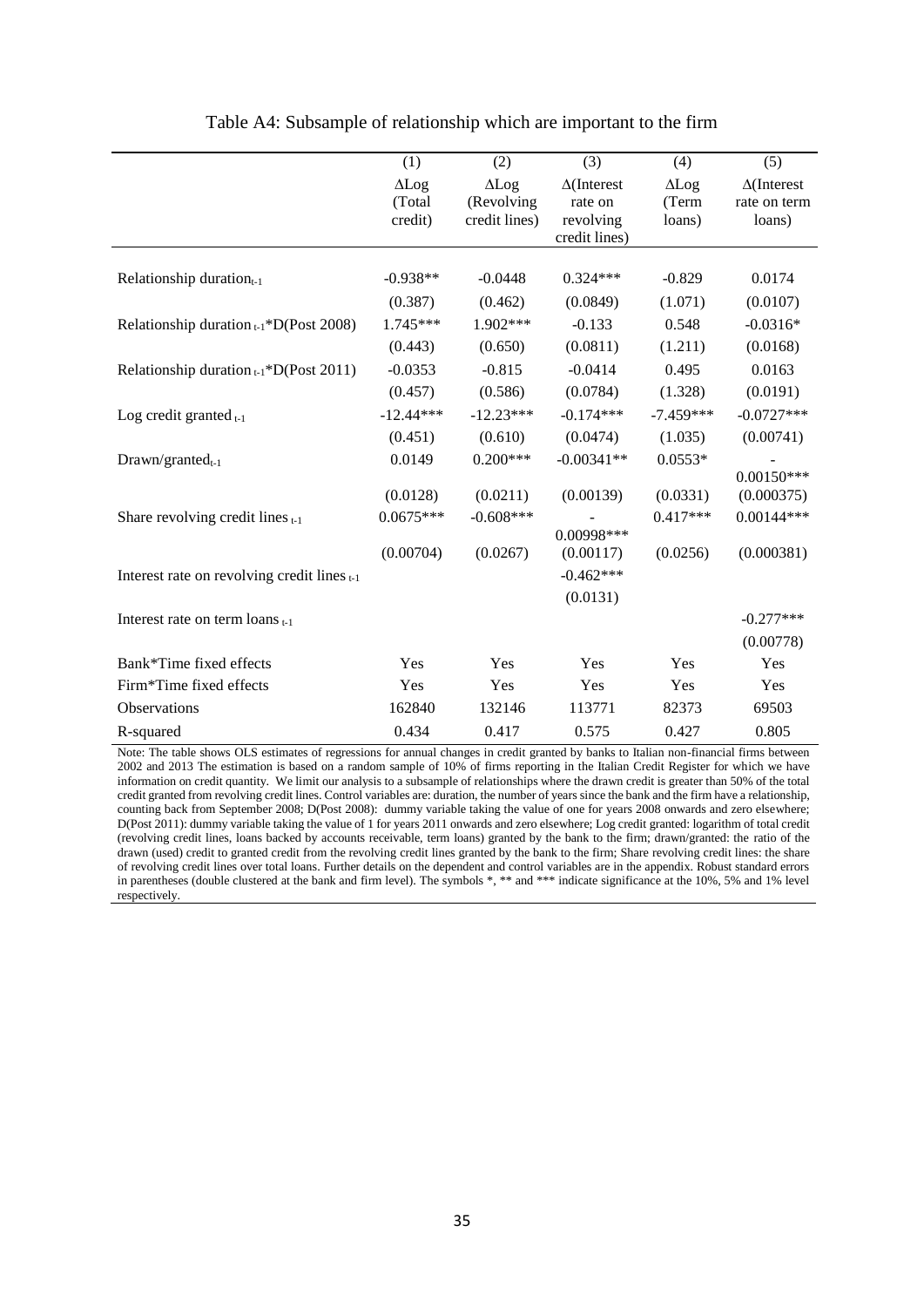|                                                        | (1)                               | (2)                                         | (3)                                                         | (4)                             | (5)                                       |
|--------------------------------------------------------|-----------------------------------|---------------------------------------------|-------------------------------------------------------------|---------------------------------|-------------------------------------------|
|                                                        | $\Delta$ Log<br>(Total<br>credit) | $\Delta$ Log<br>(Revolving<br>credit lines) | $\Delta$ (Interest<br>rate on<br>revolving<br>credit lines) | $\Delta$ Log<br>(Term<br>loans) | $\Delta$ (Interest rate on<br>term loans) |
| Relationship duration $_{t-1}$                         | $-0.332$<br>(0.291)               | $0.667**$<br>(0.308)                        | $0.258***$<br>(0.0495)                                      | $-0.675$<br>(0.818)             | $0.0219**$<br>(0.00906)                   |
| Relationship duration $_{t-1}$ *D(Post 2008)           | 1.144***<br>(0.345)               | $0.923**$<br>(0.430)                        | $-0.0581$<br>(0.0550)                                       | 1.098<br>(1.079)                | $-0.0441***$<br>(0.0129)                  |
| Relationship duration $_{t-1}$ *D(Post 2011)           | $-0.181$<br>(0.342)               | $-0.476$<br>(0.336)                         | $-0.0148$<br>(0.0680)                                       | $-0.180$<br>(0.946)             | 0.0249<br>(0.0151)                        |
| Log credit granted $_{t-1}$                            | $-14.33***$<br>(0.427)            | $-13.04***$<br>(0.606)                      | $-0.237***$<br>(0.0308)                                     | $-9.015***$<br>(0.798)          | $-0.0688***$<br>(0.00655)                 |
| $Draw n/granted_{t-1}$                                 | $0.0468***$<br>(0.00510)          | $0.0995***$<br>(0.00851)                    | 0.000375<br>(0.000516)                                      | 0.00391<br>(0.0318)             | $-0.000833***$<br>(0.000203)              |
| Share revolving credit lines $t-1$                     | $0.0550***$<br>(0.00489)          | $-0.610***$<br>(0.0274)                     | $-0.0104***$<br>(0.000984)                                  | $0.417***$<br>(0.0231)          | $0.00125***$<br>(0.000253)                |
| Interest rate on revolving credit lines <sub>t-1</sub> |                                   |                                             | $-0.473***$<br>(0.0114)                                     |                                 |                                           |
| Interest rate on term $\log_{t-1}$                     |                                   |                                             |                                                             |                                 | $-0.310***$<br>(0.00807)                  |
| Past due loans t-1                                     | $12.77***$<br>(1.433)             | 5.947***<br>(1.222)                         | $-0.211$<br>(0.147)                                         | $12.23***$<br>(2.203)           | $-0.0525*$<br>(0.0278)                    |
| Bank*Time fixed effects                                | Yes                               | Yes                                         | Yes                                                         | Yes                             | Yes                                       |
| Firm*Time fixed effects                                | Yes                               | Yes                                         | Yes                                                         | Yes                             | Yes                                       |
| Observations                                           | 232820                            | 232820                                      | 232820                                                      | 201579                          | 201579                                    |
| R-squared                                              | 0.385                             | 0.429                                       | 0.429                                                       | 0.408                           | 0.408                                     |

#### Table A5: Bank firm relationships controlling for past due loans

Note: The table shows OLS estimates of regressions for annual changes in credit granted by banks to Italian non-financial firms between 2002 and 2013 The estimation is based on a random sample of 10% of firms reporting in the Italian Credit Register for which we have information on credit quantity. Control variables are: duration, the number of years since the bank and the firm have a relationship, counting back from September 2008; D(Post 2008): dummy variable taking the value of one for years 2008 onwards and zero elsewhere; D(Post 2011): dummy variable taking the value of 1 for years 2011 onwards and zero elsewhere; Log credit granted: logarithm of total credit (revolving credit lines, loans backed by accounts receivable, term loans) granted by the bank to the firm; drawn/granted: the ratio of the drawn (used) credit to granted credit from the revolving credit lines granted by the bank to the firm; Share revolving credit lines: the share of revolving credit lines over total loans. Further details on the dependent and control variables are in the appendix. Robust standard errors in parentheses (double clustered at the bank and firm level). The symbols \*, \*\* and \*\*\* indicate significance at the 10%, 5% and 1% level respectively.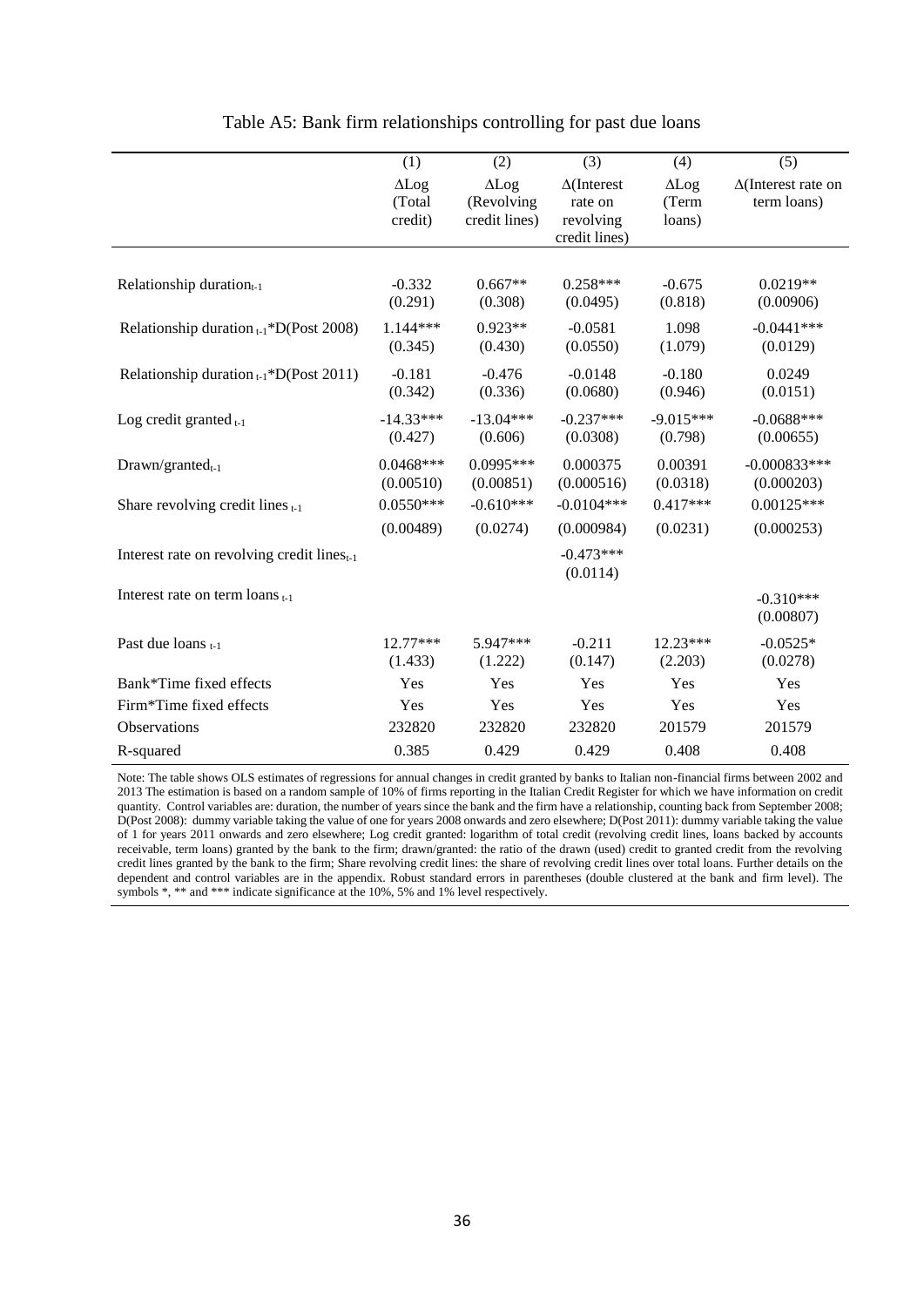|                                              | (1)             | (2)              | (3)             | (4)               | (5)                                  | (6)           | (7)          | (8)           | (9)                                    | (10)          |
|----------------------------------------------|-----------------|------------------|-----------------|-------------------|--------------------------------------|---------------|--------------|---------------|----------------------------------------|---------------|
|                                              |                 | $\Delta$ Log     | $\Delta$ Log    |                   | $\Delta$ (Interest rate on revolving |               | $\Delta$ Log |               | $\Delta$ (Interest rate on term loans) |               |
|                                              |                 | (Total credit)   |                 | (Revolving credit |                                      | credit lines) |              | (Term loans)  |                                        |               |
|                                              |                 |                  |                 | lines)            |                                      |               |              |               |                                        |               |
| <b>VARIABLES</b>                             | low<br>leverage | high<br>leverage | low<br>leverage | high leverage     | low leverage                         | high leverage | low leverage | high leverage | low leverage                           | high leverage |
| Relationship duration $_{t-1}$               | 0.257           | $-0.666$         | 1.082**         | 0.494             | $0.176**$                            | $0.322***$    | $-0.785$     | $-0.445$      | 0.0144                                 | $0.0250**$    |
|                                              | (0.404)         | (0.409)          | (0.430)         | (0.501)           | (0.0678)                             | (0.0651)      | (1.144)      | (1.063)       | (0.0131)                               | (0.0122)      |
| Relationship duration $_{t-1}$ *D(Post 2008) | 1.022**         | $1.196**$        | 0.393           | $1.252**$         | 0.00269                              | $-0.107$      | 0.811        | 1.487         | $-0.0326*$                             | $-0.0471**$   |
|                                              | (0.452)         | (0.505)          | (0.618)         | (0.613)           | (0.0796)                             | (0.0685)      | (1.486)      | (1.568)       | (0.0190)                               | (0.0204)      |
| Relationship duration $_{t-1}$ *D(Post 2011) | $-0.241$        | $-0.282$         | 0.109           | $-1.212**$        | 0.0275                               | $-0.0441$     | 0.760        | $-1.658$      | $0.0356*$                              | 0.0121        |
|                                              | (0.406)         | (0.503)          | (0.483)         | (0.508)           | (0.0951)                             | (0.0754)      | (1.201)      | (1.694)       | (0.0194)                               | (0.0245)      |
| Log credit granted $_{t-1}$                  | $-13.96***$     | $-14.92***$      | $-13.09***$     | $-13.07***$       |                                      |               | $-9.774***$  | $-8.144***$   |                                        |               |
|                                              | (0.502)         | (0.392)          | (0.675)         | (0.597)           |                                      |               | (0.818)      | (1.008)       |                                        |               |
| $Drawn/granted_{t-1}$                        | $0.0364***$     | $0.0572***$      | $0.0924***$     | $0.109***$        |                                      |               | $-0.0216$    | 0.0359        |                                        |               |
|                                              | (0.00597)       | (0.00574)        | (0.0101)        | (0.00835)         |                                      |               | (0.0279)     | (0.0388)      |                                        |               |
| Share revolving credit lines $_{t-1}$        | $0.0600***$     | $0.0446***$      | $-0.590***$     | $-0.639***$       |                                      |               | $0.412***$   | $0.422***$    |                                        |               |
|                                              | (0.00591)       | (0.00619)        | (0.0292)        | (0.0271)          |                                      |               | (0.0291)     | (0.0286)      |                                        |               |
| Bank * Time fixed effects                    | Yes             | Yes              | Yes             | Yes               | Yes                                  | Yes           | Yes          | Yes           | Yes                                    | Yes           |
| Firm * Time fixed effects                    | Yes             | Yes              | Yes             | Yes               | Yes                                  | Yes           | Yes          | Yes           | Yes                                    | Yes           |
| Observations                                 | 163925          | 150376           | 140945          | 127725            | 93770                                | 105808        | 76050        | 62380         | 55059                                  | 47865         |
| R-squared                                    | 0.396           | 0.414            | 0.377           | 0.395             | 0.581                                | 0.563         | 0.393        | 0.413         | 0.812                                  | 0.791         |

### Table A6: Firm heterogeneity: Leverage

Note: The table shows OLS estimates of regressions for annual changes in credit granted by banks to Italian non-financial firms between 2002 and 2013 The estimation is based on a random sample of 10% of firms reporting in the Italian Credit Register for which we have information on credit quantity. Control variables are: duration, the number of years since the bank and the firm have a relationship, counting back from September 2008; D(Post 2008): dummy variable taking the value of one for years 2008 onwards and zero elsewhere; D(Post 2011): dummy variable taking the value of 1 for years 2011 onwards and zero elsewhere; Log credit granted: logarithm of total credit (revolving credit lines, loans backed by accounts receivable, term loans) granted by the bank to the firm; drawn/granted: the ratio of the drawn (used) credit to granted credit from the revolving credit lines granted by the bank to the firm; Share revolving credit lines: the share of revolving credit lines over total loans. Further details on the dependent and control variables are in the appendix. Robust standard errors in parentheses (double clustered at the bank and firm level). The symbols \*, \*\* and \*\*\* indicate significance at the 10%, 5% and 1% level respectively